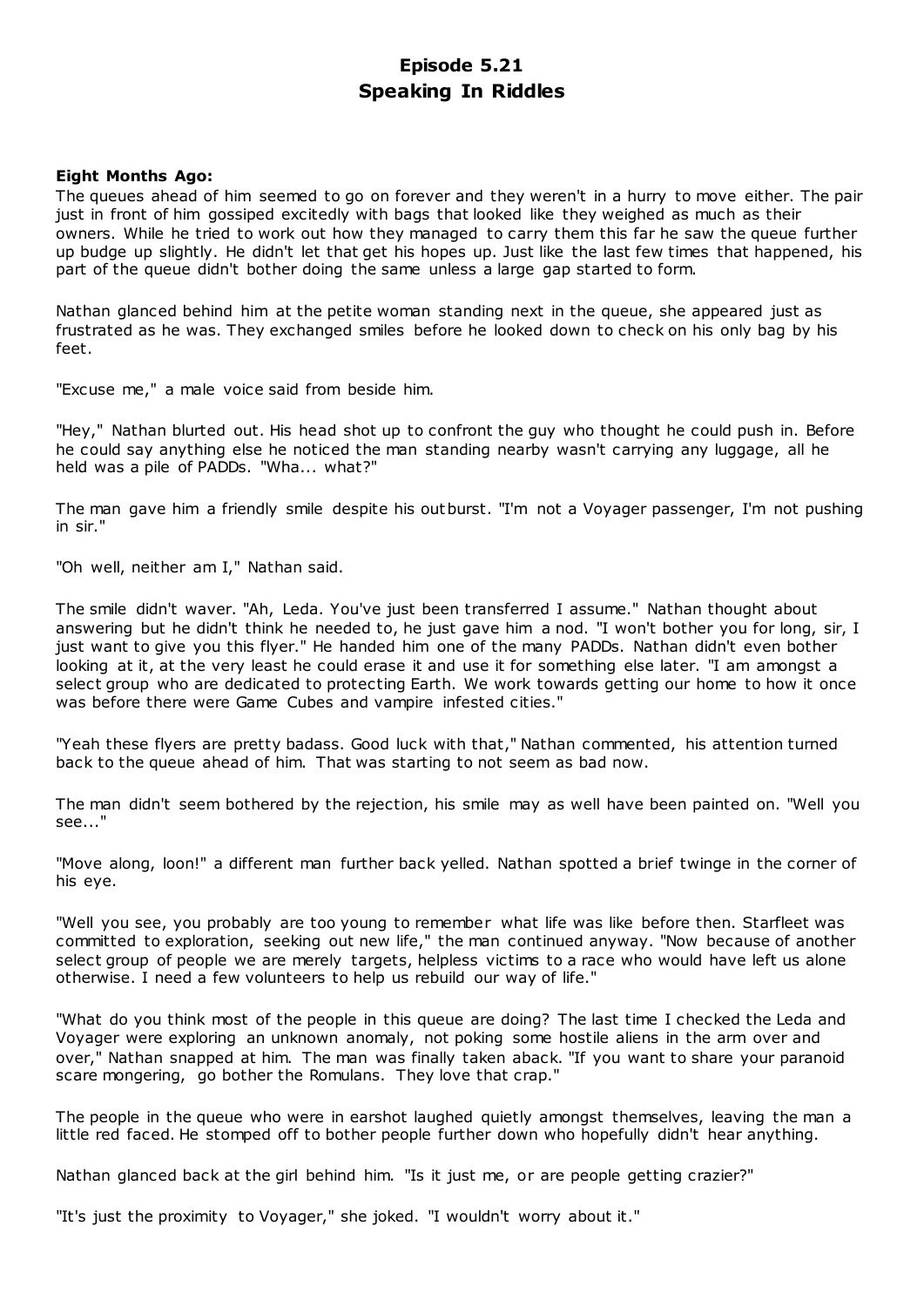He smiled but it did worry him a bit. Nevertheless Nathan looked ahead of him again, directly towards where he thought the beginning of the queue was. The windows dotted along the wall there showed him where he was going. The infamous Voyager he had heard so many stories about. Small craft flew by every now and then, long corridors protruded into its hull or so it looked. The biggest one originated from where the queue was going.

Looking at it wasn't helping. The excitement about being on that ship just made him more irritated that the queue wasn't moving faster. He knew the reason why it was taking longer for people to board it than any other ship, it didn't ease his impatience though.

The man who bothered him was long forgotten.

# **Present Day**

"Hampton would you point that somewhere else?" B'Elanna said impatiently, her eyes squinting. The light being shone directly into them rapidly flew to one side, blinding two more people.

The whole of Engineering was in complete darkness. Consoles were dead, even the warp core had powered down. Only the flashlights in a few people's hands darting around everywhere, were breaking the unnerving blackness.

To make matters worse, the only sounds anyone could hear were the stressed voices of people accidentally bumping into each other or things.

"All right, quieten down!" B'Elanna snapped. Everyone knew to listen to her. Engineering turned deathly silent. "We need to narrow this down. Alpha team, go follow Andrews. I'd bet a week's worth of rations that this'll be where the problem is. Beta, check out that re-directing algorithm that Matteo discovered. Gamma and Beta, you're with me. We need to get the urgent systems back online and now. If you find anything suspicious or out of place, even just a spec of dust, tell me immediat ely."

"Yes Lieutenant," everyone responded at different times.

The Bridge wasn't much better than Engineering. The flashlights concentrated around the Opps area, where Harry and Ian were working.

"How could you not see this coming?" Chakotay asked.

Ian noticed he was saying that to him, or at least his voice came from the torch shining just under his face. It caught him a bit off guard so he stopped what he was doing. Harry turned around and knelt down just behind him, he signalled his hand on the way down. One of the torches followed him.

"There wasn't anything coming. Everything was clear for a normal warp jump. This shouldn't have happened," Ian stuttered.

Chakotay was about to respond but got a flashlight in his face, and by a person standing next to him as well. He just managed to see an outline of a face in the edge of it. "Are you still doing that evil First Officer thing, how cute," Danny said and in not her usual flirting voice either.

"You don't know the half of it," Harry commented.

Chakotay pushed the flashlight to one side so he could stop his eyes from burning. "It was a reasonable question. Starships shouldn't lose power during a warp jump."

"I didn't stall it," Naomi's voice protested from the front of the bridge.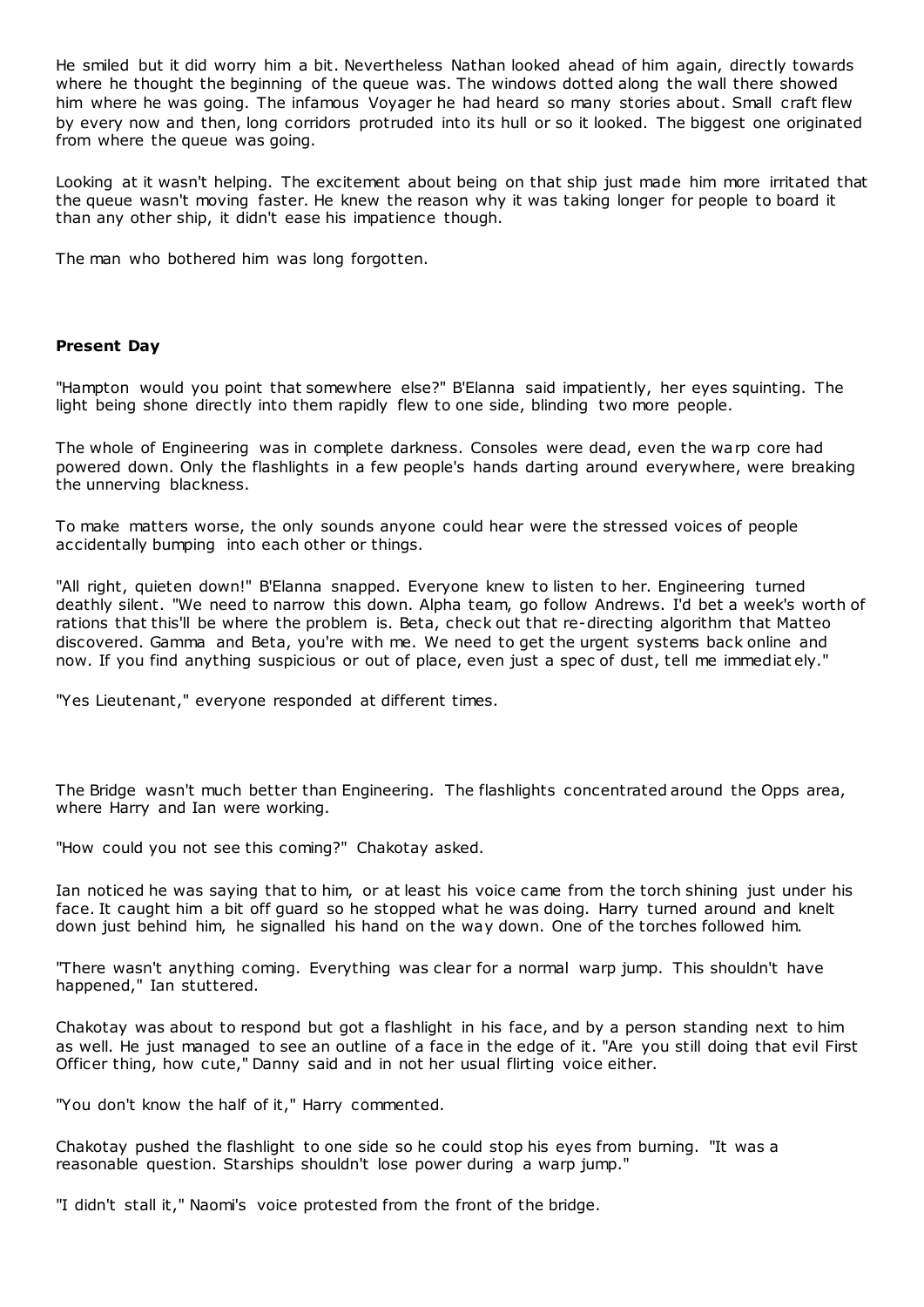A few screens on the Opps station flickered back to life, but very weakly. In the dark though the console shone brightly enough to still see. Harry quickly stood up to study it, Ian turned around and almost bumped into him. He had to take a step to one side.

"Good work," Chakotay said.

Harry shook his head, "It wont last for long. I had to hook it up to one of the flashlights." He studied every bit of the panel. "I thought so. Something is draining away our power..."

"That'll explain why the re-route didn't work," Ian said.

"Where or whom?" Chakotay asked.

"I don't have that information here, not really. All it says is it's coming from inside the ship," Harry replied.

Chakotay sighed impatiently, "doesn't take a genius. We need to send a team to investigate it."

"How? If we're all thinking the same thing, then you're suggesting sending two of us down thirteen decks to our deaths," Danny pointed out.

"A bit optimistic, aren't you?" Chakotay commented.

Danny rolled her eyes, not that anyone could see that. "Well the last time this happened somebody did die."

"Only he didn't, we just thought he did," Ian said.

"What do you suggest we do? In case you haven't noticed we're powerless and we have no way of asking for help. If anyone has any better ideas, lets hear it," Chakotay said.

Naomi threw her arm up even though no one would see it. She spoke up anyway, "oh, we get more flashlights and hook 'em up."

Right on cue the one powering Opps ran out of power, the station immediately went dark. Harry looked more amused than annoyed. "I have one."

"I assume it's better than hers," Chakotay muttered.

Harry winced slightly, "not much better no. The independent systems are still working; life support, gravity control, Holodecks..."

"I never got that. Why is the Holodeck independently powered? Surely lights or maintenance consoles should be. Replicators, the Doctor. Heck even an electric butt scratcher would be more important in a power cut than the damn Holodecks," Chakotay ranted impatiently. He ignored Danny's giggle.

"I thought we could find a way to re-route the Holodeck power to the Bridge and Engineering. Maybe that's why," Harry continued.

"Oh so just in case, lets feed power into Neelix's stove independently so we can just re-direct it to the engines or fire suppression system, instead of actually having those systems with independent power in the first place. Brilliant," Chakotay said.

Harry's shoulders, "I didn't design the ship. Look, the second we re-direct power to these systems, whatever's draining us will drain that too."

Danny resisted saying the comment in her head, mainly cos she and the others were confused. "Then why suggest it?"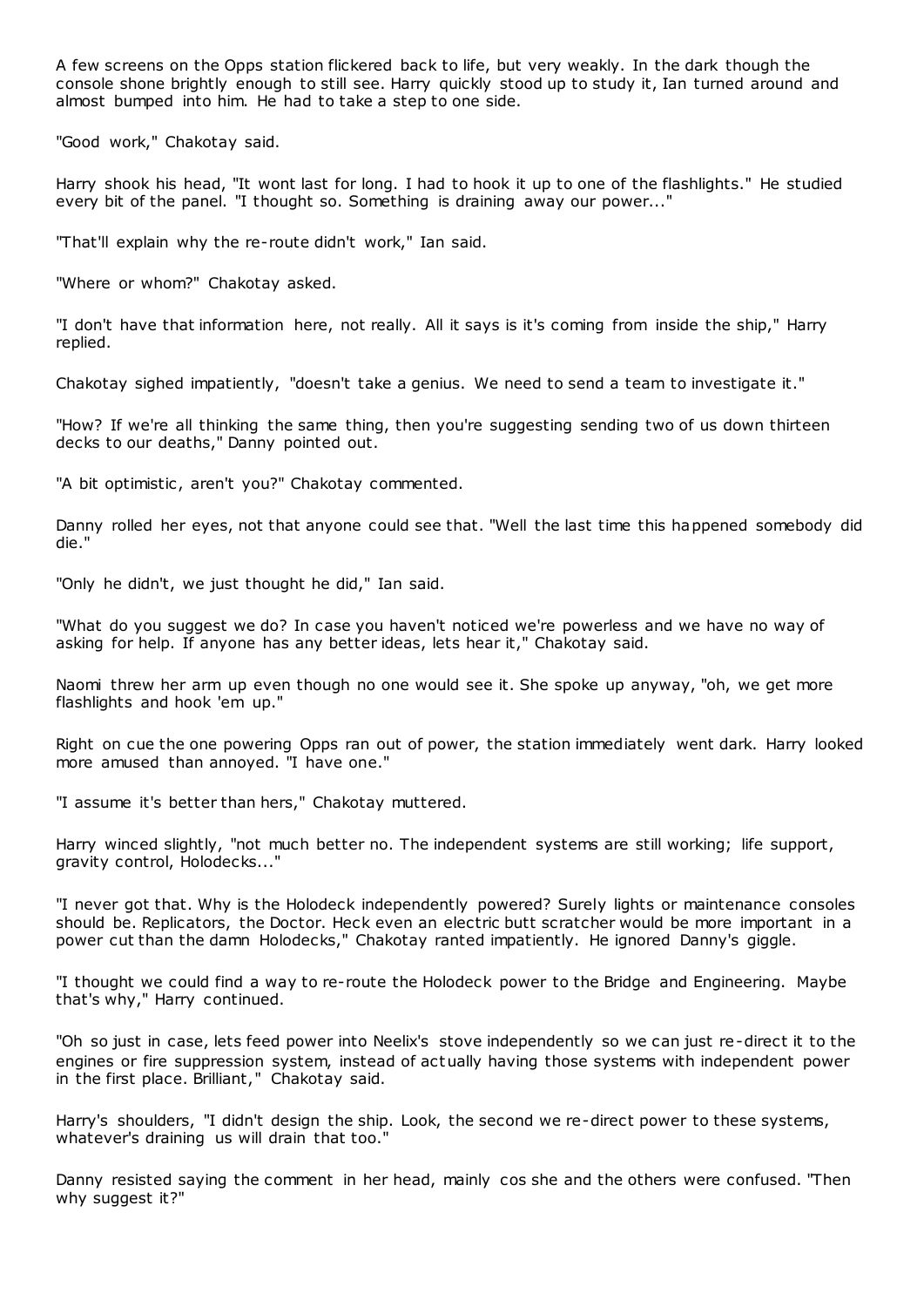"I wasn't done. We have another independent system. This one is designed to counter outside influences draining our power, use it against them to erect shields," Harry said, immediately regretting it.

As expected Danny laughed and for a while too. Ian gave her a brief disgusted stare, then looked confused.

"So let me see if I got this right. Your better plan than investigate Deck Thirteen, is to toy with the shield that protects Voyager from any supernatural intruders?" Chakotay questioned.

Harry thought about it briefly, then nodded. "The shield system would block any attempt to drain our power, so yes."

"We don't even know what's causing this. It could be that actual system doing this as there hasn't been any portal activity for a while," Chakotay said.

Ian raised his hand up. "Hang on. What are you guys talking about?"

Chakotay ignored him, "it might even be a portal opening that the shield system can't help with. Maybe we should find out before we start messing around."

"I agree, even if I don't know what you're talking about," Ian muttered.

Harry glanced at him, "Voyager was under attack by ships that would open rifts, demonic rifts around the ship. Like that rift over ten years ago they would drain our power in order to grow..."

"He gets it enough to know that we shouldn't be rash. We need to find out what's happening on Deck Thirteen, if anything. Though I'd be very surprised if it was something else," Chakotay said.

"New shield drains the rifts so they close," Harry muttered to briefly finish off what he was saying.

Naomi's eyes lit up, "oh so it's like infinite power?"

Chakotay groaned into both of his hands. Everyone else just shook their heads.

A light bang echoed down the corridors. A tiny ray of light shone on a wall. It emanated from a partially open door directly opposite it. The light itself sat in between the cracks of the door while a hand tried to forcibly open it further. Eventually it did and the light fell to the floor with a lighter thud.

"Damn."

A figure stumbled sideways through the still small gap in the door. They crouched down to retrieve the only source of light around.

Something ahead of him groaned loudly, he even felt the vibration under his feet. The light was quickly pointed in the direction he thought it came from. All he could see was a door directly ahead. He straightened back up so he was standing again.

"Maybe it came from somewhere further away," he thought aloud.

Muffled voices then travelled down the corridor, worrying him further. They definitely came from the same direction as the earlier noise. He decided to go down towards the door slowly, all the while checking behind him frequently just in case. While his head was turned the door ahead broke apart, sending small pieces of it flying forward. He jumped out of his skin and looked around. Luckily he wasn't close enough to get hit by the debris.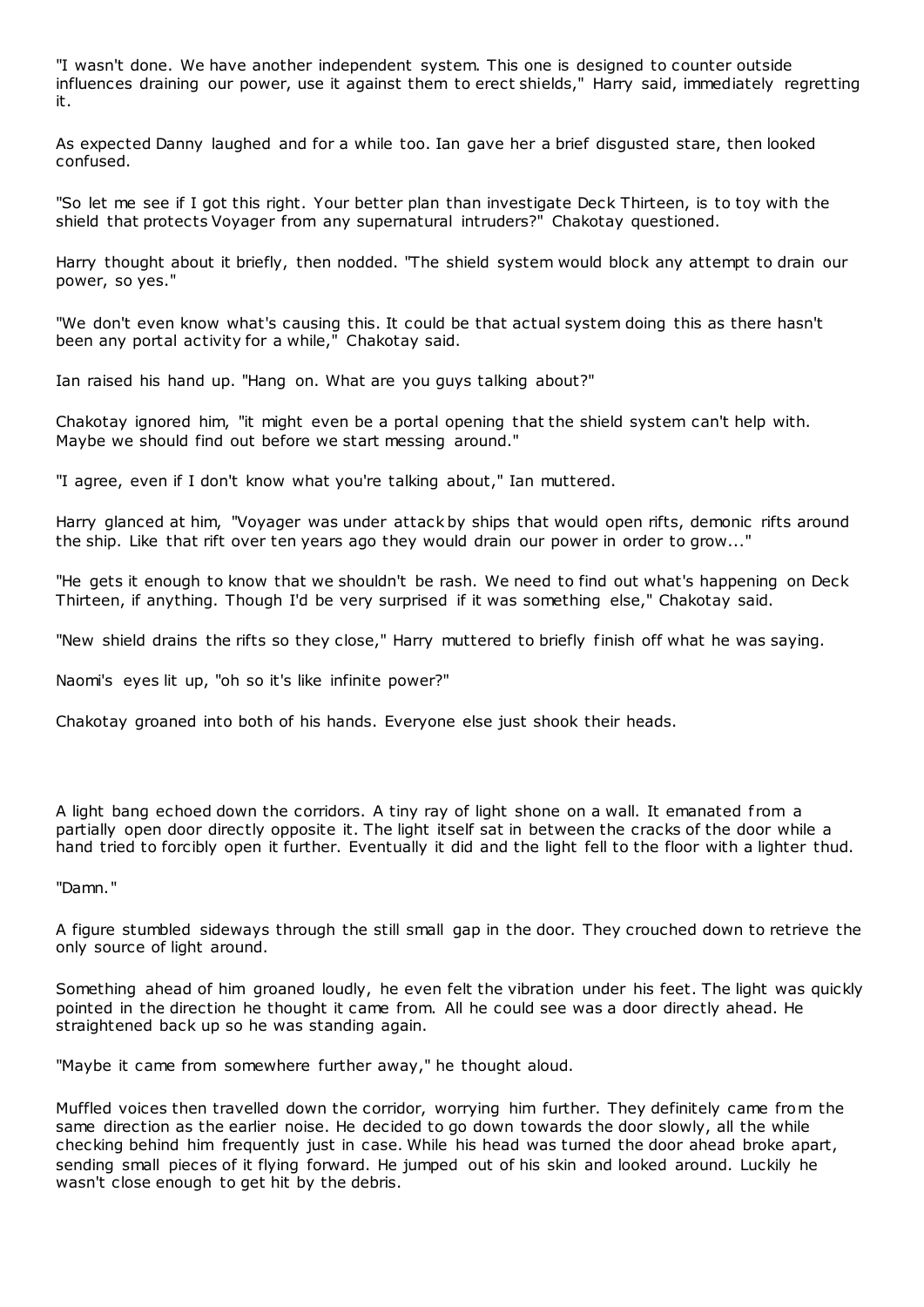His shaky hand pointed the torch towards what was left of the door. The middle of it was now lying in bits on the floor, while the top and the bottom were roughly dented outward from whatever did this. The top of the door didn't look too stable either, it looked like it would break off at any time.

A woman's voice, still a little muffled, emanated from the new hole. All he managed to catch was, "fit through that."

The flashlight reached the door, for some reason he could see nothing but further metal through the hole.

"Someone's up there," another voice, this one male and clearer, said. He recognised that voice immediately.

"James?"

"Nathan?" the voice said.

Nathan was close enough now to get a better look. The torch lit up what appeared to be the roof of a turbolift just waist level with him, just below the impact point on the door. The hatch was open. It all started to add up with him now.

"God, I hope I don't get stuck," he heard the familiar sound of his sister's voice. Now he was even more concerned, he thought about climbing through the hole to get to her. No sooner than he thought that, a pair of arms appeared out of the hatch to rest against the roof. A head and shoulders quickly rose into view as well. Nathan put his hands out to push himself onto the lift. "No!" she said quickly. "The safety clamps are broken. We've already fallen once."

"Okay, okay," Nathan stuttered nervously, the guilt made his cheeks turn red. All he could do was wait.

Despite her complaints earlier, Jessie didn't get stuck like she thought. She managed to slide across with her legs at her side towards Nathan. Relieved he leaned forward to help her out of the hole. Something was off while he did that, she seemed to be favouring one of her legs. His suspicions were quickly confirmed when she winced halfway out of the door. Carefully he moved his right arm around to support both of them before carrying her to freedom.

Her weight was a bit of a shock to him, so he quickly crouched down to sit her on the ground. It felt like she knew, he could even feel the heat from a glare coming from her.

"Are you all right?" he quickly asked.

"Fine, it's just my leg. I think I twisted it when the lift did its free fall," Jessie replied. She anxiously looked towards the door.

"I got her, you coming out?" Nathan called towards it.

The pair of them watched the door. Even though it had only been a few seconds, Jessie grew a little impatient that nothing was happening. James appeared from the hatch, crouched down and jumped down into the corridor a mere five seconds later.

"Take your time," she snapped.

James smiled to hide his uneasiness. "Sorry, thought I'd turn the light off before I left."

"Haha," Jessie muttered mockingly.

Nathan laughed for real but nervously, he glanced up at James who was pulling a similar face to him. "Fourth time and you still don't know that you shouldn't piss off a pregnant lady." He got a slap across the back of the head for that remark. "Hey, I was defending you!"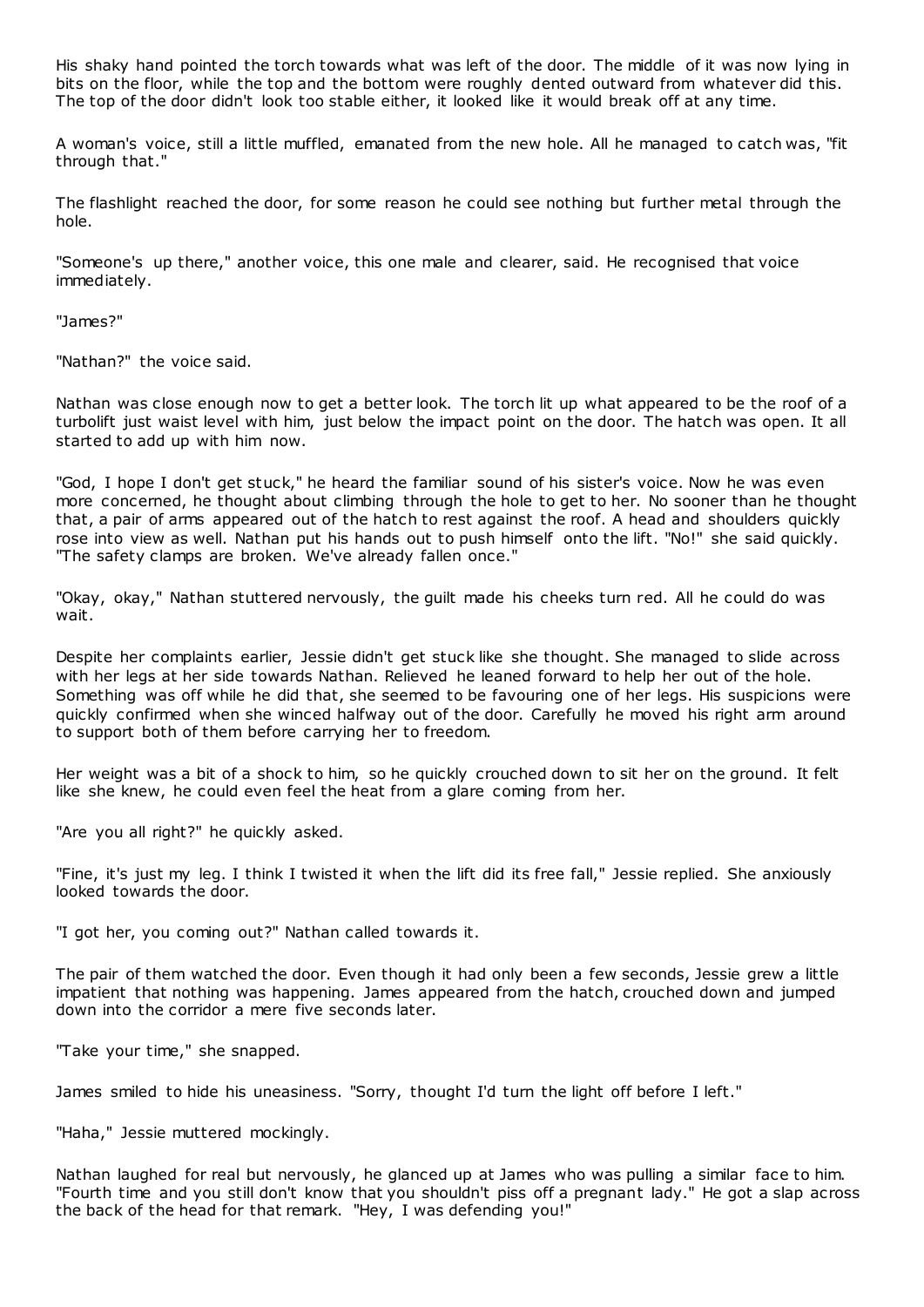"Don't call me a lady. Do I look like some slapper walking around in a pretty dress?" Jessie grumbled at him.

Nathan again looked up at James while mouthing *what,* he shrugged back in confusion.

"Sooo, free fall huh?" Nathan said to change the subject.

James nodded. "Yeah, when the power cut the lift just stopped, no problem. Few minutes later. It was just a second or two, but still..."

"Stopped just in time," Nathan sighed in relief.

Jessie looked a little calmer than before, she gave her brother a puzzled look. "What are you doing here? I thought you'd be on the bridge."

"Well they needed help in Engineering and I was an Engineer first," Nathan answered. He noticed the couple staring at him blankly like he had just said something strange. "You know, Leda Engineering. I asked to move to Voyager for some excitement. I got it."

"No, we can't be any lower than Deck Eight. Lifts don't free fall sideways," James said.

Now Nathan was puzzled too. "Well yours must have. Maybe Voyager's tipped forward." Jessie pulled a face as she raised her right hand to tip it. "Backwards rather. I was on my way to Deck Thirteen to check something out. I'd barely climbed down one deck when the power cut happened."

James and Jessie shared a very worried look, she had turned a little pale. James turned to look back at the broken turbolift door. "Please tell me we're on Deck Twelve then," he said.

Nathan laughed nervously, making the other two even more worried. "Nope. The sudden stop made me lose my grip, I slid and think fell from the ladder, I'm not sure. I just woke up on the Jeffries tube floor."

"Oh crap, I knew it," Jessie groaned. She started to get back up, but her painful leg tried to put her off. Both James and Nathan rushed to her aid, she just waved them off. "I'm taking my bloody chances with the lift, at least it won't fall very far from here."

As if on cue they heard a rumbling sound. Nathan noticed the lift that was there had vanished. The rumbling only lasted a few seconds, it was followed by a light bang.

"Still!" Jessie stuttered. A twinge in her leg made her lose her balance. Both men caught her on both sides. She growled as if in disgust, "oh stop it, I'm not an invalid. I'm fine!"

"Jess you've probably broken your ankle. Take it easy," James said carefully. It wasn't careful enough, he got a glare for his trouble.

Nathan chuckled nervously again. He assumed James had an ok hold on her if she stumbled again and removed his hand. "If it makes you feel any better I haven't seen any portals here. In fact until you guys I saw nothing weird."

"Sorry but no it doesn't. We need to at least get up to Deck Twelve," James said. "I'd say I got a bad feeling about this, but at this point it's obvious something will happen here."

"Sure you can try. I tried climbing back up that same ladd..." Nathan said. The look his sister was giving him could have melted metal. "Hmm ha, er, I'm not the one who put it there."

James frowned, "put what there?"

Nathan gestured his hand above his head, "reached out my hand and blam... felt like a wall. A really wobbly, jelly like wall. I was just about to move on to find another escape point when I found you two."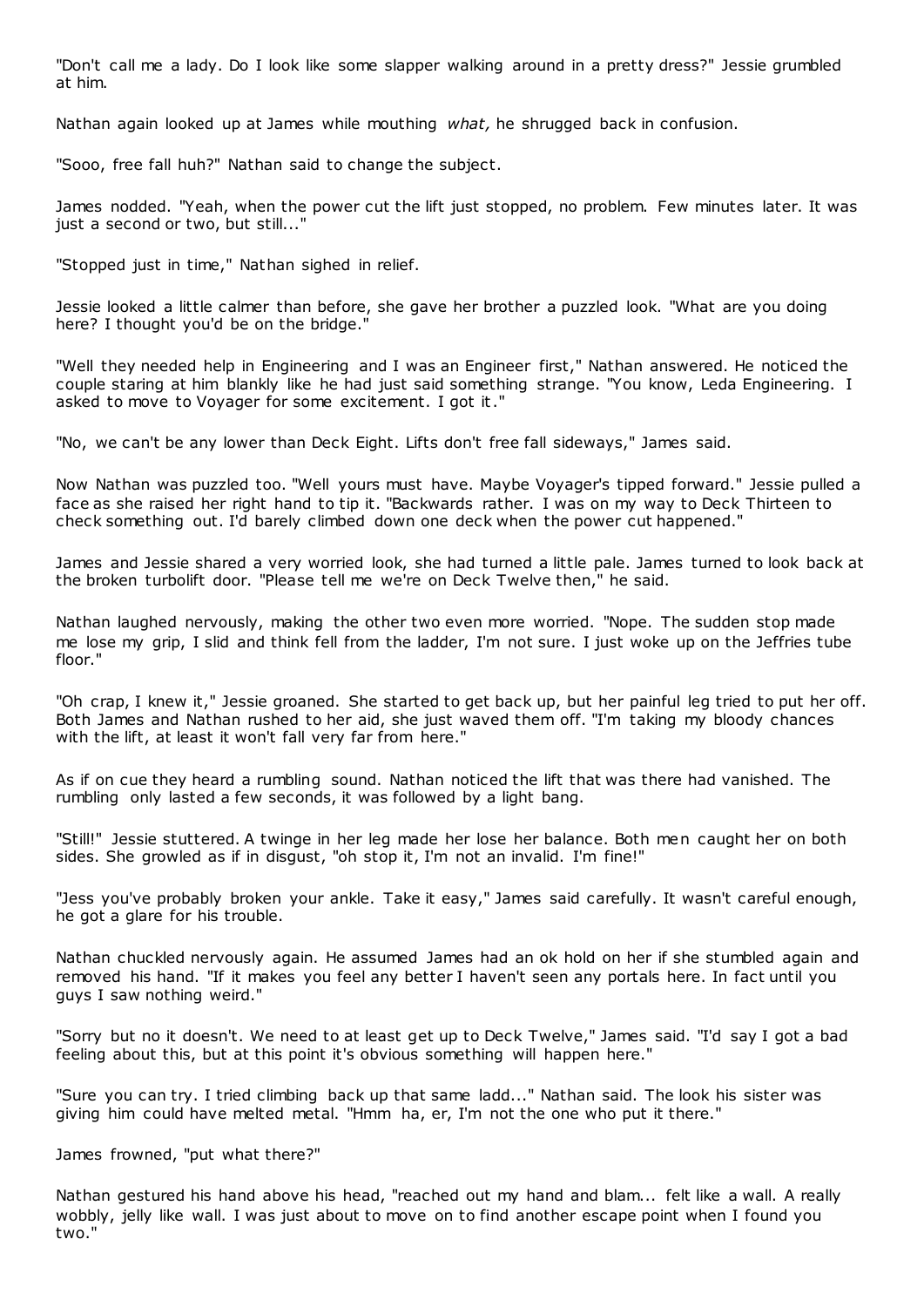"A wobbly, jelly wall?" James couldn't believe he was saying, his face blank. Nathan shrugged apologetically. "So a solid forcefield, you think?"

"I guess," he said.

Jessie's face turned pale again, James even felt her trembling a little. "It's him. He's trapped us here."

"No he hasn't. Smashing a few walls or ceilings is more than a habit to me now," James said.

Nathan eyed the broken door, his eyes widened briefly. "Wait... who's *he*?"

### **One Day Ago:**

Apart from the hum of the engines the entire room was quiet and peaceful. The only light came from a red one underneath the window, it was too dim to light up anything. It did give the window a soft red tinge.

Even in her deep sleep, Jessie tried to roll onto her side but had trouble doing it. Instead she mumbled in her sleep and edged a little to one side, nearer to James.

The corner of the room lit up for a second. In its place, a shadow moving forward towards the bed. The tiny light over the top of the window seemed to bounce off something metallic the shadow had.

It was standing beside the bed now on James' side, the light settled on its left, showing its humanoid features. Quickly its arms raised up together, the hands clutching a long and metal object. They didn't stay up for long. They sharply pushed down, aiming whatever they were holding at the sleeping pair.

The object was mere inches away from Jessie's stomach when it stopped dead, another hand was holding onto it near the tip. The shadow didn't have time to react to that, the weapon was pushed back towards them. It struck them in the face, forcing them stumbling backwards. They lost their grip on the object during their fall. James meanwhile leapt of the bed, still holding it. One quick toss in the air allowed him to hold it by the handle.

The intruder hit the wall, creating a loud bang. The noise startled Jessie awake.

James headed over to them, but the light appeared again, enveloping whoever it was. They were gone when it faded away.

"What the... what's going on?" Jessie stuttered as she sat up.

James looked down at the weapon in his hand. "I'm not sure."

"The attacker was Human?" Lena said in surprise.

James nodded grimly. Annoyed he tossed the weapon he took from his intruder onto his desk. "Humanoid at least."

"But why?" Lena said. She glanced toward the sofa sitting near the window of the office. Jessie sat on it clutching herself, her gaze was miles away though. Lena turned her head back, "who were they after?"

James' eyes drifted Jessie's way, although his face didn't look as sure. "It was quick, dark... I don't know." He shrugged, "I just saw a blade falling."

"It was obviously me," Jessie grumbled without breaking her gaze.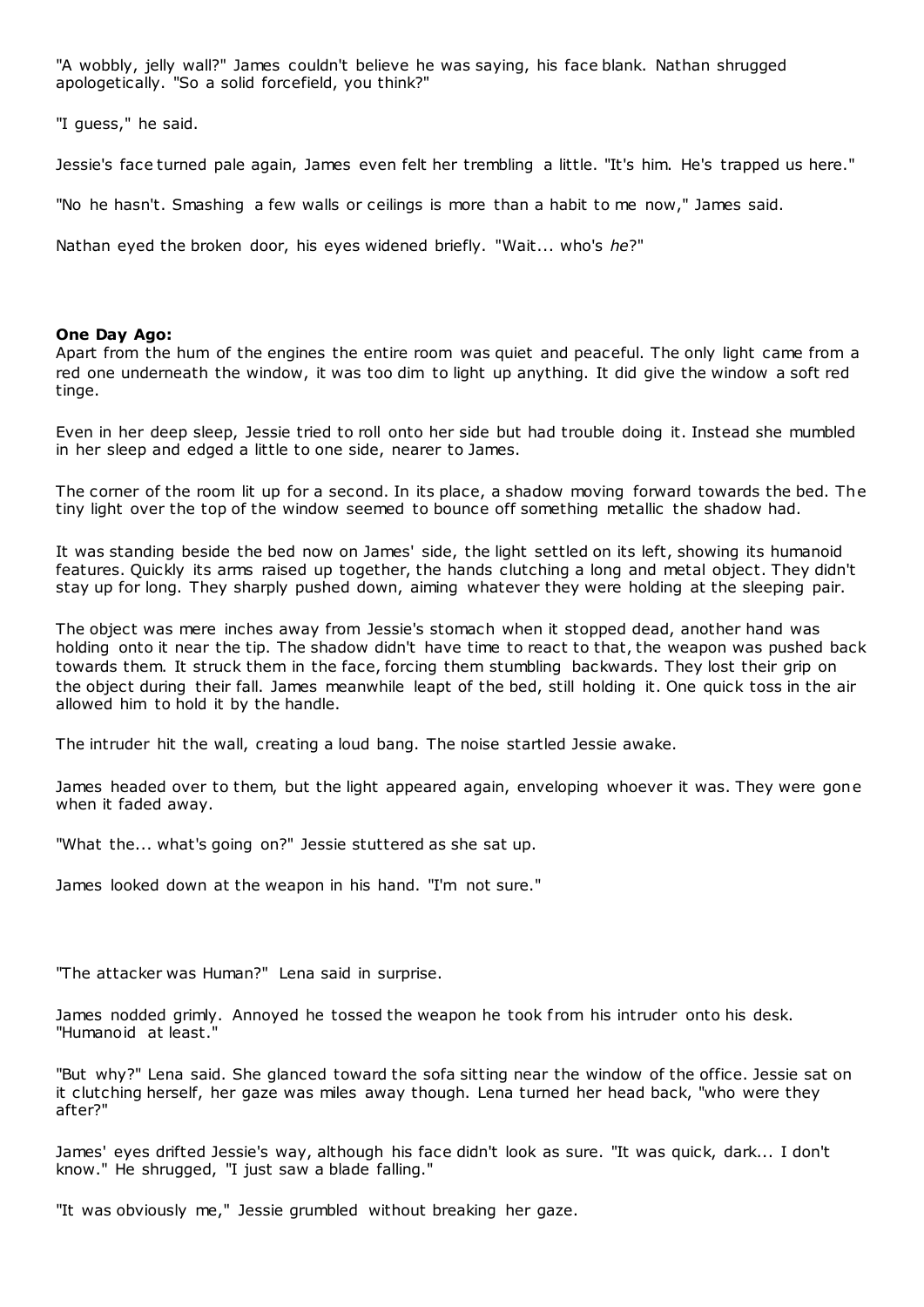"There's nothing obvious about it. A random crewmember has no reason to kill you," James said.

Lena's eyes half rolled, "um, a random crewmember has no reason to kill you either."

"Really?" James said blankly.

"They wouldn't need a reason. Nothing's happened with this pregnancy, so why not?" Jessie rambled, her head shook as she did it. "God, I'm so close. Can't let me have one."

James walked over to sit beside her, his hand reached over to clutch one of hers. "You will. I... no we will make sure of that."

"Yeah. If it's just a regular person, should be a cinch," Lena commented.

James glanced at her briefly, he had an awkward look on his face. "Sorry, I didn't mean I was going to make you help out."

"I thought you did. I'm basically useless right now," Jessie said quietly.

"Jess that's silly. You've got most of the senior staff and crew tip toeing around you. Sometimes I do," James said with a small smile.

Jessie just rolled her eyes though. "Yeah right, we've been through this before. Oh look, a dozen super strong science experiments versus just me. No problem. Ohno a tiny pregnant woman, somebody help me!" she grumbled mockingly.

"Yeah uh... it wasn't a dozen," was all James could respond with.

"You're not forcing me anyway. I want to help," Lena quickly interrupted. "Though I'm not sure if the intruder was entirely regular anyway. Didn't you say there was this light?"

"I never said regular, I just meant not demonic ," James replied.

"Lets hope they weren't pregnant too. That's the weakness right there," Jessie said.

Lena couldn't help but laugh, she tried to hide it behind her hand. "I dunno Jess, nobody wants to mess with the pregnant girl but nobody wants to mess with Jessie either."

"Yeah, I might just sit on someone. Sheesh, you two are pansies," Jessie muttered.

James smirked a little, "so yeah, you're so helpless that no one will want to hurt you. Right?"

"Oh good, turn it on me. I love that," Jessie sighed. She finally looked at him, "lets face it, I've been stabbed three times during pregnancies. My odds aren't good."

Lena shrugged, "doesn't that mean it would be really stupid to do that again?"

"Three? Are you counting the Chute?" James asked.

"Why not?" Jessie muttered.

"Well it was meant for me," James said in a bad attempt to make her feel better. The cold stare he got back told him that wasn't a good way to do it. Though he kinda knew that while saying it anyway. "Look, it'll be fine. I've got every Security crewmember on duty looking for and talking to anybody they can find, with the description I gave them."

"Shadow person with sword, sure," Lena smiled.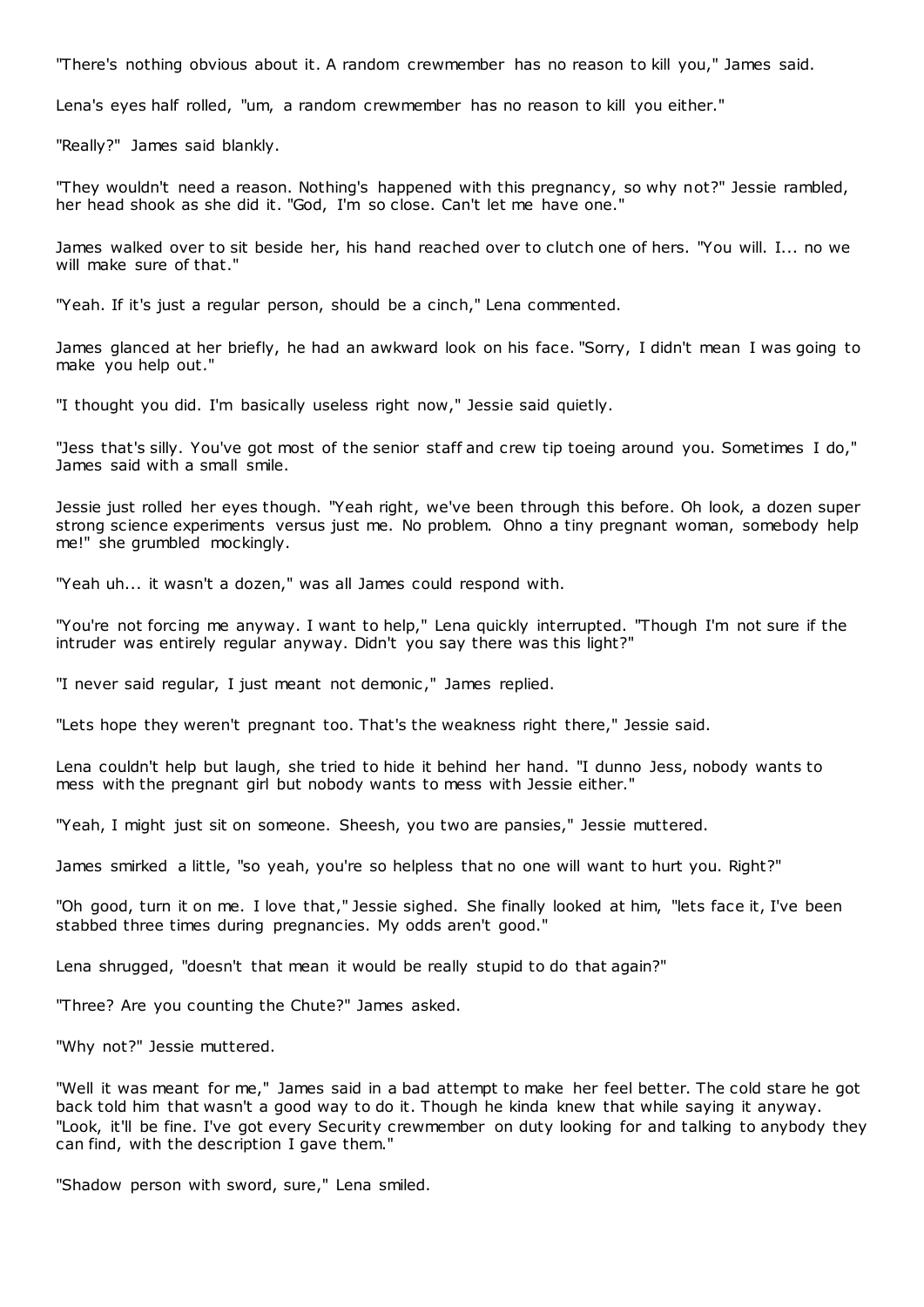Despite the situation James laughed briefly. "I got a basic height, weight and..." Again he was getting the look, he felt himself shrink a bit. "We stick together, it should be no problem."

"Famous first words," Jessie muttered to herself.

Lena smiled weakly between the two, she took a step forward in James' direction. "What can I do?"

"Well, maybe you can keep an eye on the nursery and school. Just in case," he suggested.

Lena's eyes seemed to light up a little, "sure, no problem."

*Lieutenant Kim's Log, Stardate 58813.6: Energy reserves are running low, so we are on route back to the Krralef homeworld, again. However it is going to take longer than we hoped it would as the many power transfers to the Enterprise have taken its toll on Voyager as well. Right now we're chugging along in short warp four bursts, which will add at least another week ont o our journey time.*

*Luckily sensors have discovered a dilithium deposit on a moon only a few hours away. Hopefully that should help speed things up.*

Nathan hurried down the corridor until he reached the turbolift door. His finger tapped the panel beside it. He could hear the turbolift rising up towards him. Seconds later the door flew open. Seeing that there were three men already inside the lift about to step out, he stood to one side to let them go first.

They walked forward, one of the men stopped directly in front of Nathan. His head turned to stare at him.

"Um, wha..." Nathan only had time to say before the man carried on walking. "What was that about?" He shrugged and stepped into the turbolift.

### **Engineering:**

Hands on her hips, eyes on full stare down mode, B'Elanna stood in front of the warp core. No one dared to approach her while she did that. One of the Engineering officers swore they saw the warp core flicker and then slow down at her intense gaze.

One of the nearby consoles bleeped, making the person manning it panic . Fortunately for her the temperamental warp core was B'Elanna's only concern.

The door opened, B'Elanna's eyes narrowed like that was the last straw amongst hundreds. Footsteps approached. Several crewmembers shook their heads at the ones responsible, each with wide eyes. Their warnings were ignored.

"The Enterprise is fully *fueled* and yet we're still having rest breaks."

Everyone within range quickly rushed off to tend to something further away than B'Elanna.

"Really, how on earth did you figure that one out?" B'Elanna hissed.

"Well the signs were subtle but I used this advanced device called a window..."

B'Elanna swung around to glare at the newcomer, her eyes flashing. "I wouldn't finish that if I were you. In fact, I would leave while you still have a head."

Chakotay gave her a friendly smile for once. Her stare had not yet gotten to him. "What's wrong?"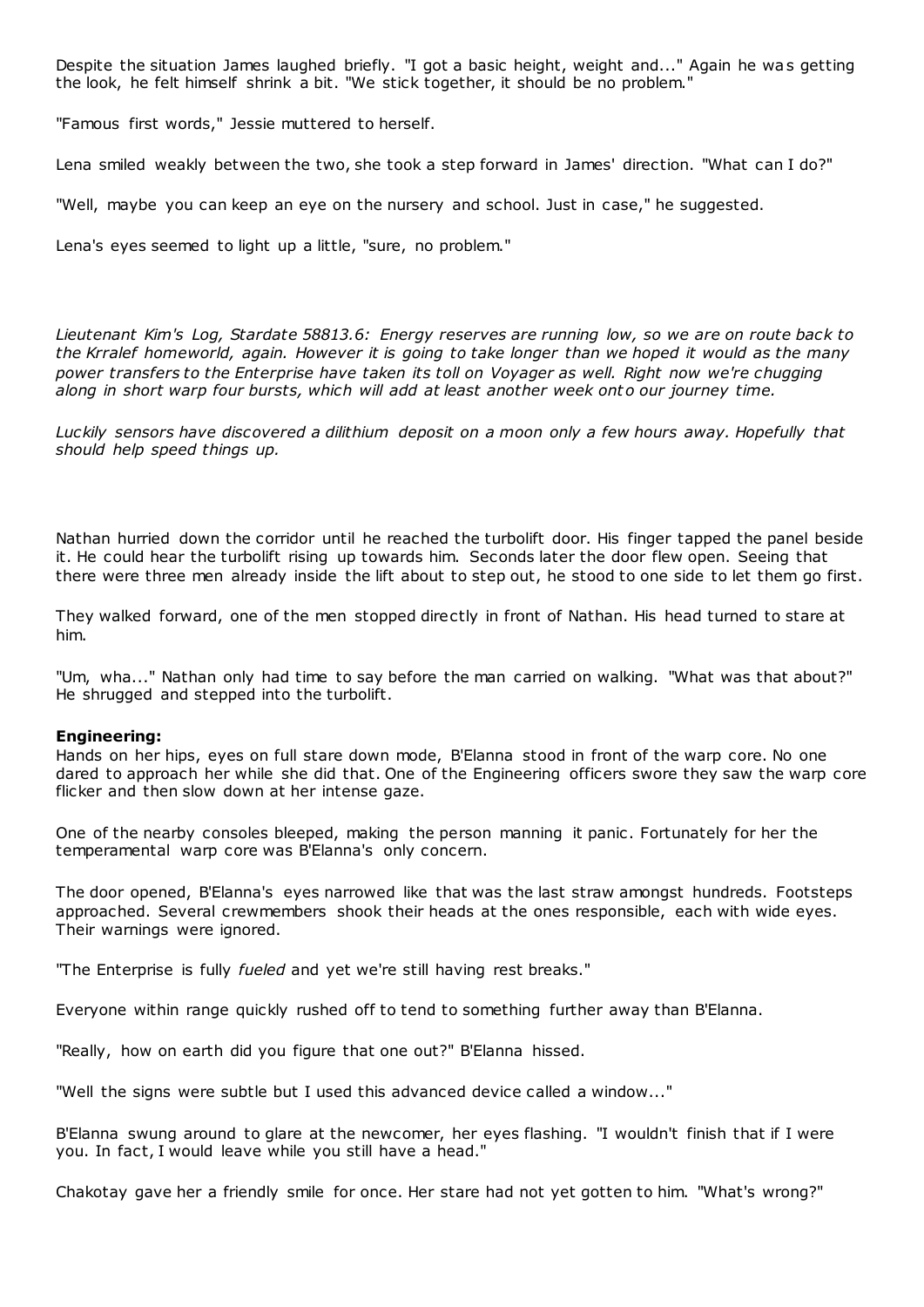All he got was an eye roll. "Have you got a day or three? I can sum it up for you if you'd like. Voyager is not a power station."

"Ah," Chakotay sighed.

"Ah," B'Elanna said mockingly. "We've had to re-route from many different sections of the ship. One moron tried to relocate the anti-portal forcefield. You know the one powered by alien energy that opens up a door to demon dimensions. I'm just as eager to farm some energy reserves as you are."

Chakotay's eyes fell on the warp core. To him it seemed normal, humming away like nothing was the matter. B'Elanna knew what was coming, she answered him before he even asked. "It's the same problem as before. The warp core hasn't been the same since our *landing*. At least I'll have some time to get a good look at it while we re-cooperate and figure things out."

"That doesn't help me as all I was told was that it was being random," Chakotay dared to point out.

B'Elanna rolled her eyes, it looked like she did it twice to Chakotay but they just lingered up for longer. "Oh now you want technobabble?"

"I wouldn't want to hold you up any longer. Just the basic jist of it will do," Chakotay answered with another smile.

"How kind," B'Elanna muttered sarcastically. "Basically the core appears to be working perfectly, until you want to go back into warp. It suddenly doesn't have enough power to do so. It goes right back to normal afterwards."

"How did you fix it last time?" Chakotay asked.

"Yes cos I never would have thought to try that again," B'Elanna said. "We're busy re-routing it but like I said, Voyager's done two power transfers to the Enterprise. Thankfully both were just minimal ones or we'd be dead in the water. We don't have many options left."

Chakotay frowned, "why now? We were damaged then, it made sense that a few relays, connections would be fried and give false readings like the core being perfectly fine. Now? It..."

"Doesn't make sense, I know," B'Elanna sighed in frustration. "I haven't found a pattern yet, but I will."

"Random does seem like a good word to describe it then," Chakotay said. "Maybe we should concentrate on the Enterprise's warp core then. They may be able to tow us instead."

The look on B'Elanna's face told him to quickly back away to avoid getting hit. Once he was out of leg and arm reach he took another step back just in case.

"The Enterprise just has enough power for life support on the Bridge and Engineering, as well as the core, and yet it works just fine, first time," she spat. Chakotay took another step backwards. "Just tell them to wait where they are, we'll catch up. I won't be towed because of some moody little system that is hiding from me. I'll find it. We'll just have to catch up on impulse power for now."

"I won't do anything of the sort," Chakotay said mid step backwards. "The Enterprise should continue to the source of the dilithium, they need it a lot more than we do. They're not going to steal it all and leave Voyager dry. There's no need for the dramatics."

Before she could respond to that, one way or another, he hurried for the exit. "Carry on," he tossed over his shoulder just as the door began to close behind him.

His eyes squinted as if that would help him see it better. His left hand started to shake slightly, so it clenched for a moment while the other continued the delicate work.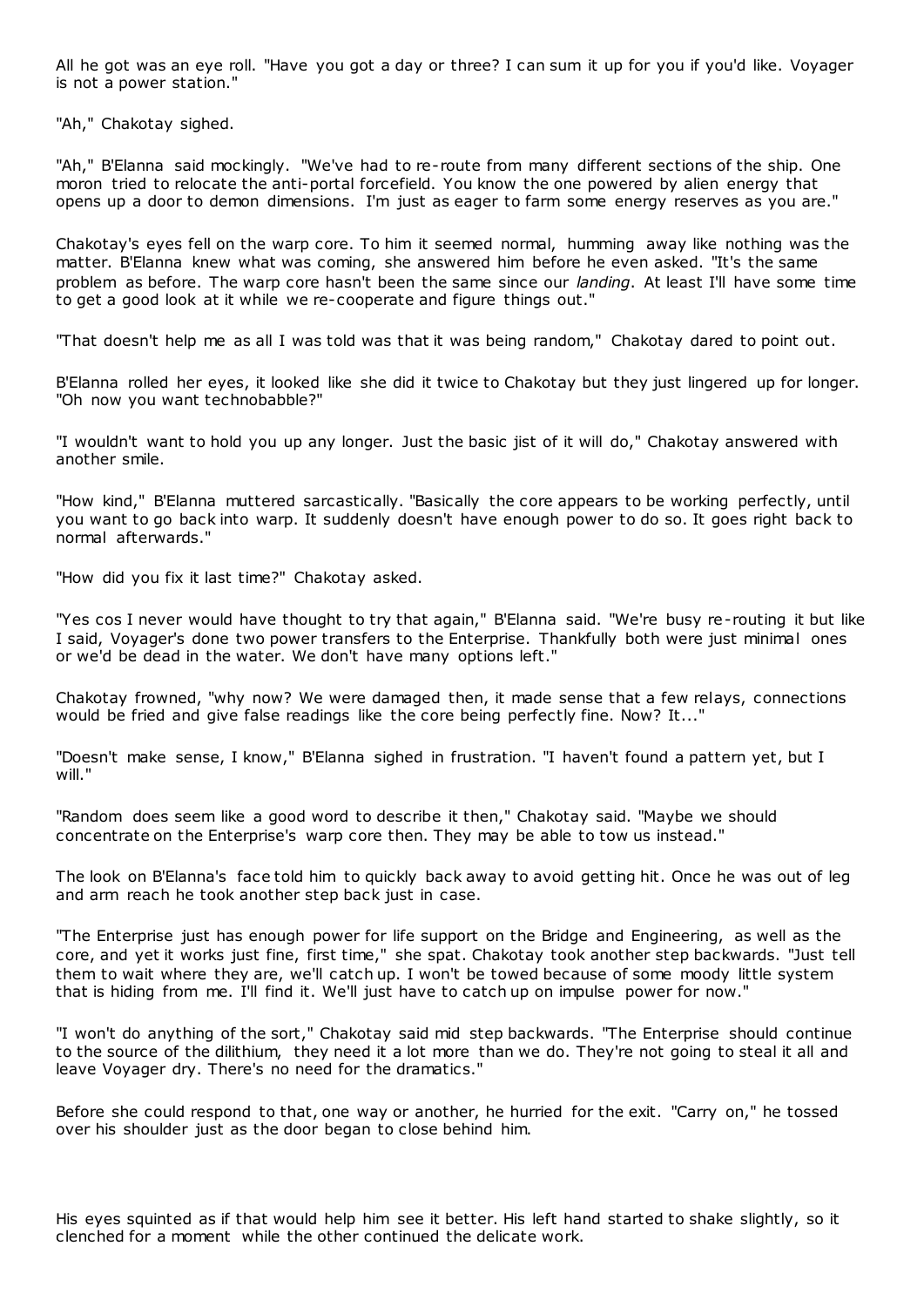"Almost done, my beauty," Damien whispered to whatever he was working on.

The room fell into complete darkness. Damien held still and waited patiently for the lights to come back on. When they did he resumed what he was doing, unaware that someone now stood behind him.

Carefully he maneuvered the last piece into place. A smile spread across his face. His hands moved down to lift it up.

"Oooh how pretty," a shrill voice squealed behind him.

Damien shuddered in revulsion, it took all he could muster to not grip his masterpiece too hard. The last thing he wanted to do was break it. When it didn't he stared devilishly towards nothing in particular, "you thought I'd break it, didn't you? Ha, so predictable."

"Break what, munchkin?" Annika cooed.

Damien quickly climbed out of his chair and turned around to keep an eye on her. "Wouldn't you like to know, you disgustingly nauseating and other adjectives that haven't been invented yet shrew." Annika's big grin was on her face, it almost made him shudder again. His ring finger reached around to a small button on the thing in his hands. "Goodbye and good riddance!"

He pressed but nothing happened, in fact he didn't even feel the button, let alone it being pushed into something. Damien looked down to find the device was no longer in his hands. He knew exactly what happened, all he had time to do was look up to confirm it. Annika stared at it curiously, accidentally triggering the button as she inspected it.

"No, don't!" he screamed but it was too late. Annika's body seemed to turn see through, it fluttered like it was made out of water and a breeze was pushing by her. Then she vanished. "Oh god, what have I done!?"

The doors beside him opened. Harry walked in with a cheerful look on his face. "So, how's that longer lasting cloaking device coming along?"

Damien started to squeak like a sad puppy. Harry was oblivious to it for a few seconds until it got loud enough to hear outside.

"What?"

"Let's hope it isn't," Damien stuttered. Anger took over and his head shook, a fist clenched. "Of course it works. I designed it. This is terrible!"

Harry rolled his eyes. "Yes we get it, you're the villain, helping the good guys is bad. Blah blah. Let me know when you can install it on one of our ships. We'll test it on a shuttle."

He turned to leave but he was surprised to find not only Damien grabbing his arm, but strongly enough to hold him back. "You don't understand anything, you pillock. We are doomed, it's time to give up, game over, user wins. The end! I'm out of here."

In Harry's perspective he tossed himself sideways onto the floor. He was about to comment when the villain started to try and bat something invisible away. His eyebrow raised Tuvok high. "Um... what, why... what are you doing?" All he got for an answer was a chilling scream. "Wait, is that? Oh..."

### **The Bridge:**

Chakotay stepped off the turbolift just in time for the lights to switch off briefly, then come back on again. Everyone on the bridge didn't seem to react to it like it was a big deal.

"Let me guess," he said as he made his way over to Opps.

"It's just the lights. Looks like B'Elanna's trying to find another system to transfer power from," Ian said from the same station.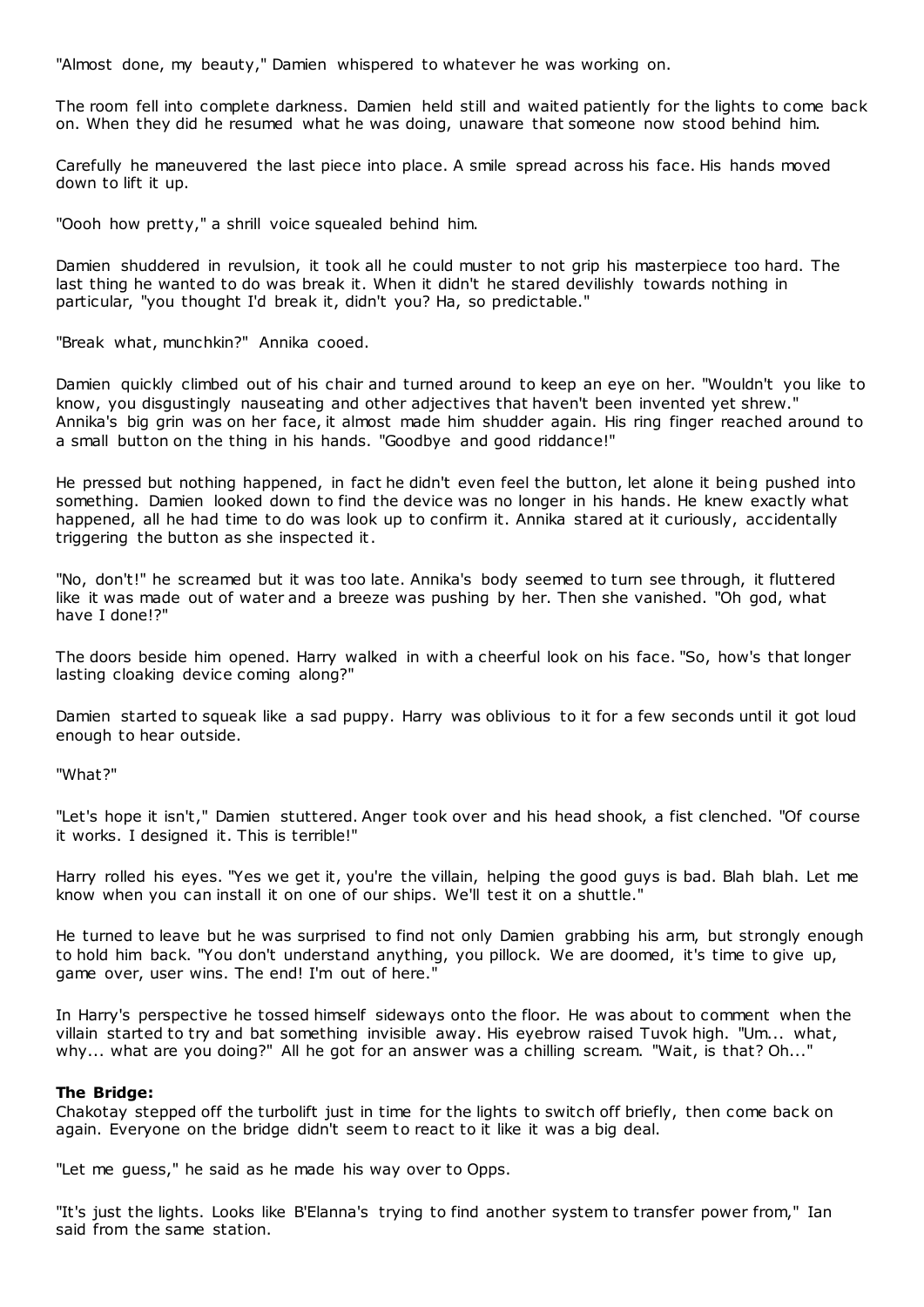Chakotay's gaze hovered over to the helm, his brow furrowed as he saw the back of a man sitting there. "And here I thought Naomi had flown us straight back into the anomaly."

The helmsman turned around to glare in his direction. "I don't even know where to get offended with that... first." He spotted Danny staring straight at him at the science station. His eyes widened when she winked. Naturally he swung his chair back around. "Oookay, you weren't kidding."

Jessie rolled her eyes while James beside her smirked. "With Danny, I rarely am," she said.

Danny pretended to look innocent as she glanced over to her friends at Tactical. "What? Your big brother's a cutie."

"I had the chance to fly the famous Enterprise but no, I stayed loyal to Voyager. Why?" Nathan said to himself.

"Yes, why? Don't tell me Naomi's piloting it," Chakotay said, dreading the answer.

"Oh god no. We've only just repaired it," Jessie said in disgust.

Nathan shrugged, "no doubt Tom's flying it around himself, and here we are sitting pretty."

"Yes you are," Danny commented.

"Just like old times, great. Why are you here? You're an Enterprise crewmember," Chakotay groaned in her direction.

"Jess is due to pop any second and she's still working. It's history in the making," Danny teased.

Jessie's eyes narrowed. Chakotay glanced over to see she looked shorter than usual, another look told him she'd stolen a chair from somewhere.

"What else would I do? I can't walk anywhere so window clothes shopping is out, the holodecks are offline anyway..." Jessie complained.

"Window clothes shopping?" Chakotay muttered. Nathan just smirked in response.

"I tried sitting around the last time, it's bloody boring," Jessie finished off saying. "As long as no morons attack us, sending the ship swaying back and forth, I'm fine. If they do, I'll sort them out."

James cleared his throat while looking down at her. She shook her head at him. "Okay," he whispered.

The lights flickered on and off yet again. Chakotay couldn't help but feel a little uneasy. Something wasn't right.

"Commander!" Harry's panicked voice stammered from behind him. Everyone turned their heads towards the newly open door beside Opps. The sheer terror on his face unnerved them all, except Jessie who just found it irritating. "We have a problem."

Chakotay stared at the ex Ensign blankly, it hid his uneasiness for the moment. "Yeah so? Why are you only telling me?"

Harry tried to laugh through his fear but it sounded like a whimper. "Well remember when I said you should earn respect back before you take charge. Well you've done it. Congratulations, I'll go back to..." he said while pointing at Opps. Ian pulled a face as he tried to hog the station with him.

"Wait. What's the problem before you demote yourself?" Chakotay asked.

Before Harry responded his head darted around as if he was looking for a spider that had escaped. "Um... Damien's cloak works."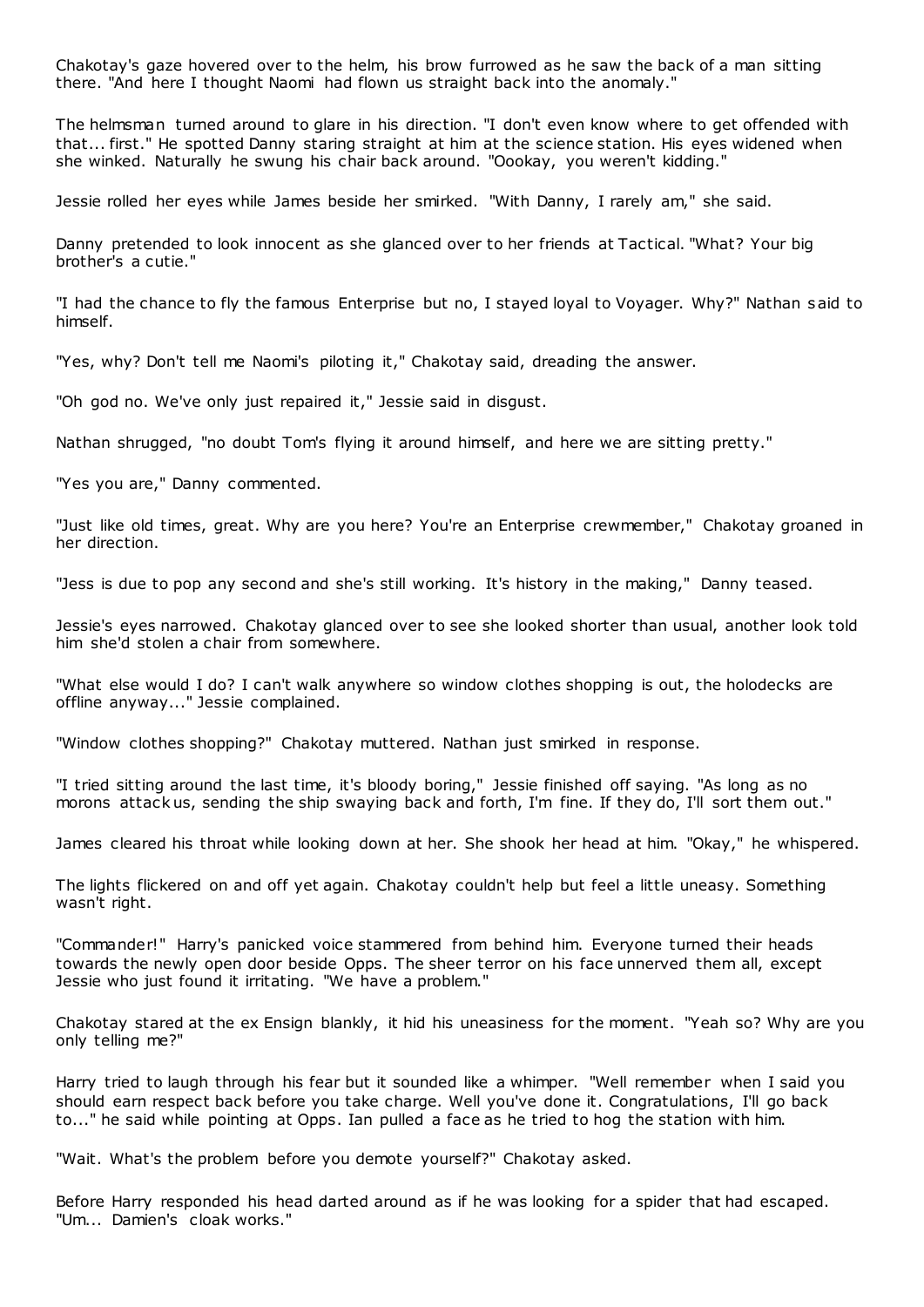"And that's terrifying why?" James asked.

Harry ran over to him so fast it was like a blur. "Okay, this is your domain, you handle it! I'm gonna go beam over to the Enterprise and lock myself in a room."

"You can't. We've stopped again," Nathan pointed out.

Chakotay turned to look at the viewscreen. Sure enough the star streaks were quickly turning back into dots. He let out a big sigh. "This is getting beyond a joke. There's got to be more to it than power issues."

James turned his head to the right, but he could still see Harry's terrified stare towards him in the corner of his left eye. "Stop that. How is Damien doing what he is supposed to do my department?"

Harry looked at him like he was an idiot. He was about to tell him so delicately so he didn't get punched, even though the odds of that were still high, when he realised something. "Oh right! Apparently Damien finished it, tried to use it on himself and Annika snatched it."

Jessie pulled a disgusted face. "I hope you're not saying what I think you're saying."

Harry laughed but mostly in despair, "oh I assure you, I am."

"Annika is cloaked?" James stuttered. "How on Earth am I supposed to deal with that?"

"Why would you? She'll just continue harassing Damien," Chakotay asked.

James calmed down and nodded. "I hate to agree with him but he's right. We have more important things to worry about."

*"Annika," Jessie's voice said.*

### **Present Day:**

Confused Nathan glanced at the couple, hoping either of them would elaborate. Jessie needed a little support limping down the corridor so the pair had both volunteered.

"I really doubt she'd want to kill you, unless you tried to hang around Damien," James said.

"Eeew," Jessie whined. "No, don't you remember? That time Voyager's power went and I was also like this, Annika was the one that caused it."

"Do you really think she'd do that again?" James questioned.

Jessie shrugged casually, "I wouldn't put it past her."

"I thought you said whoever did this was a witchy warlock dude," Nathan butted in.

James bit his lip to stop himself from laughing, it turned into a quiet snigger. "You have a way with descriptions, don't you?"

Jessie sighed, "Annika is or was a witch. I dunno if her dying and being sired changes anything."

"Probably not. Frenit being extra tough was probably because he was a Slayer before," James said quietly. His head shook, "no, if it was her, she would have made a big thing of it. The *dude* disappeared as soon as he was stopped, without a word."

"That's true," Jessie said.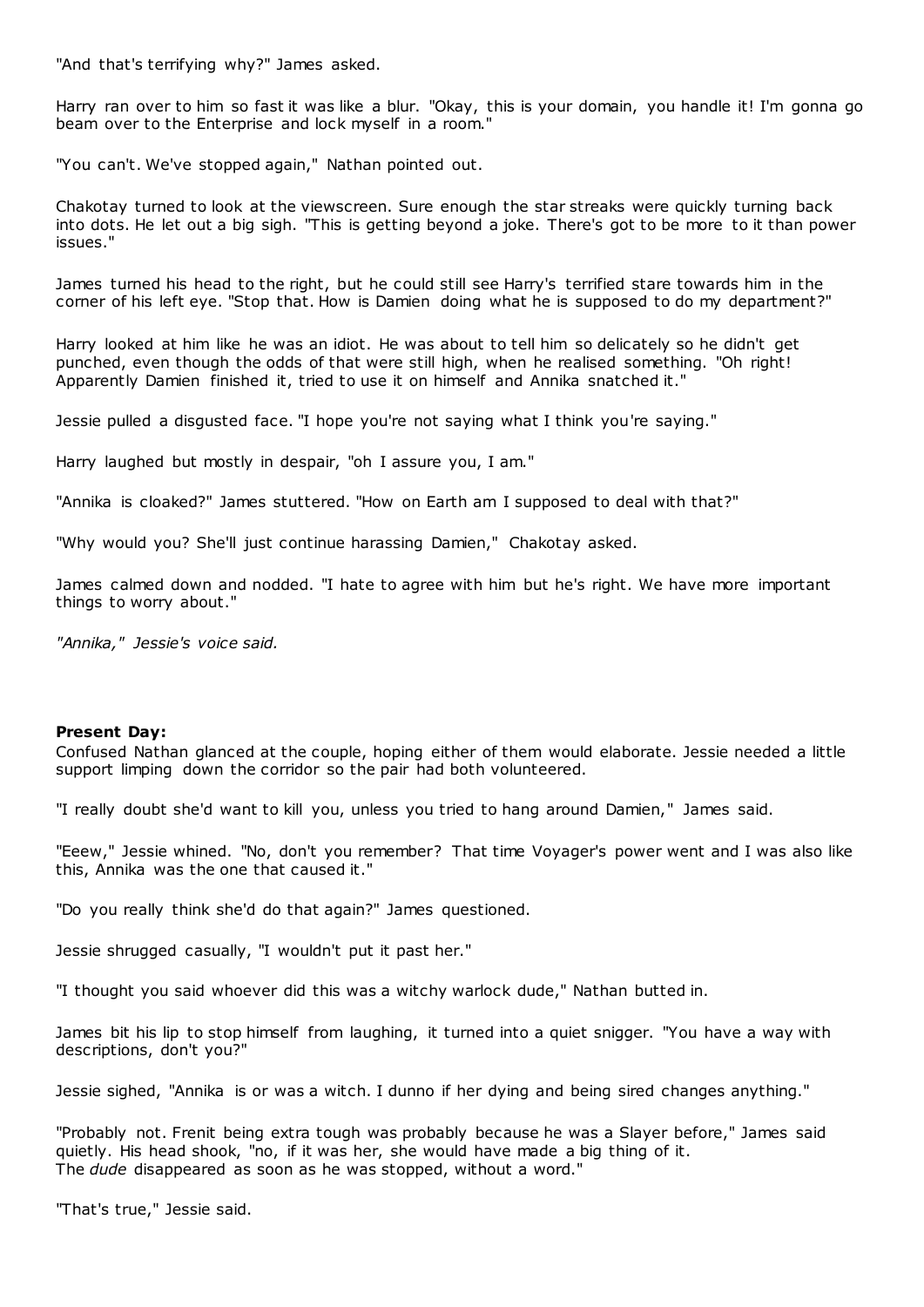Nathan was still a little confused, to say the least. "So, is this power cut and jelly shield a witch thing or not? Cos I'm completely lost."

The sound of footsteps approaching from ahead and a few behind them got their attention. A male voice spoke up out of the shadows, "I wouldn't say witch exactly." Nathan frowned, that voice was familiar to him. The foot steps stopped gradually, not all at once, hinting that there was more than two. They were close enough for the trio to make out their figures in the dark.

James took a step forward so the larger group would reach him first. He noted that the one who spoke seemed to stand ahead of the others. Nathan meanwhile turned so the new arrivals were on either side of him, keeping his sister in between him and James. She didn't look happy about it but kept a tight hold on his arm anyway.

"This will go a lot quicker and nicer if you just hand her over," the man's voice warned. He only got a laugh out of James as a response. His voice got harder, "believe it or not, but I'm doing you a favour. Perish the thought."

"I have to say, I've heard more intimidating sounds from Tom when he stubs his toe," James said.

The man grunted lightly. "Your superior posturing is dangerously misplaced."

Jessie rolled her eyes in disgust. "Oh god, what did you use to practice your speech with? A comic book, Damien's Guide To Dumbassary, or the one he used; Dummies Guide To Villainy?" James and Nathan laughed as quietly as they could.

"Villainy? What makes you think we're the bad guys here?" another male voice piped up angrily.

"You tried to kill my sister in her sleep," Nathan reminded them.

"A necessary evil," the lead man said in a smug voice.

Nathan couldn't help but shrivel up his whole face, the confusion started to give him a headache. "You're warlocks, why the big in for my sister, who by the way is a witch? The only difference is gender, right?"

Jessie stared up at Nathan, she looked a little offended. "Only difference?"

"You know what I mean," Nathan said quickly to defend himself.

"You wouldn't understand," the leader muttered.

"I know, that's why I'm asking," Nathan said while glancing between the shadows on both side.

There was a brief and slight movement from the larger group. As if out of nowhere a small ball of white energy appeared, highlighting a hand underneath it and a man's torso. The hand seemed to guide it higher and to the left, illuminating his face. Nathan recognised it as the man from the turbolift. It bothered him that his voice was familiar to him as well, and yet they never spoke to each other during their encounter.

A small smirk appeared on his face. "If you don't know, do not waste my time. Now," he said.

The shadows closer to Nathan and Jessie seemed to move forward, Nathan missed it by staring at the side lit up. He only noticed something was wrong when Jessie's entire weight leaned against him. His head turned to see her, now in front of him, swing her good leg up knee first. A man's voice cracked, then he saw a blur of a one fall down in front of him.

The leader sighed impatiently. Voices, all male started to mutter different things in unison. His fingers stroked within a centimetre away from the ball of light, his elbow pushed back. There was another impatient sigh, but it wasn't his this time. This one belonged to James. With little more than a gentle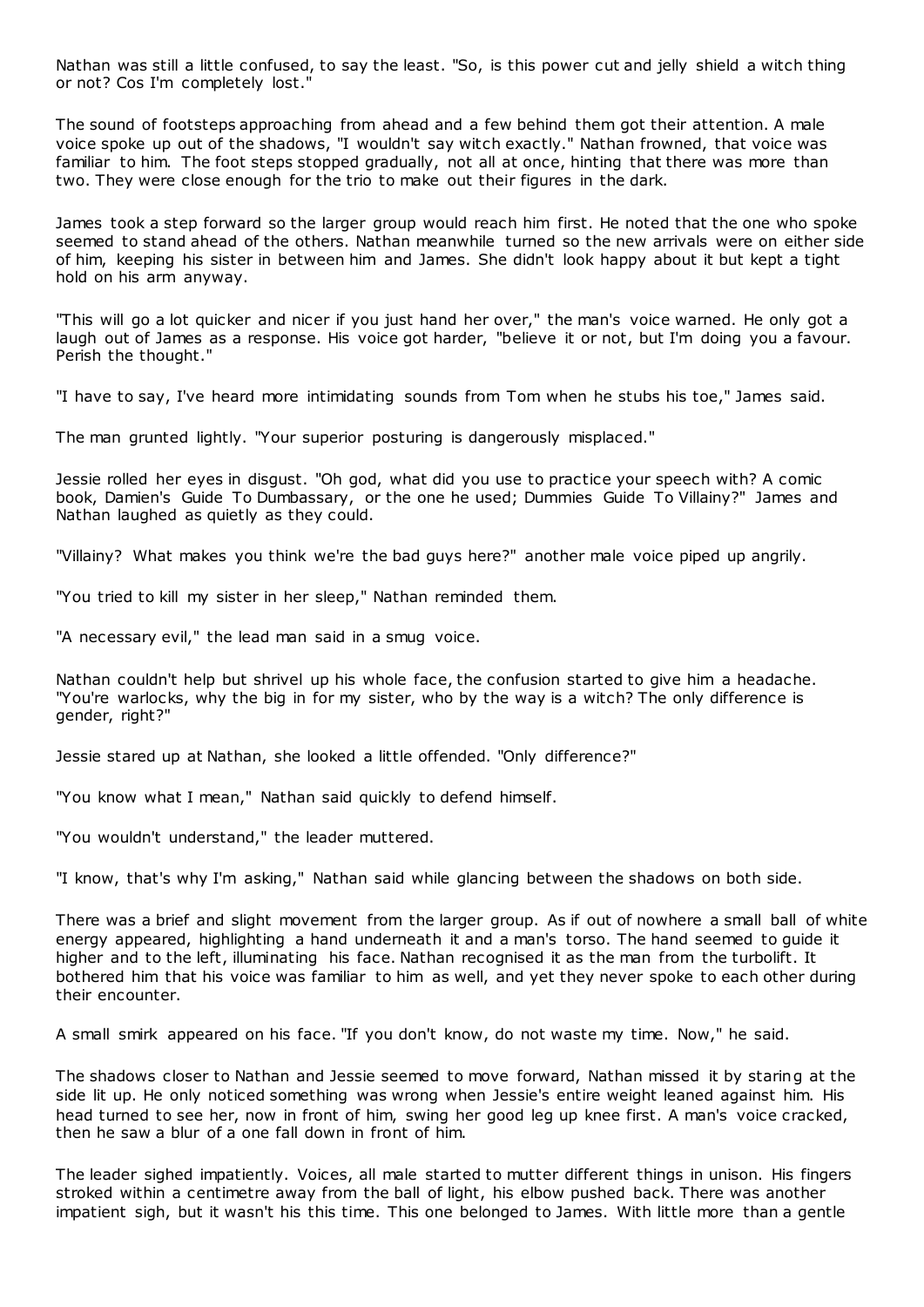shove, from him anyway, the leader stumbled backwards, taking a few of his group to the ground with him. The ones who weren't hit stopped their strange chanting.

"Uh... stratos fic ..." a voice closer to Nathan stuttered. Nothing happened, at least until a body from the other group flew forward into him. Jessie gave the pair a kick each for good measure. Nathan was far too amused to do anything, not that he felt he needed to.

"Die you monster!" a voice screamed from the leader's side. A blur approached where James was now, but his back was turned after the last one. He couldn't resist. He grabbed a hold of the man at the last second, ducked down and threw his hapless attacker over his shoulder. The man slammed back first onto the ground.

There was still one more shadow left on that side. It seemed to get smaller as if it was backing off or running away. That left at least one more left on Nathan's side, who was still muttering random words in a panic .

James walked over to stand with Jessie and Nathan, giving them a bemused look as he did. "Want this one?"

"Nah, you look like you're enjoying it more than me," Jessie sighed.

"You're too good to me," James had to laugh. He reached forward to grab the guy. Just then Nathan and Jessie saw another blur come towards them. Before they could warn James, he had turned to toss his latest victim over towards the bigger group. Only instead he slammed into whatever was approaching. Nathan cringed at the resulting bang, Jessie just laughed.

"Damn right," she said.

James frowned in confusion as he looked down at where the two men probably fell. He casually shrugged. "Okay, one more?" His eyes focused on the distant shadow.

That one now had a voice coming from it, it sounded like insane ramblings in another language. James stepped over the many men lying on the ground to approach him. Unlike the leader, this man summoned a much deadlier looking ball of light, a flaming orange and yellow one.

"Get down," Nathan stuttered, even though Jessie was already ducking down anyway.

The ball of fire moved to one side, the man looked to throw it like it was a regular ball. It flew towards James. He ducked at the last second, assuming that the worst that could happen was that it would add another scar to Deck Thirteen. Instead of a crash he heard a pained scream, a man's. He swung around to find the leader of the group already falling to the ground.

Seeing that, the man who threw it scrambled away with terror all over his face. Only nobody really could see it in the crippling darkness. James however felt something from him as he ran away.

Nathan helped Jessie return to her feet, she winced all the way up. He stared towards James and the leader with his eyes wide. "We should go too."

James didn't answer him or even move, he just stared at the man lying still in front of him. Jessie more or less pulled Nathan with her to get closer to him, and put a hand on his shoulder. "James," she said softly.

"Worry about it later, come on," Nathan said in a trembling voice. He walked further down the corridor, Jessie limped after him but kept stalling and looking behind her. She worried as James still hadn't moved. Nathan shared a similar worried look with Jessie, he tried to hide it with a smile. "God Jess, I dunno if I can keep this up. My shoulder's knackered."

A dangerous look appeared on Jessie's face, "what are you implying?"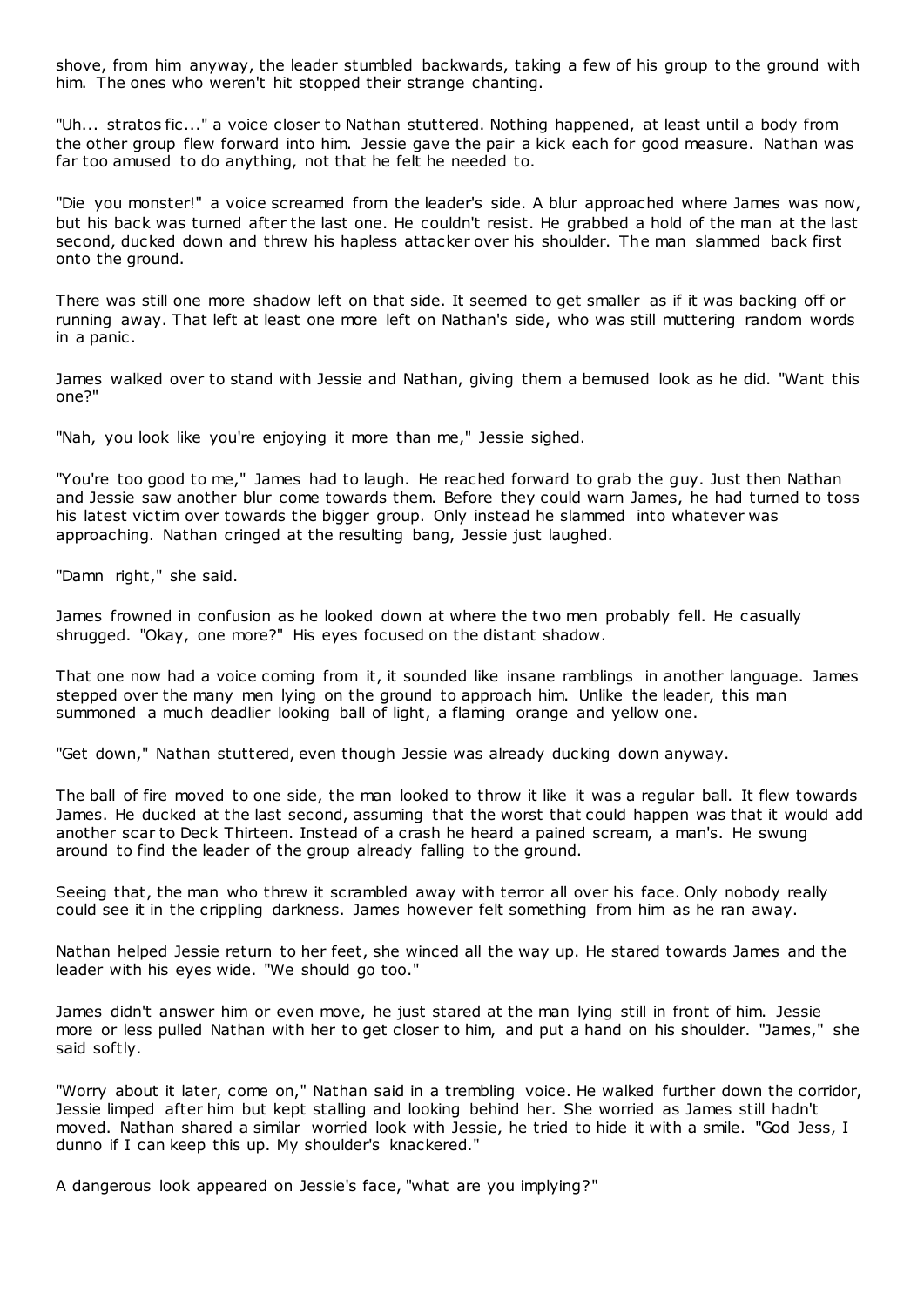"Well... I'm only one man," Nathan teased her. He gave her a wink as if to say *play along,* then a nervous grin that said *please don't kill me*.

Jessie rolled her eyes. "You serious?" she muttered quietly. "You think me playing the damsel will get James to come with us?"

"No, I thought you playing the heavily pregnant girl with the broken ankle would..." Nathan explained. He got an elbow nudge and a hard one at that. "Is there ever a right thing to say?"

"No," Jessie answered honestly.

During their brief fight James had finally stood up and was making his way over to them.

"Good to know," Nathan smiled.

James cleared his throat to get their attention, they glanced his way. "Sorry, I was just making sure..." Nathan nodded, Jessie didn't look as convinced. "There should be one more Jeffries tube entrance around here. Maybe now the shield will be gone."

With her hair tied up in her favourite bun and her new sultry heels on, she should have been turning heads. The cleavage revealing catsuit she had picked out highlighted her new golden eyes perfectly. The ones that brought out her mortal blue-grey ones had to go, it still made her cry to think about the beautiful ice blue with dark sleeves. Although she had kept that silver rib cage one. That went with everything.

No one even looked at her though. Usually people would hurry away to take cold showers as laying eyes on her must be quite a treat, she thought. Only now they'd walk right by her, chatting about something other than her. *How rude!*

The corridor was dark, maybe that was why. Surely her golden hair glowed in the dark. She hated this mean darkness. It meant that not only would people miss her fabulous outfit and hair, but no light would reflect her sparkling skin.

One person ran towards her with a flashlight. Maybe they'd feel better if they complimented her magnificent chest, as everyone always loved to do. She took a step forward to stand in the light, her hands folded behind her back and her chest pushed out. *I badly need a mirror in front of me at all times. I miss out on this perfection.*

Something strange happened. The man did not stop, he continued running. *Oh, maybe he wants to hug me.* Any excuse for a grope. Her arms stretched out, then she noticed something absolutely terrifying. She couldn't see her arms even in this light.

The man did go for a hug anyway. It was so intense that it made the poor fella cry and fall backwards onto the floor. *Aaaw, how sweet*. He was passed out on the floor too, his face was bleeding. *I suppose I made myself too gorgeous today, bless him.*

Two more people hurried over. *That's more like it, this is what should be happening.* They stopped at the man on the ground to kneel down beside him. Oh, jealousy's an ugly thing.

The flashlight the fainted man held lay discarded on the floor. She knelt down to pick it up. Perhaps if she placed it by her chest it would highlight all of her glorious features; her skin, hair and...

"She must be nearby. We have to find her," one of the men said, stuttering nervously.

"I'll bet you do, you naughty boy," Annika cooed.

The man and his partner looked around frantically. Annika gave them a sultry wave.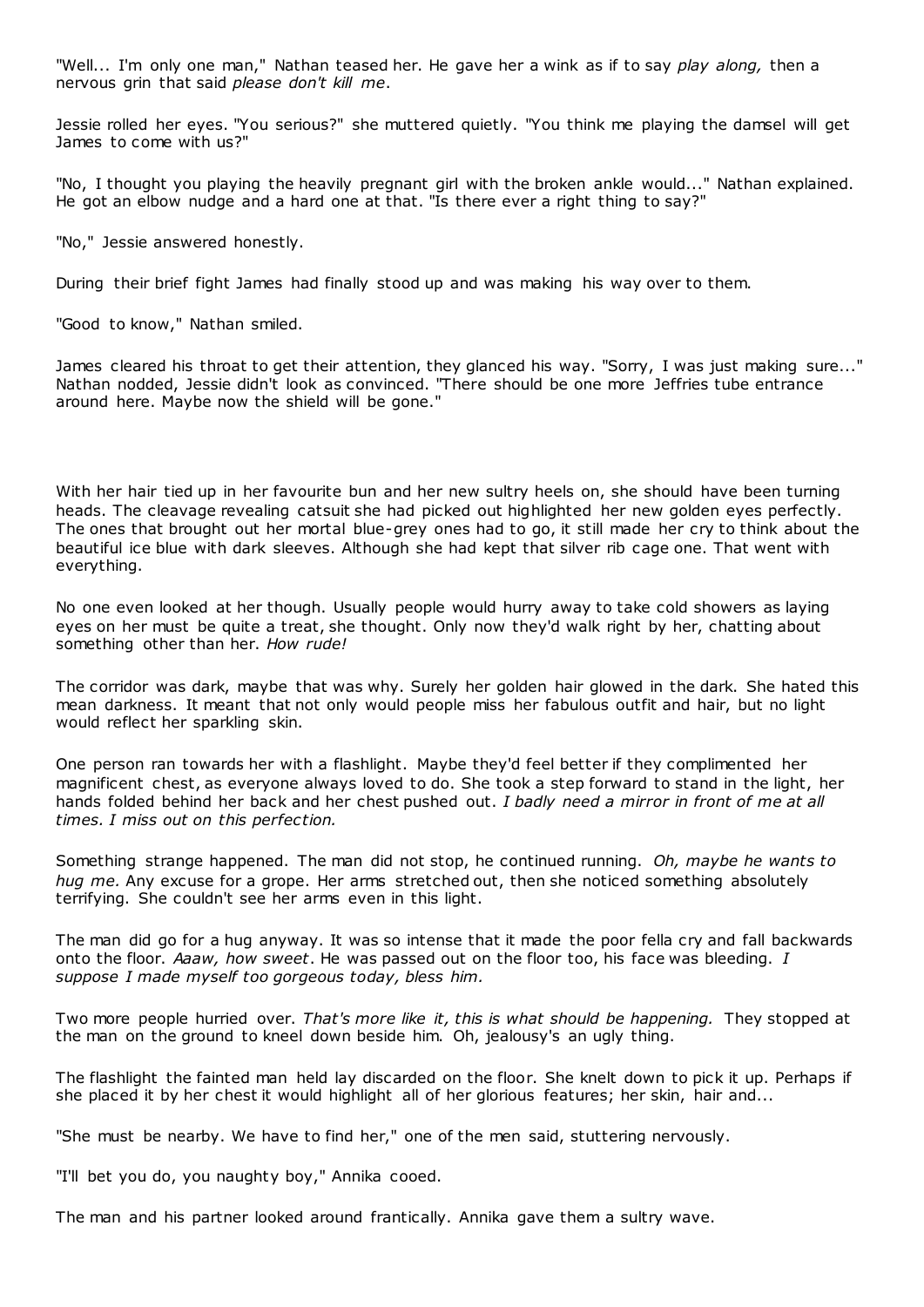"But alas, I belong to another. That's..." Annika continued.

The man screamed. *Aaaw, he's shy*. Then he ran off back the way he came. It was mighty strange. The showers wouldn't be working during the power cut.

The other person that was with him still seemed to be looking for her. *Who wouldn't? I can barely resist me.*

"Jeffries, help me get Johnson up. Jeffries?" she stammered. Luckily Annika wasn't interested in the random hugger as the lady dragged him away from her. Once she was out of sight the woman groaned loudly, "oh what are you doing?"

"Annika, naughty, floating flashlight, life flashed before my eyes," the man squeaked.

Annika smiled. She always had been a hit with the men, ever since she was freed from the Borg. They always seemed to turn into a quivering wreck when they saw her. She was dazzling before she was made into a gorgeous vampire.

"Come on, forget about it. We need to find her," the woman snapped.

Now that was rude, she thought. She was standing right there. If she wanted to soak in her presence all she had to do was notice her. Silly woman. "She doesn't deserve to find me," Annika huffed while stroking her hair.

"They're not looking for you, you stupid bimbo," a woman said from behind her.

Annika swirled around to see who was talking to her. Of course it was too dark to do that. Probably a good thing. Only she was good enough to have light shine on her.

"They're looking for me," she said.

That seemed unlikely. She sounded very plain. "Oh, now that is hard to believe. Everyone wants to be around me, even if they are too shy to admit it."

"Ugh, you're that Borg woman with the Mary Sue complex," the woman grunted rudely. Annika didn't like this woman. Annika was a much better name than Mary, and how could she get her mixed up with another woman? She was fabulous.

"Well at least I have not one but two names to establish my importance. I doubt you have." *Ha, that will shut you up.*

"I'm Ruby," the woman said plainly.

Ruby? What's such a spiteful and rude woman doing with a lovely name like that? At least it gave her an idea for a new catsuit. Red with ruby jewels on her chest.

"I've never heard of you, so no wonder you're rude," Annika said.

The woman laughed. "Oh good. Then this will be a surprise."

Surprise? Annika loved surprises. As long as they weren't those horrible accidents her clumsy Slayer friends tended to make. You'd think they would be more coordinated. She felt bad. That cute one didn't mean for her to fall from the top level of Engineering. Maybe...

Something tickled her chest, disrupting her thoughts. Her hand went to check what it was, it felt like a thin wire had fallen on it. All the way around as well, and that girl or someone else was trying to pull it off her. Maybe she wasn't so spiteful after all. She could just make out the girl's angry face as she tugged. Annika thought that the little people couldn't handle such simple things, so she gave her a hand and untied it away with little effort.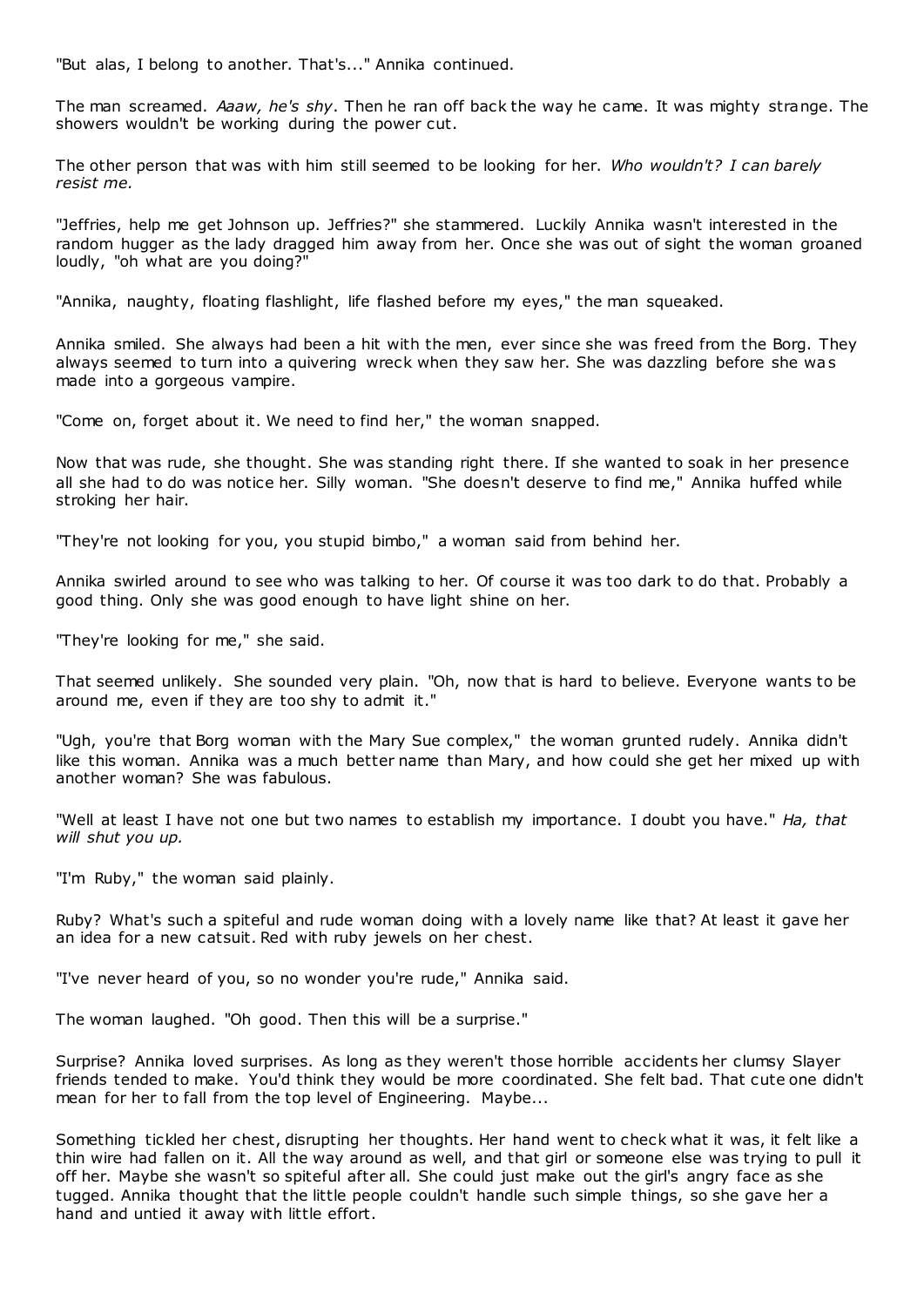The woman was even angrier. *I guess some people are more sensitive to their failings than others.*

"Your skin is rock solid, how..." Ruby spluttered.

Annika laughed. "I'd say it is more like a beautiful porcelain that shines brightly in the sun. Or light. Thank you for noticing and for trying to help. That tickled my boobs. I wonder where it came from."

"I was trying to cut your head off you invisible freak," Ruby snapped.

Annika didn't know what to make of that. Maybe she was so hideous that she wanted to swap heads. Or maybe that was her word for her assets, some people are very shy about such things. She had to laugh, how silly, that wouldn't work.

"Oh you. The best way to win a man is image. A new outfit, a new hairstyle, maybe some make up... more for you no doubt..." Annika said happily. She was sure Ruby would appreciate her brilliant advice, but all she saw was a cold stare. "Perhaps get a more suitable name."

"I have no trouble winning a man. Not that I understand how we went from me killing you to this," Ruby muttered. "It's just keeping them from hiding things from me that's difficult."

Annika knew what the girl's problem was now. She felt sorry for her. "I suppose uggo's could have more difficulty. I didn't account for that. My Damien lives for me. He'd never cheat on me. Who would?"

"Does he always run away or spend time with other people but you?" Ruby said.

*No.* Damien was a super important man and his greatness and his intelligence and his charisma were greatly needed on this ship. None of them respected him but he still aided them. He was her hero. It pained her that he spent so much time away from her. That gift he made for her was odd but it more than made up for it.

"Silence, I thought so," Ruby laughed. Annika wasn't sure what was so funny. "Men never tell the truth. They think they're stronger than us and as such can control us. Pain is good control, it brings out the truth. I'm certain a bimbo like yourself wouldn't be able to handle some truth, as you plainly go out of your way to pretend that nobody hates you. Including Damien. I bet he can't stand the sight of you."

Annika didn't understand. What's not to like? She was beautiful and clever, always eager to help. She was Voyager's big hero. Everyone counted on her.

"Trust me, once they know nothing but pain you'll get the truth. Never fails," Ruby said.

Well it was true that when she was mortal and she stubbed her toe, whatever did it got told exactly what she thought of it. Things shouldn't get in her way, she thought. Perhaps this Ruby girl was onto something.

"Pain, how?" she asked.

Ruby shrugged casually, "oh, depends. I like to get a wire, wrap it around their ankles and..."

"Oooh, I've always wanted to try bondage," Annika giggled.

"Sure, whatever. Once you've got him, he'll be screaming his true feelings for you," Ruby giggled maliciously. To Annika it was just a giggle.

*How romantic .*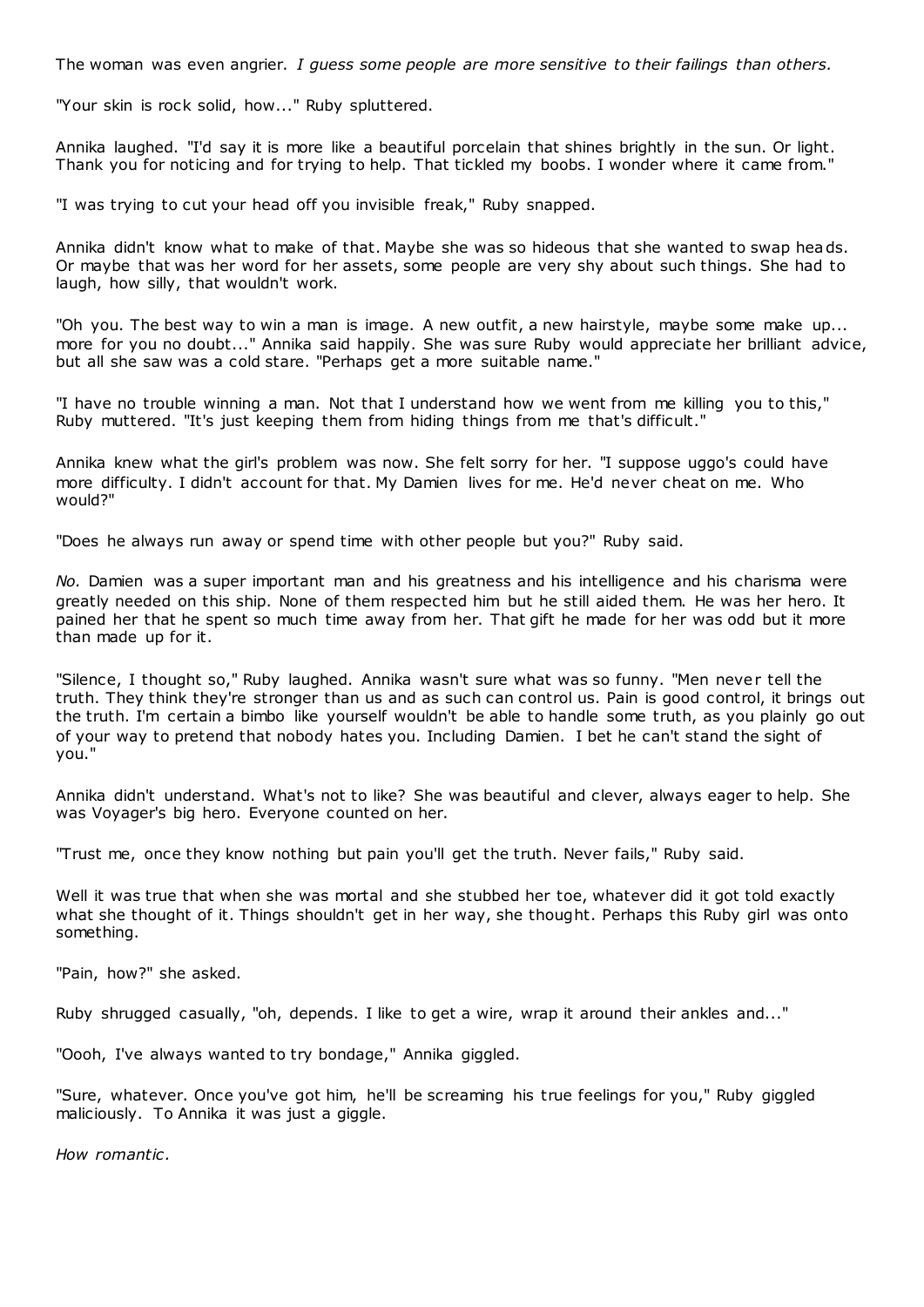The saloon style doors groaned as they were pulled apart. James moved to one side to allow Jessie and Nathan to go through them. Once they were through he followed them and immediately turned back to the doors to close them again.

Jessie pulled a worried face as she glanced around their new surroundings. Tables and chairs were piled up and not neatly at one side of the room. Everything else not rooted to the floor scattered around it, mostly broken. The only piece of furniture that remained in one piece was the bar.

"I take it nobody came to clean this up after the crash," Nathan wondered aloud.

"We're not staying here, are we?" Jessie said in distaste.

James walked over to the pair, wincing slightly. "Nathan's right. It's the least likely place to hide so it'll be the last place..."

"Hide?" Jessie said, disbelief made her voice squeak a bit. She tried to sit down on the ground by t he bar, Nathan knelt down to help. "It's just one guy."

"One guy who knows how to make fire. I'd rather be in an open area if he comes back," James said.

Nathan sighed as he stood back up. "I had that big words for the first time guy pegged as the power house. He was the leader after all. Obviously I was wrong." He noticed an eyebrow raising slightly, it made him smirk. "Oh come on, you did too."

"You could have just said that you thought the leader was the one to worry about," James said.

Nathan laughed quietly. "Yeah, but I'd rather be different."

Jessie shook her head. "I don't think so."

"Maybe we should barricade the door," Nathan said, glancing briefly at the only exit. "At least then we'll hear him coming."

"Yes give him kindling," Jessie muttered, her eyes rolled.

James gave her a bemused look, "we need to seem like we're not here. Putting tables in front of a door with windows in it, not a good idea."

Nathan casually shrugged. "Fine. So Jess hides on the other side of the bar." He got a growl which made him laugh nervously. "Then one of us goes and punches this last guy out, shield trapping us on this deck falls. Yes?"

"Please, I can do that better than you," Jessie muttered.

"No doubt but it kinda beats the point if we send you," Nathan said in a teasing voice.

James frowned, his arms folded. "I go, he finds you two first, problem. You go and he fireballs you to death, problem."

"We both stay here, Jessie kills us, problem," Nathan said, not seriously. "And I resent that I'm useless in both scenarios, Mr Narcissist."

"I didn't mean it that way," James said quickly and a little defensively. "I've done this before; gone off thinking I can handle it, when I should have stayed. Typically the one time I don't would be the time I should."

Nathan smiled sympathetically, he gave him a pat on the shoulder which was just frowned at. "Maybe we're looking at this the wrong way. Maybe the shield is magical and the only way to bring it down is magic ."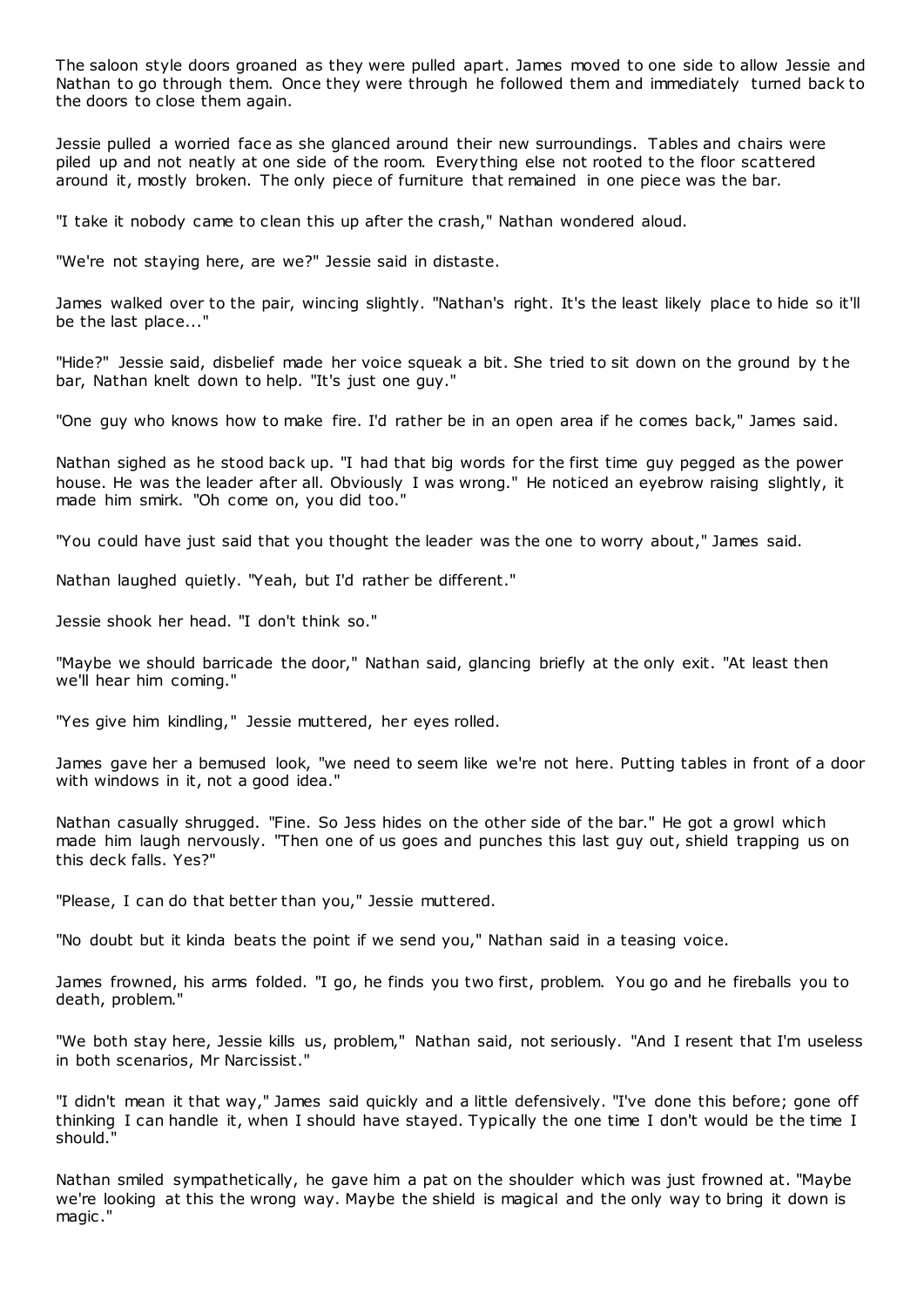Jessie groaned, "crap."

"How is that better?" James asked.

Nathan couldn't help but chuckle nervously. "Maybe the fireball guy will be more co-operative if he's conscious. Is all I'm saying."

"Crap," Jessie muttered.

"Something's not right about this whole thing. We're missing something," James said. "We were on our way to my office when the power cut hit, yet somehow we free falled sideways and downways to Deck Thirteen. The power cut itself for that matter. The shield."

"They wanted you two here, what's so not right about that?" Nathan said warily.

"I said crap," Jessie complained.

James sighed impatiently at their situation. "They seemed like a bunch of amateurs, yet they were able to manipulate the turbolift, cause a power cut, generate that shield. Why? Why here?" He felt something slam into his ankle, it stung quite a bit. He looked down to check but saw Jessie staring at him before he got there. Her eyes widened briefly. "What, what's wrong?"

"Jesus..." Jessie rolled her eyes. "I know it's not exactly original but, it's started."

Nathan turned towards the door, slightly panicked. "I didn't hear anything."

James' eyes widened, he quickly stepped forward and knelt down next to Jessie. "You mean..."

"Oh yep," Jessie winced as her hands covered her stomach. "I would have been surprised if it didn't happen."

James put one arm around her shoulders, the other hand clutched one of hers. Meanwhile Nathan was still staring at the door, bopping his head side to side to see through the window.

"To be honest, I dunno if this is really a bad thing," Jessie said.

"What do you mean?" James asked.

Nathan squinted his eyes, "how can you see out of there, there's no light."

Jessie closed her eyes, her head dipped slightly. "Well I'm basically a target sign at the moment, I was even before the warlocks turned on me."

"Jess, that's not true," James tried to reassure her.

"Although the curse still happens even when they're free from me," Jessie stuttered. Her breathing started to become rapid the more she thought about it, she clutched James' hand tightly. Her head shook. "I dunno what to do. Why was I so insistent on getting pregnant again? I'm selfish, that's why."

"Jessie, no," James whispered. The arm holding her pulled her as close as possible, he gave her a gentle kiss on the side of her head. "You're both going to be all right. I promise. I won't fail this time."

Nathan finally looked away from the door, once he did he realised what was really going on. He stepped back to give them a little privacy, while calling himself an idiot quietly.

"It's not you I think that will fail," Jessie said even though she felt a little calmer. "Duncan, Sasha, Amy... even she wasn't safe once she was free from me."

"You can't blame yourself for that. We got her and Duncan back, they were fine, they still are," James said.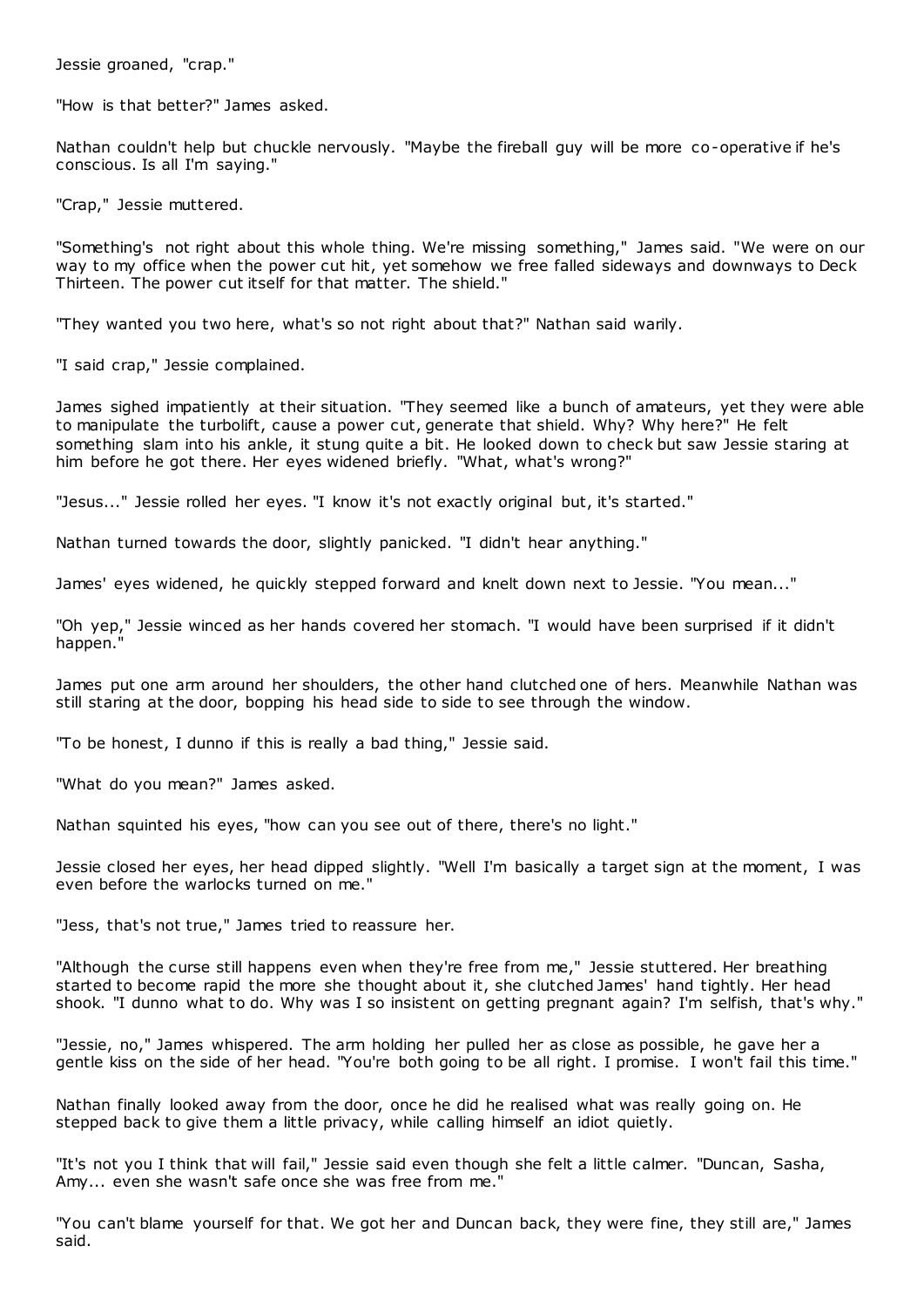Jessie cringed but only because of what she was thinking, a lone tear fell onto her cheek. "I didn't mean Amy. I meant her... her sister."

James felt the blood leave his face, he closed his eyes. "I see. That's not going to happen again." Jessie tried to turn her head to look at him but he was already too close to do that, she settled for resting against his cheek. "We'll get this one right, I promise. It'll be fine."

Nathan's shoulders fell. It didn't matter how far away he stood, he could still hear every word. He bit his lip and tried to think of something, anything he could do to help them. His usual banter would likely make them mad. He stood there for a while.

Engineering was still dark and hectic . B'Elanna rushed over to attack another station but instead she bumped into a chair.

"Hey!" it spat at her.

The chair was heavier than normal, someone was sitting in it. A brief flash of light from someone's wandering torch showed her they had the audacity to put their feet up on the computer too. B'Elanna growled towards them. "What are you doing, this is an emergency!"

"I know," a familiar voice emanated from it smugly. Then there was a crunch followed by some chewing.

B'Elanna shrivelled her nose up in disgust. "How did you even get in here Damien?"

Another crunch. "Duh, door was open," the voice mumbled in between chews.

"Ugh," B'Elanna groaned. She reached out to shove the chair and its occupant to one side. A smile crept on her face when she heard a yelp and bang seconds later. The computer station was her next target, which she was luckily a lot gentler with. The panel underneath it was ripped open. "Somebody toss me a new flashlight!" she yelled once her head was inside of it.

Damien muttered a few obscenities as he climbed to his feet and brushed whatever he was eating off his clothes. "Let me guess. Deck Thirteen back fire? Somebody leave Neelix's stove open? Nobody topped up the metre?"

His voice annoyed B'Elanna a lot more than it usually did, she even started to tremble. "Shut up, shut up."

Damien laughed until he heard somebody else join in, a female someone. It put him right off. "Cool off, I didn't come here to piss you off. That just became tempting."

B'Elanna just grunted in response. If she could see what she was doing she could work on blocking him out.

"I just need a new thermal imager. You haven't seen one have you?" Damien said, holding back a snigger.

"Why yes, it should be right there in the give a crap drawer," B'Elanna hissed.

Damien shrugged, "well a certain someone broke mine. It is far more important than Voyager's annual black out."

An Engineering crewmember finally ran over to the Chief Engineer with a new working torch. Damien saw and heard him bump into something, of course he ended up flat on his back. Then he heard another giggle. Since he wasn't laughing at the same time he could hear it a lot more clearly, his skin froze as he recognised it.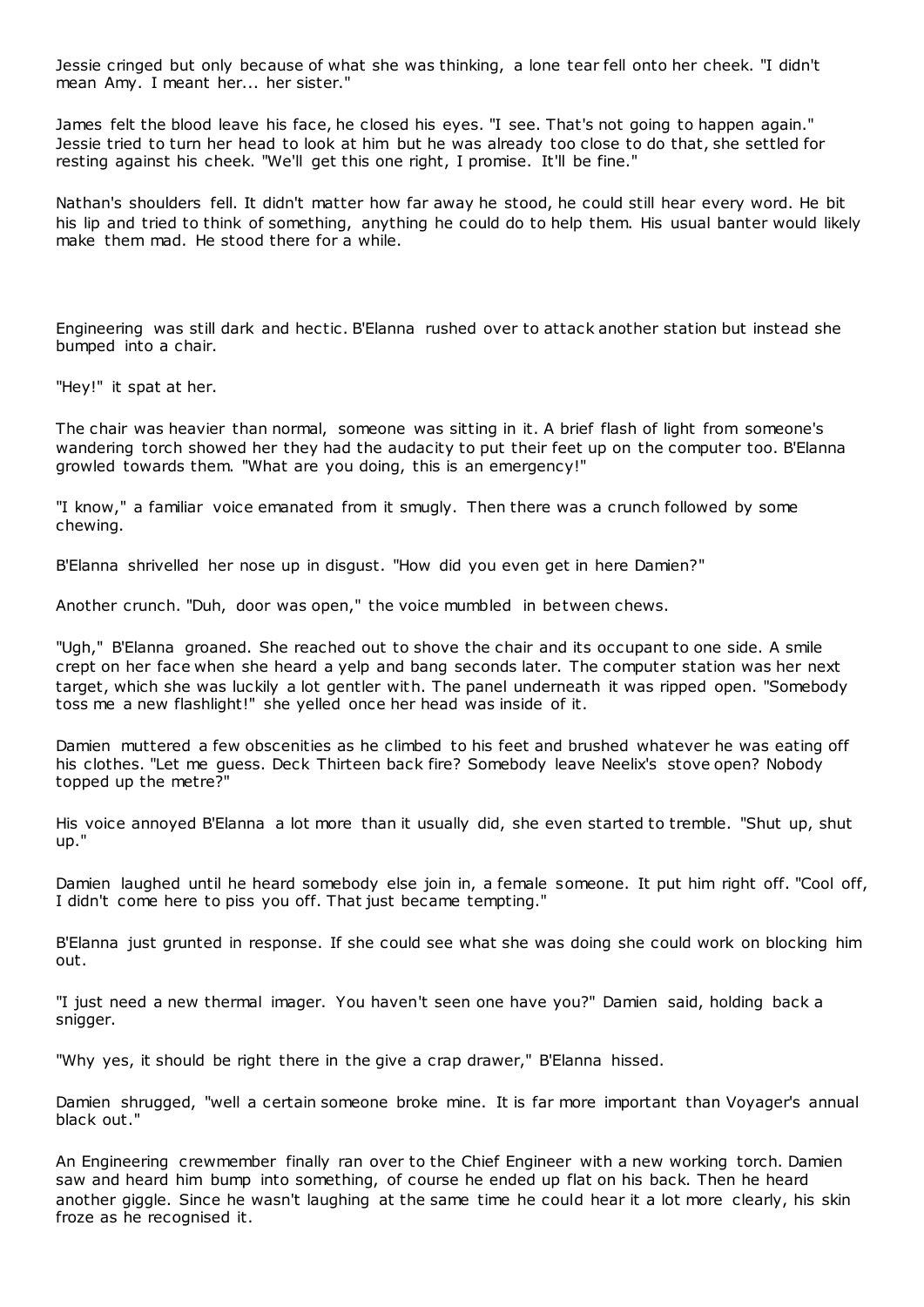"Today would be great," B'Elanna muttered angrily.

The unknown crewmember groaned in pain.

Damien looked down at him and the flashlight he held. Quickly he grabbed it and ran for the exit. He didn't get very far. A few steps forward and a pair of arms scooped him up into the air like he was a little baby, or a damsel in distress. That giggle happened again and this time he had a front row preview of it. He felt himself bounce, as well as something else, as whoever grabbed him ran out.

"Lieutenant!" a different voice yelled from afar.

B'Elanna pulled herself out of the station, mumbling about it being a waste of time, and quickly stood up. All she saw were a couple of flashlights bounding her way. They got close enough to allow her to see the people holding them. "What is it?"

"Your suspicions were right. The anti-portal forcefield system's been tampered with," one of them reported.

"Until the power's up we won't know exactly where, but the algorithm that was inputted into it was definitely sending false signals," the second crewmember said.

"I designed that shield. It shouldn't cause a power down, and it shouldn't affect the damn core. If the false signal told it to put a shield up somewhere we would have been alerted as well," B'Elanna said impatiently. The two crewmembers looked worried, at least until her face softened. "Unless..."

# **The Bridge:**

"Something's wrong. It's not letting me in," Harry stuttered.

Chakotay leaned on the station to get a closer look, even if it was upside down to him. Harry continued tapping on the faded computer panels until they disappeared completely. He sighed impatiently.

"Do we have to send someone down there after all?" Chakotay asked.

Harry shook his head quickly, "no, no... I wouldn't recommend it."

"We've got to do something. Is the power drain coming from Deck Thirteen or not?" Chakotay said.

"It certainly looks that way. I was trying to get into B'Elanna's program to see if a forcefield was active, and well..." Harry said, his hand gestured to the computer. His other hand raised up to massage his left temple, it eased the oncoming headache he was getting slightly. "It doesn't make sense. If something is there draining our power, her system should be dealing with it. Either it's broken or something else is causing this, something we haven't prepared for."

### **Engineering:**

B'Elanna stared blankly at the three people in front of her. The pair she had talked to earlier stood to one side, mostly out of arm's reach.

"Are you sure?" she asked in a deadly tone.

The bravest of the three squeaked and nodded.

"I'm going to need more than that," B'Elanna muttered.

"Um," the brave one squeaked again. She tried to clear her throat. "It was blocking the entrance to the next deck. We could see it as soon as we climbed onto the ladder."

"That's it?" B'Elanna said plainly but dangerously.

Another women stepped forward to hand her a tricorder, in the panic she nearly dropped it. B'Elanna took it and opened it up to have a look.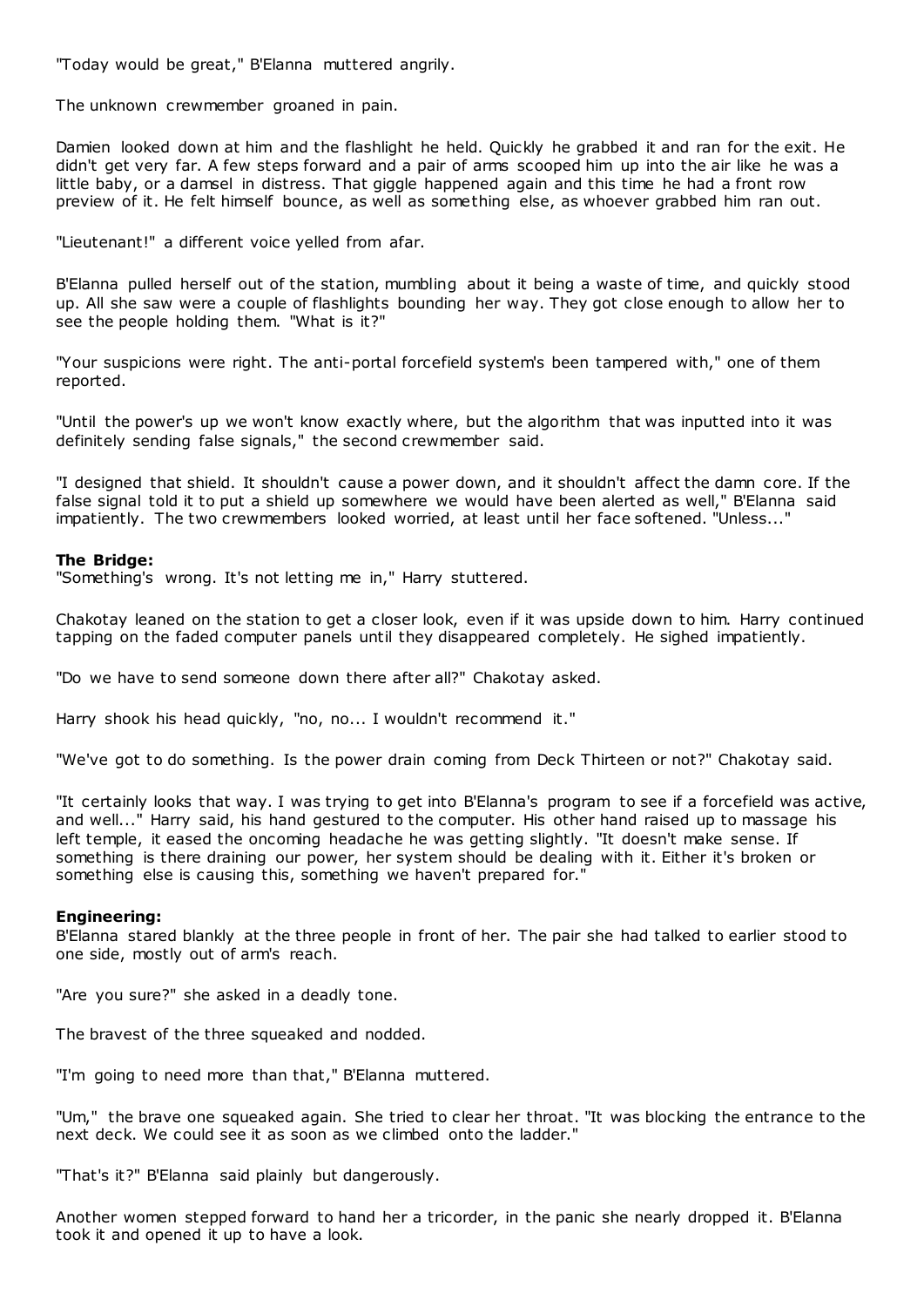"We did try another route down but that was the same, sir. Deck Thirteen's completely cut off," the first woman said.

B'Elanna studied the tricorder, all the while her forehead tightened and her face scrunched. "This is..."

"We're sorry. There was nothing else we could do without power," the third one stuttered, earning a glare from the other two.

One of the crewmembers who reported to B'Elanna earlier looked confused. "How can it be cut off? I thought the forcefield Lieutenant Torres designed was only meant t o keep out demons."

"It was," B'Elanna said in a worried voice.

#### **Deck Thirteen:**

Jessie was now sitting behind the bar, resting up right in the corner. Her forehead was covered in sweat, her eyes were closed. James leaned not far away, staring straight ahead of him.

Feeling more than helpless, Nathan approached him warily. "How long?" he asked in a whisper.

"It's every half hour so far," James answered. "Hopefully it's enough time for her to rest in between."

"You're as wigged as her," Nathan said a little too quickly, he regretted it immediately. James looked at him with the blank face he expected. "Jessie told me. You guys have had rotten luck so far. You're more than overdue a win here. She's mostly on time, no related injuries..."

"There's a warlock out there who wants her dead," James muttered.

Nathan nodded nervously. "True but that doesn't mean..."

"No, it doesn't. He tries it and he dies," James said quietly.

Nathan let out of a scoff without realising. He felt James staring at him. "No he doesn't."

"What? You saying I can't?" James said in disbelief.

"Oh I have no doubt that you could, no problem," Nathan said with his hands up like he was surrendering. "But you won't."

James was more than confused, his eyebrow raised higher than normal. "Jessie did tell you the whole story with Duncan right. Guy stabbed her, I killed him."

Nathan nodded. "Yeah, I remember. I know all about the two Cardassians, your dad and whatnot. That's why I said it."

"I never understand anything you say," James said while rolling his eyes.

"I get that a lot," Nathan smiled. "You get mad and you sometimes kill. It's a Slayer thing."

"No it's not, it's a me thing," James laughed bitterly.

Nathan smirked and pointed at him knowingly. "Ah ha, see!" James stared at his finger with his eyes wide and both of his eyebrows up. "You don't like being that guy, it's written all over your face."

"It's dark," James reminded him plainly.

"Whatever man. I'm right and you know it. What I don't get is why you act like you don't care. Like you're proud of being a killer, cos you'd change that in a heartbeat if you could," Nathan said.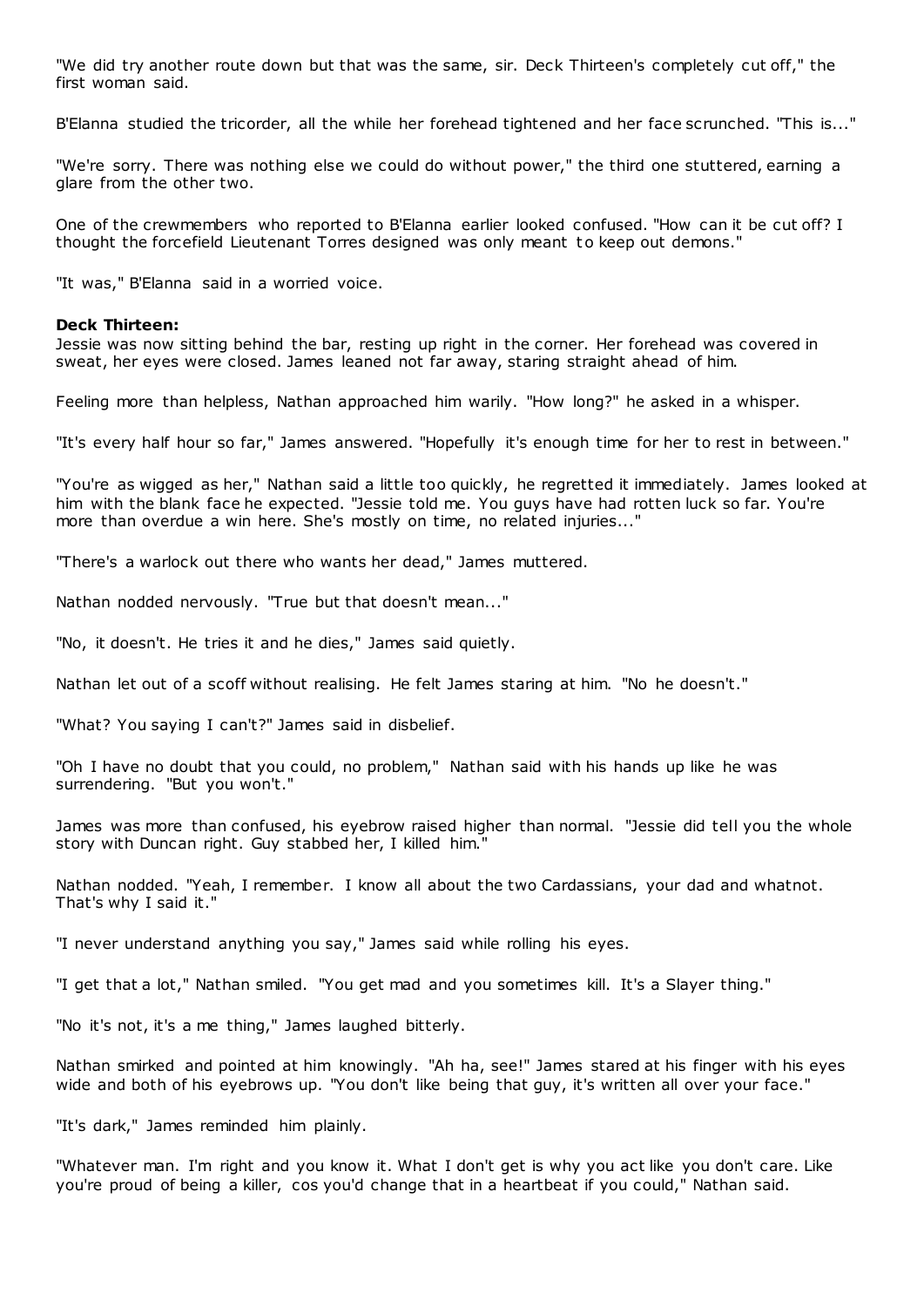James shrugged, "I dunno, the guy who stabs a pregnant woman in the back isn't somebody you grieve over."

"Case in point. It's like you want people to be afraid of you," Nathan smirked. He turned around to look directly at the side of his face. "Somebody might say that's guilt talking. If people think you're a heartless killer then they treat you as such, you're being punished for your crime."

"I certainly am now," James said impatiently.

Nathan's smirk slipped into a warm smile. "It sucked that the warlock got killed by one of his own people."

James scoffed, "no, he deserved it."

"Maybe, but he died because you ducked the attack meant for you. This guy wanted to kill your wife and unborn baby, and how do you react?" Nathan questioned.

James pulled away from the bar so he was standing straight. "You really need to learn how to speak English. Enough of this riddles crap."

"You looked mortified. For a moment I thought you were going to allow me and your pregnant wife to walk off without you, with a dangerous warlock on the loose," Nathan whispered.

"I was thinking, good god. Maybe that is a little traumatising for me," James said, shaking his head. He turned his body so they were face to face. "I don't know what you're doing but it's not helpful. So cut it out."

"You acted like that when that Shoytin guy died too. I'm sensing a pattern," Nathan ignored him.

"Really? Cos I'm just sensing a load of bullsh..." James muttered.

Nathan interrupted him by clasping his shoulder, it put him right off. "Now, now, not in front of the baby."

James stared at him blankly for about a minute, then to Nathan's relief he laughed but not in the way he wanted. It was more of an embarrassed for him laugh. "Did my sister put up with this sort of crap too?"

"Well, yeah I guess. I wasn't as..." Nathan chuckled as he pulled his hand back. Then something occurred to him. He stared at James with wide eyes as he turned to lean against the bar again. "Did you just bring up Debbie?"

"I don't think you've even met Lena or Yasmin yet," James said.

Nathan nodded timidly, "no, that's true. I'm just surprised that's all."

"Why, it was just a comment," James said, his head dipping. Nathan saw it as him withdrawing into a shell he had only just popped his head out of.

"You know, I'm sure she would have liked Jessie. The two would have got on great," he said quickly to coax him back out.

James sighed a little impatiently, "I walked into that one."

"Jumped head first," Nathan chuckled. "Debs always said that I was good at cheering her up, distracting her. She..." He noticed James frowning at him. "What?"

"Debs?" he said quietly but with distaste.

Nathan bit his lip for a moment. "What's wrong with a nickname? She hated her real name."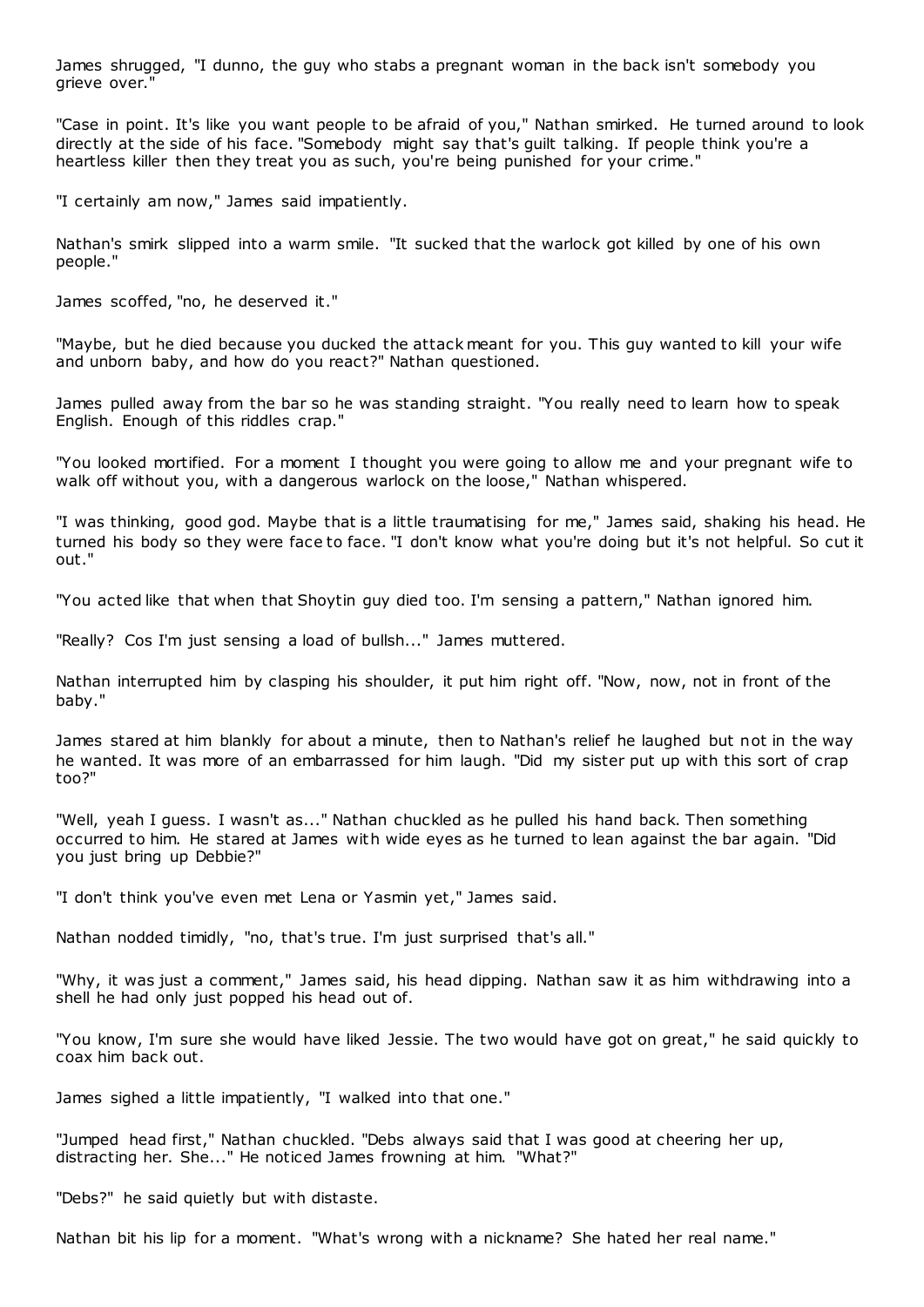"I didn't know that," James mumbled uncomfortably.

Nathan smiled warmly. "Yeah, we even gave you one. I dunno if you remember it." He turned his head to look at him. He regretted that as it darkened the younger man's features a lot. It made him feel awful, a huge lump formed in his throat. "Um, so yeah. We quickly realised that my method of cheering her up never worked on you. I guess that's still true today huh, I'm sorry."

It was quiet for a while, as well as awkward. Nathan regretted saying anything. He turned to walk out of the bar area.

"Jay," he heard James say very quickly. It stopped him cold.

"What?" Nathan stammered.

"I assume that's the nickname you were talking about," James said in a low, almost silent voice.

Nathan's head turned to one side so he could only just see him. It wasn't enough so he turned on his heel. "Sorry, I didn't mean to..." he sighed angrily with himself. "Your question wasn't a hint to start blabbing on and on about her, it was just a one off remark. I'm such an idiot."

Since it was so dark and he was a few metres away now he couldn't tell, but James' eyes glistened as he stared straight ahead of him. "She called you Nate sometimes."

Nathan stared, his mouth slowly opening. He didn't know what to say to that.

"You, I only let her call me Jay. You using it didn't sound right," James mumbled.

"I thought, I thought you wouldn't remember me," Nathan stuttered.

"I remember a friend called Nate. I wouldn't..." James said a little too quickly. He shook his head. "I'm glad no one else thought of calling me that. I dunno."

Nathan found himself staring at the floor, he didn't realise until he saw his foot shift nervously. He tried to force a smile and laugh as he lifted his head back up. "You would always snap your name at me everytime I tried. I remember now. I thought it was funny. I think you did too."

"Not really," James said while cringing a little.

Nathan's smile was a little genuine this time, but it was a sad one. "I think she'd be proud of you, you know."

To his surprise James laughed at that. "Yeah, my kill list isn't something to be scoffed at."

That annoyed Nathan more than he liked, his whole body tensed a little. "All Debs wanted in t he end was you living a normal life. Friends, family, a job that doesn't involve killing monsters. She didn't want for anything else."

James glanced briefly at him, then figured he couldn't hide the guilt in his face so he immediately looked away to check on Jessie.

"So yeah, if it's a boy I got a great name for him," Nathan said. His face cracked into a smile.

James' face almost did the same, he kept it together. "As long as it isn't Jay." The pair laughed quietly to avoid disturbing Jessie.

If anyone had a torch or the power was back on, they'd likely see Damien floating sideways in a lying position, batting his arms around and complaining. Fortunately for him neither were happening.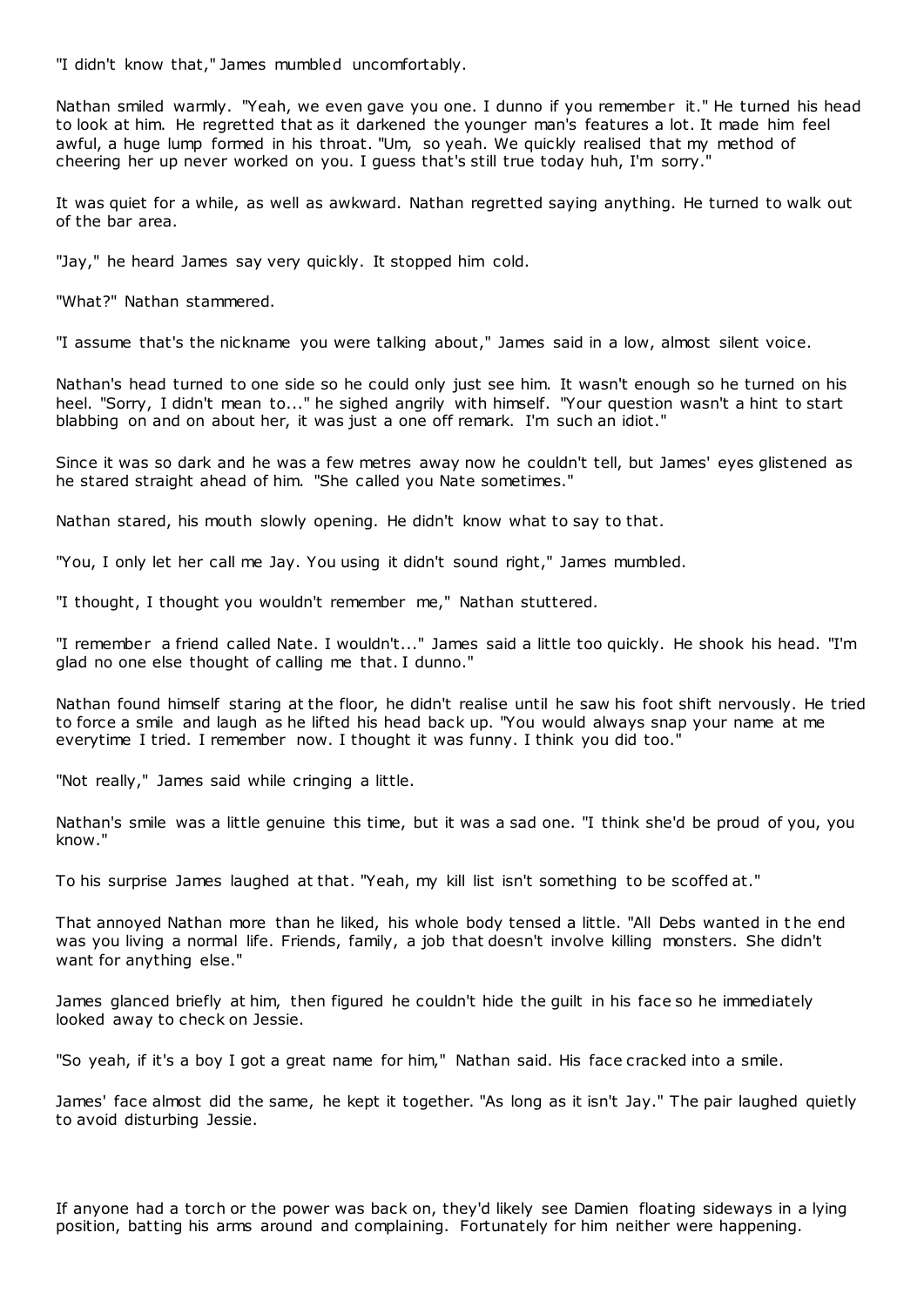"I know you don't do romance, and I suppose I should consider it futile," Annika's voice said.

Damien rolled his eyes and shuddered at the same time. "Please just say waste of time. You're torturing me enough."

Annika giggled rudely, "ooh, I knew you'd guess my cutey wutey genius."

"Guess? What the hell did I guess?" Damien grumbled.

Annika squeezed him closer to her. Damien hoped that she'd crush him to death to spare him anymore misery. Typically she eased off after he had been winded and left gasping for breath through the pain in his ribs. "My new tastes are very singular."

"Yes, you are a simple trollop. Tell me something I don't know," Damien wheezed.

Annika giggled, "okay I heard *show me*." She pressed the panel to open the door, forgetting there was no power. To Damien they were just standing and staring at a door. He rolled his eyes a few times before she realised.

"You'll never get through that, there's no pow..." he said but she walked straight through the door, literally, cutting him off.

To his surprise the room they entered wasn't empty. A petite innocent looking woman he didn't recognise or care about jumped to her feet, startled at the door suddenly being smashed through. The room was also filled with candles, giving it an eery glow. The woman, Ruby looked at him and then up a bit.

"I left the door open a crack," she said irritably.

Annika laughed, "it was quicker and I'm in a hurry."

"Hurry?" Damien started to panic. "Hurry for what?"

Ruby smiled maliciously. He calmed down a little after that. This girl wasn't as innocent as he thought, she hid her evil very well. "Welcome, to the play room," she said.

"What? If this doesn't have rabbit toys or a ball pit, I'm not interested," Damien grumbled. His anger wavered a second, "or maybe a tyre swing."

Ruby giggled darkly. Once again that calmed Damien down a bit. He heard Annika huff for some reason. "Oh there maybe a swing of some description."

"So, what do we do first?" Annika asked. Her eyes lit up, luckily no one could see that. "Oh, I'll put him on my bed."

"Your bed, I thought we were in a play room," Damien panicked again. He started moving again, luckily not for that long. Annika finally let go of him, only instead of landing on a soft bed, he felt like he landed on a table.

"Bang?" Annika was confused. "I thought beds were bouncy."

"Your bed sheets creeped me out, so..." Ruby said while picking up one of the candles. She gestured it to the opposite of the room. Annika glanced over to see a pile of rubble in the corner. Even in the candlelight it looked black. Ruby giggled and hovered her hand over the candle's flame.

"Nooo, it took me ages to pick out my most favourite-ist picture of my snuggy buns," Annika cried as she ran over to the rubble.

Despite the pain he was in, Damien smirked and sat up from his awkward landing. "Your evil is simply delicious, captivating."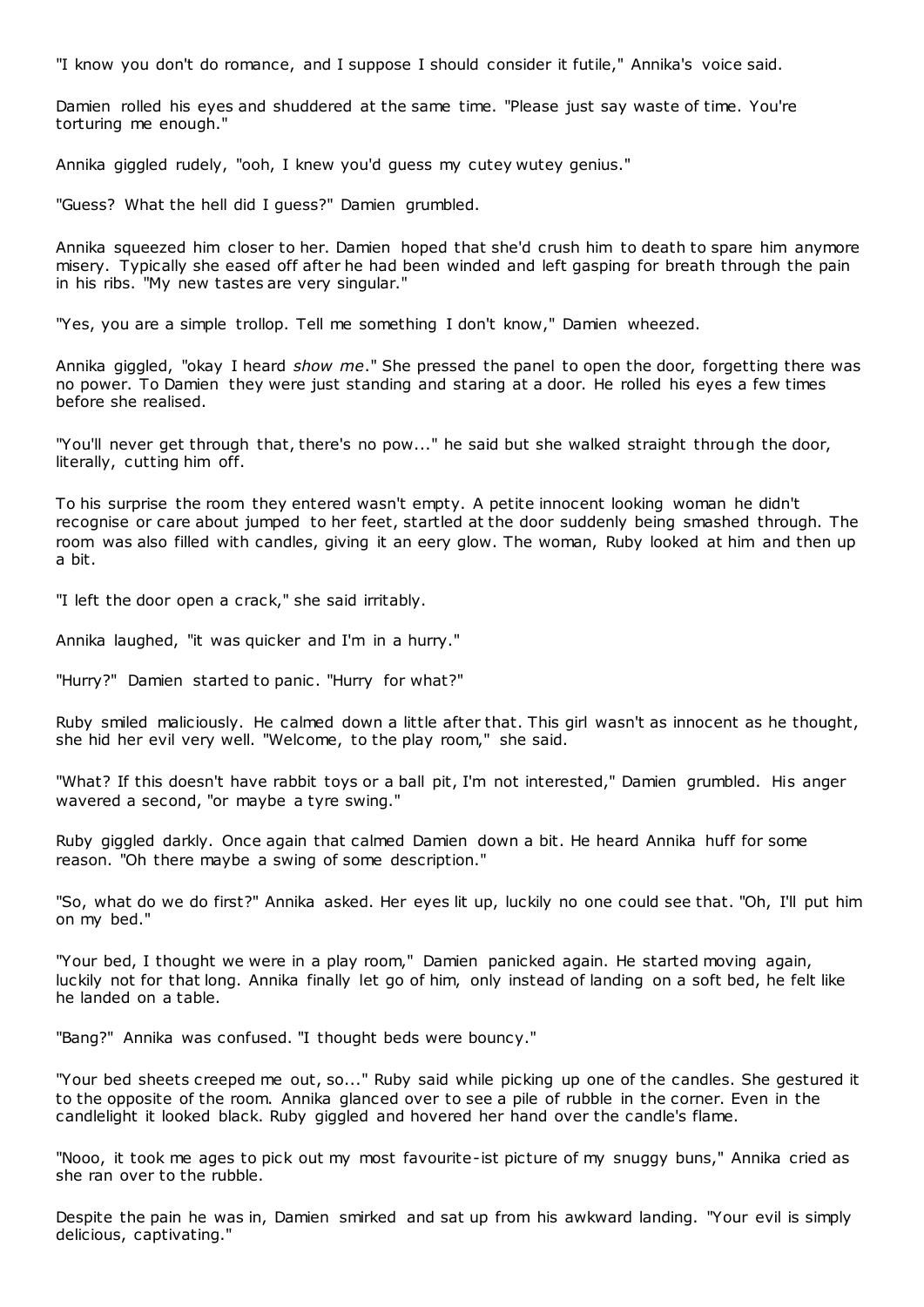Ruby's smile went over to him. "Why if setting fire to a naked shower shot of a man holding a rabbit shaped sponge is evil, I don't want to be good."

"I apologise, that is quite rude of me. What is your..." Damien said, then his eyes widened in terror. "Wait, how the hell did she get a picture of me in the shower?"

"Probably the same way she got the Damien hair and eyelash collection I threw down the toilet," Ruby cackled.

Annika shrieked in horror. "I was going to make a fluffy rabbit toy for him out of that, you bitch!"

Damien dragged himself off the table and onto his feet. Saying he looked disgusted was an understatement. His eyes flashed in anger. "How dare you."

"Oh don't worry, I was putting in my hair as well," Annika said in between the tears.

Damien shuddered so violently he was surprised he was still in his body afterwards. "You remember that stupid catsuit you used to love that you *threw away*. Well guess what." Annika's eyes and face lit up. "I used to use that to scrub Ylara's bathroom. Every single inch of it!"

Annika's jaw dropped. She started to whimper again. Ruby meanwhile gave Damien a dark smile, her eyes sparkled. "Hmm, how come you and I never crossed paths?" she asked.

Damien gave her a similar look back, "I think we may already have. I recognise your devilish voice. Although I doubt you've been in the brig, as you'll have used your talents to hide your true nature."

Annika growled quietly. Her eyes even started to flicker from a golden yellow to blood red. Well they would have if she wasn't invisible.

"You are too rude. I only just escaped from that wretched place when the lights went out," Ruby smirked.

Damien walked over to her, the smile on his face grew into a wicked grin. "So you are her. I have admired your sadistic nature for many months now. Is that what you intended to do to me here?"

Ruby's resulting giggle was almost childlike, until she followed it with a sly smile and a purr to her voice. "Oh, you caught me. I was intrigued by you and I worried you would find me amateurish. This was the only way I knew to discover the truth.

"What?" Annika spat. The pair ignored her. "You were supposed to help find Damien's true feelings for *me*," she whispered.

"So you exploited the bint here to achieve that. I am impressed," Damien sneered.

"Well that was her fault, no one tells the truth," Ruby said with a blush forming in her cheeks.

Damien smirked maliciously at her. "You are so graceful and sweet looking, but deep down you're disturbing and cruel. Just like the rabbit. We should make beautiful evil together. What do you say?"

"I couldn't think of anything more nefarious and sordid," Ruby muttered. "I shall accept, but enough of this rabbit nonsense."

Strangely Damien didn't get mad, instead he smirked, "you don't mean that."

"Maybe, maybe not. There's one way to find out," Ruby smiled, her other hand raised to show a piece of wire clenched inside it. The pair were closing in when there was a loud crunch. Ruby fell to the floor seconds later.

"What the?" Damien grumbled.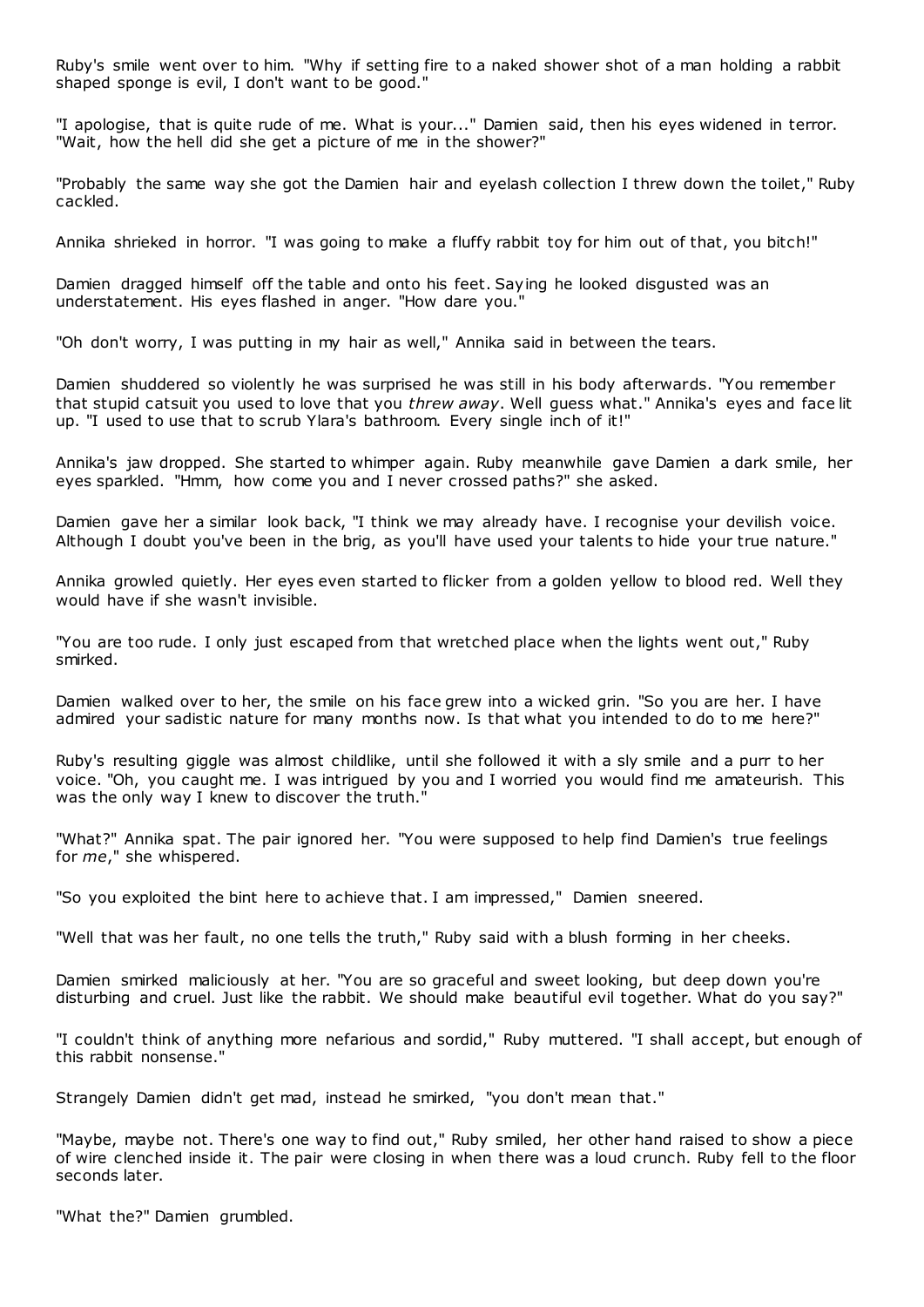Annika's voice sighed, then giggled. "See, I'm evil too. Kiss me!"

"Eeew!" Damien groaned. He double backed when he felt Annika's icy cold breath in front of his face. "That's it, I've had enough. What did you do with that device you stole you dumb broad. I need it to er... generate evilness."

"Yes it certainly did. Ever since you gave me it people have been noticing me less," Annika said with a pout. She giggled afterwards, "you are so naughty giving me that..."

"Where!?" Damien snapped.

Annika smiled sheepishly and pointed at the floor. She of course forgot that he couldn't see her. When he said nothing she realised. "Oh, I thought the slapper would want it instead so she got it. Hehe."

Damien almost cried, but he knew if he did Annika would just collect his tears to drink later or something equally gross. "I'll... just make a new one."

"You do know my Damy Wamy, that you're my hunky devil, my cutey petuty, my last boss in shining armour. Or something..." Annika cooed.

"Or... something?" Damien said slowly.

"It implies hesitance, that I'm captivated by your handsomeness. Wanna make out?" Annika giggled.

Damien eyed the nearby door. He wasn't taking any chances. He ran for it.

"Oh god, there's got to be some somewhere," Nathan said in a blind panic .

James glanced over. All he could see was the bottom half of him sticking out from an open cabinet under the bar. He turned back to Jessie, her face was red and grimacing. James gently wiped the sweat from her brow with one hand, the other was too busy being crushed by both of Jessie's.

"It's Deck Thirteen and a bar, you'd think there'd be one," Nathan continued to panic .

Jessie sighed loudly, but to him it sounded like a long drawn out growl. "It's not going to be with the alcohol you know!"

"Ow," Nathan grunted as his hand brushed against broken glass for the tenth time. James rolled his eyes as a result.

"Try the other one," he suggested as the grip on his hand relaxed a little. Just in time, the part of it not being held was starting to get numb.

Nathan dragged himself out of the cabinet quickly, that made him bump his head on the frame. "Okay, we really need to find that med kit," he moaned as he checked to see if his skull was as flat as it felt.

"Yes, now we do," Jessie grumbled, her eyes flashing dangerously.

"So that's ten minutes," James said, he got a glare immediately. "I think."

"More like ten bloody seconds," she groaned.

Nathan opened another similar cabinet. He was attacked by falling bar equipment. Luckily he was sitting on his legs and not on his hands and knees like before. "Got to be in here."

"If there's no painkillers in there I'm going to use him for pain relief," Jessie muttered.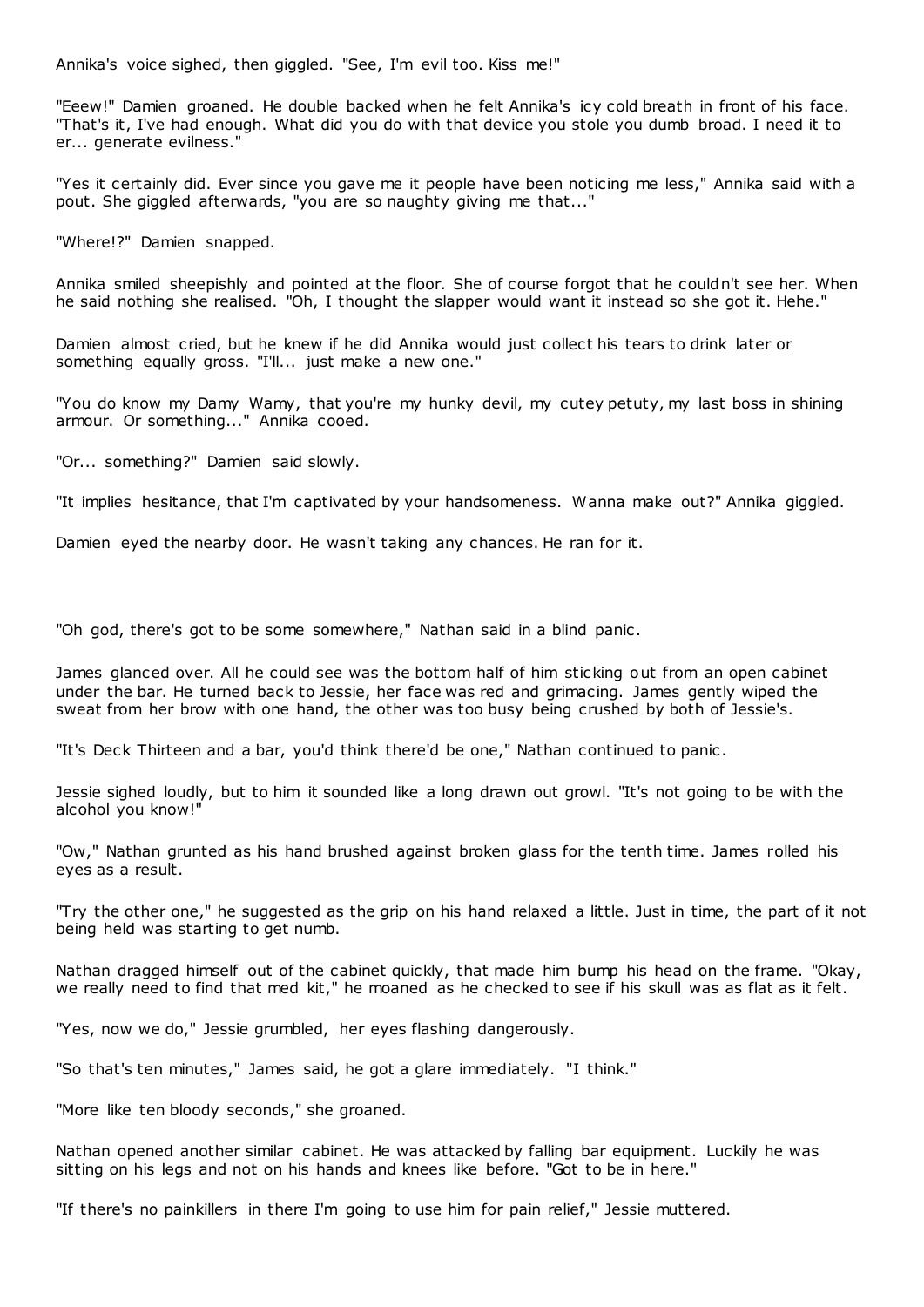"I didn't work here, it's not my fault," Nathan complained.

"Maybe I should go to get that warlock after all. We can force him to get the shield down and..." James said.

Jessie's eyes widened in a panic, "no, no! I don't want that git anywhere near me when I'm doing this. It's fine."

Nathan's hand investigated the cabinet carefully. At least this time there wasn't any glass to rudely poke at him. His hand landed on the edge of a box. A smile grew on his face as he went to pull it out. He didn't want to say anything in case he was wrong, his head turned to quickly check if the pair had noticed him do this. They hadn't. Quietly he opened the box, relief flooded over him.

"Found it," he announced.

"Oh good. Any pain killers in there?" James questioned.

Nathan hurried over while rummaging through the box. What felt like hyposprays got his attention, he grabbed those and handed them over to James. He meanwhile picked up the flashlight to get a better look at them. Nathan saw a nod come from him, once more he was relieved.

To Jessie there really wasn't much difference one she was injected with one. She wasn't sure if it was that or the pain itself that made her feel drained all of a sudden. Her eyes were heavy so she allowed them to close. Unfortunately the pain kept her conscious so she could still hear everything going on.

"Did you find anything that can be used as blankets?"

There was a brief silence, followed by someone rummaging around nearby. "Just a... erm, I think it's a cloth to wash the bar with." There was a sigh. "I wasn't looking. I'll check."

"It's probably a long shot, it is a bar after all."

The rummaging continued. "It should be with the med kit. Emergency supplies and all."

She heard and felt a small sigh just beside her. "Jess, you..."

"Fine," she answered. Her voice sounded tired as well.

It was quiet, except for light bumps in the background. There was a louder one immediately followed by another *ow*.

"Do you want me to..." James' voice started to ask.

"No, no!" Nathan's protested. "I think I found something." Footsteps hurriedly approached.

Even though her eyes were shut, her point of view seemed to be getting darker somehow. The air around her sharpened, and grew colder. She no longer could feel James holding her or clutching her hand. The wall behind her even felt like it had vanished. Her eyes tried to open but nothing seemed to change. Panic started to set in. Had something happened? Had she died again? The panic turned into anger. No, she wasn't going to let that happen again.

The darkness in front of her appeared to swirl, distort randomly. It was now so cold her hands and cheeks were beginning to ache. At least now she was convinced she wasn't dead again. Something else was happening. The dark in front of her wasn't constant, a shape was forming. A man's face. He smiled at her. The shape grew bigger and quickly, almost like it was lunging straight for her.

A sharp pain in her abdomen dragged her away from it, she cried out. When her eyes opened this time all she could make out were James and Nathan's worried faces. Now that they were back the feelings she had before began to fade, they were no longer real. She was no longer freezing or alone, quite the opposite. The pain ripping through her ruined any relief she was feeling at that.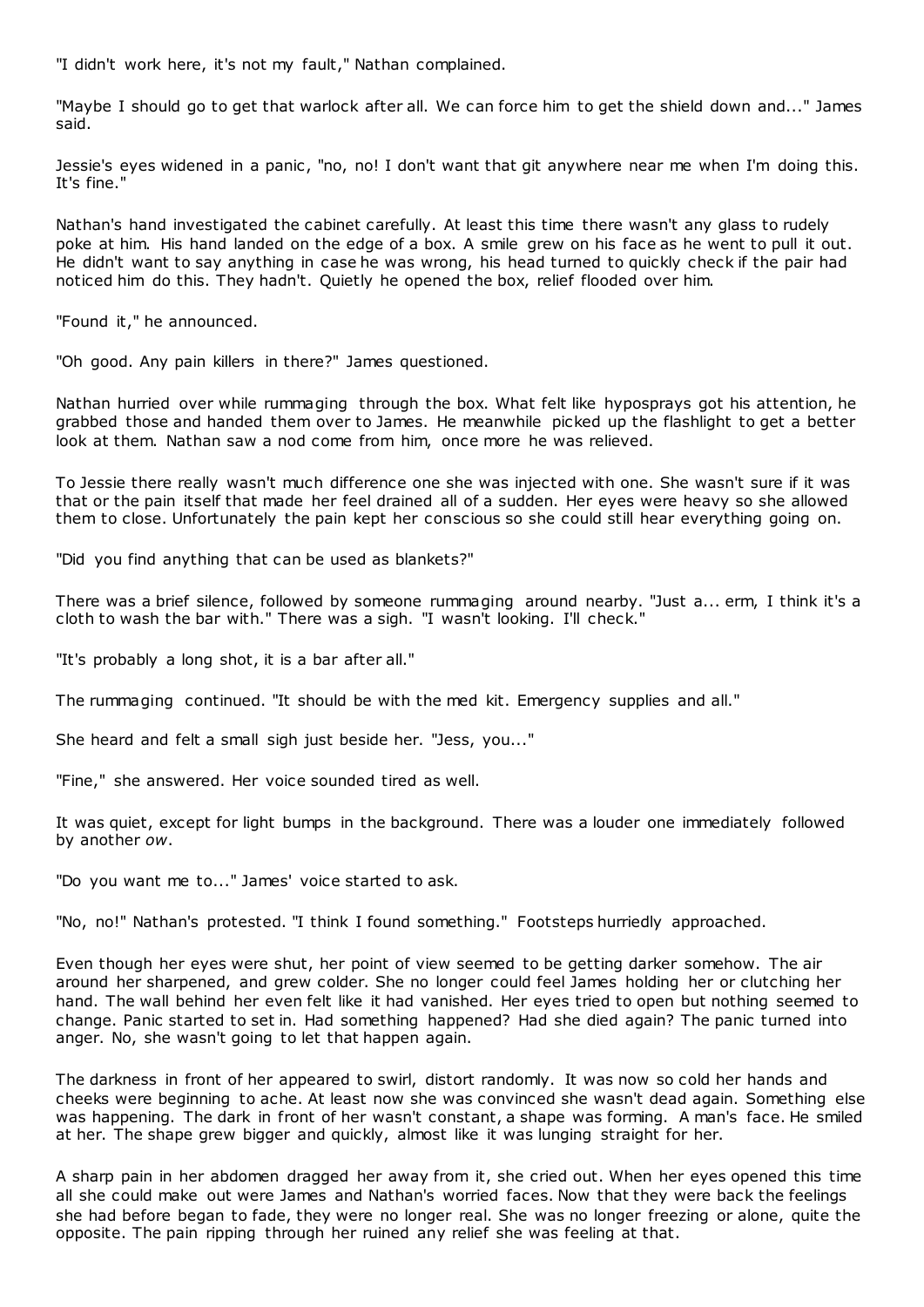"That wasn't ten minutes," Nathan said as the pain started to ease a little. He attempted to put what felt like a blanket around her torso. That was the last thing she wanted right now. Now that the dream sensation was gone her whole body felt like it was burning up. James noticed her discomfort and quickly took it away.

"That's not why I asked for it," he said.

Nathan's bottom lip stuck out briefly, he winced slightly. "Sorry, of course."

"It's okay, really," James said with a sigh at the end. The blanket was draped across her lap and the top half of her legs instead. "What was the time anyway?"

Nathan looked down to a tricorder now in his hands. "Six and a bit."

"Ugh, at least this one's in a hurry to get out," Jessie groaned. The sharp pain had gone, but as always it had left a throbbing pain behind as a *nice* reminder of it. "What am I saying, only Sasha wasn't."

"I was hoping the power would come back," Nathan muttered. Jessie scowled at him, James just gave him a blank stare. He glanced between them nervously. "Well one of us is going to have to deliver this kid. That much is obvious. I don't know what to do, do you?" Despite saying that to James, he ended up looking at Jessie.

"Don't look at me. I'm usually dead or unconscious, or someone else is doing it!" she snapped.

James looked even more worried than before. "All I know is that someone pulls, while the mother pushes. I don't tend to watch."

Nathan's eyes widened, "pull... oh dear god. I'm not doing that."

Jessie thought about punching him, but she was too tired to lift her arm up for now. "Oh, it must be so nice to have a bloody choice. Men don't know how easy they have it."

"Well if it's that hard, why get preg..." Nathan stuttered. He shuffled backwards on his knees as Jessie's arm started to move. "Sorry, meant to think that." Instead he got a kick in the kneecap.

"You'll probably have to do it. I can't," James said as if he didn't notice all of that.

Nathan rubbed his now sore knee. "Me? I'm her brother, won't she find that weird."

"Weird is better than me worrying about pulling too hard," James said.

"Then don't, just get ready to catch," Nathan said, hopefully not seriously.

Jessie rolled her eyes as she glanced between the two. "Not that I'm super eager to have either of you looking at me down there, but both of you fighting over who gets to not do it? I think I may share the pain, if you know what I mean!"

Nathan laughed nervously and pointed at James, "it's his fault, kick him."

James groaned despite how nervous he was. "That's not why... I'm worried I'll harm our baby, you're just being a... well a baby."

"Also, why would you be weird about your husband delivering your kid? Surely he knows erm, what to expect," Nathan said as carefully as he could. He still got a kick in the face. James cringed as he fell onto his back.

"You're lucky my other leg hurts, I can't reach..." Jessie muttered, she proved it by moving her leg to try and kick him. She barely nudged him in the leg with it. "You won't hurt it. You can control your strength, we both know this. You were afraid you wouldn't be able to hold your kid's hands or even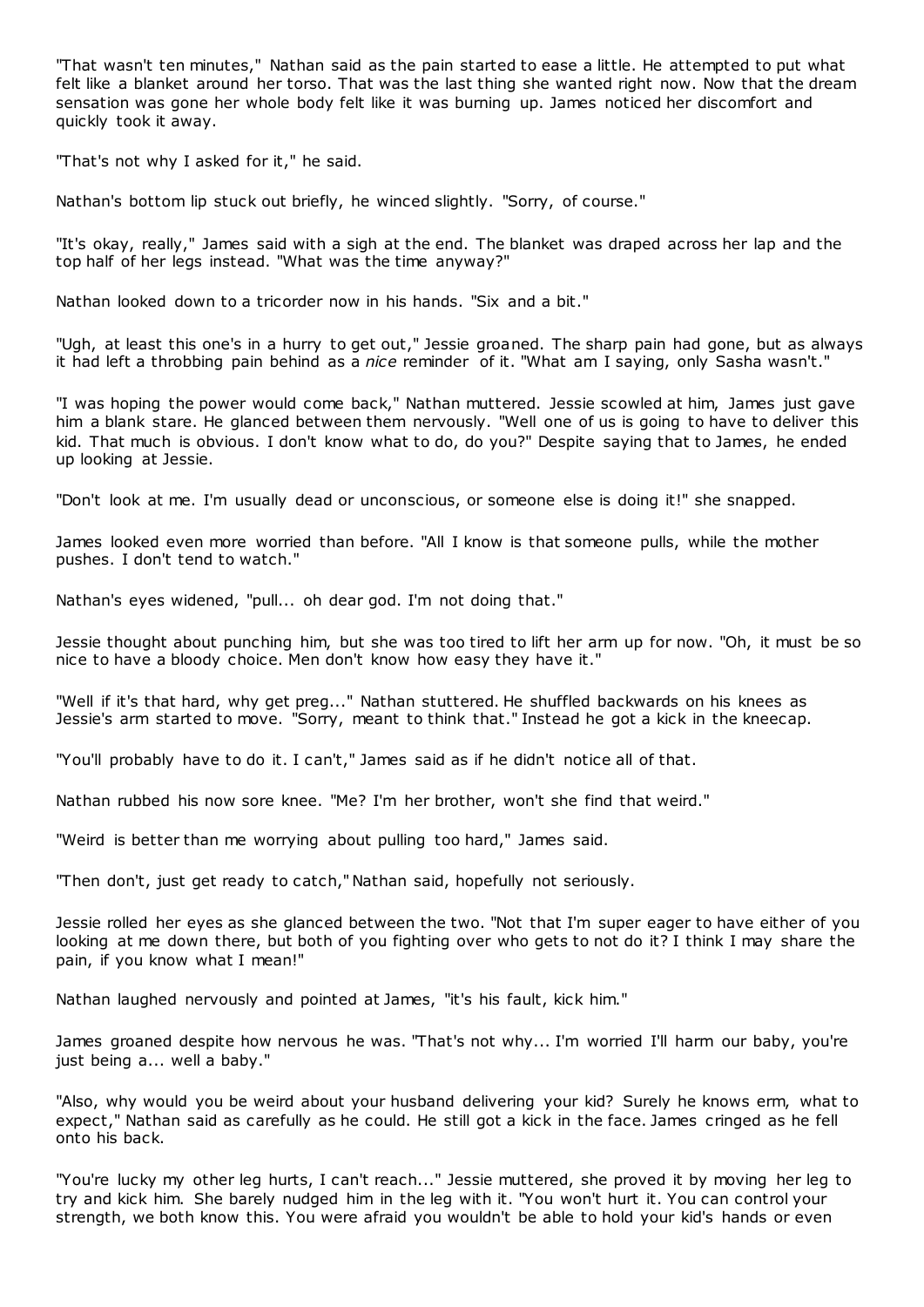carry them, but you did it. So stop being so..." Another pain shot through her, she squeezed his hand a little too hard. "Silly... god, I'm trying to talk here!" she screamed at her belly.

Nathan rubbed his nose as he pulled himself back onto his knees. "Yeah, still weird."

Once the latest contraction was over James sighed and looked to the floor. "Sorry, you're right."

Jessie pouted slightly, "just don't get put off me, okay."

"Oh, not so weird," Nathan said aloud when he didn't mean to. The couple stared at him again. "Nothing to worry about, it's dark. No one's seeing anything." He quickly checked his tricorder. Once he did he scrambled to his feet.

"Where do you think you're going?" Jessie snapped.

Nathan gave her a nervous smile. "Four minutes. Maybe I should give you guys some privacy."

Jessie shook her head, her eyes widened in fear as she glanced between the two. "He's going to be delivering, that means no one's going to be sitting with me?"

Nathan's shoulders fell, a guilty look appeared on his face. "No, of course not. I just thought you'd want me scarce while you get ready."

"Oh, yeah I'm all for that. I wasn't eager to do a strip act in front of you either," Jessie said bluntly, her sad face and voice instantly gone. It took Nathan by surprise, and James as well who just laughed briefly. "What?" she asked innocently.

"I'll be right back," Nathan pointed to the other side of the bar. He quickly hurried away so he was out of sight.

### **The Conference Room:**

Two torches sat at the front of the table, both of which pointed at a large piece of paper so it could be seen. The few Bridge crewmembers huddled around it as close as possible. Harry had just finished scribbling on it with a couple of children's crayons. Before anyone could make heads or tails out of his awful crayonmanship he dragged it away to sit it on the chair normally reserved for the Captain. Now only the people closer to the front could see the middle of it.

"Ahem," Ian coughed and pointed.

Harry quickly adjusted the flashlights to compensate. The only thing anybody could make out where badly drawn circles.

"I see you learned how to draw from Tom," Chakotay said. "Or his one year old daughter."

"It's not a drawing, it's a chart," Harry grumbled. Danny and Ian giggled quietly behind their hands. Not noticing that he pointed at the first circle on the paper. "The Softmicron attacks Voyager with a beam." His hand moved to the second circle, following a line he drew. "The beam drains our power." Then to another circle. "The power allows a door to open..."

"You don't have to simplify it for Naomi you know, you probably lost her at chart," Chakotay pointed out.

"Fine, a portal to our demonic counterpart opens. Or at the very least it opens a portal to some where demonic ," Harry continued. He moved to a circle directly underneath the last one. "B'Elanna's new forcefield system activates." Chakotay rolled his eyes as he accidentally pointed at the previous circle by mistake, then went to the one to the left. "This shield in turn drains the portal's energy." The last circle was underneath the first one, not accurately though. Like the others it had a line coming from it as well as going to it, it joined up with the first one. "The portal has little power to keep itself open. It closes."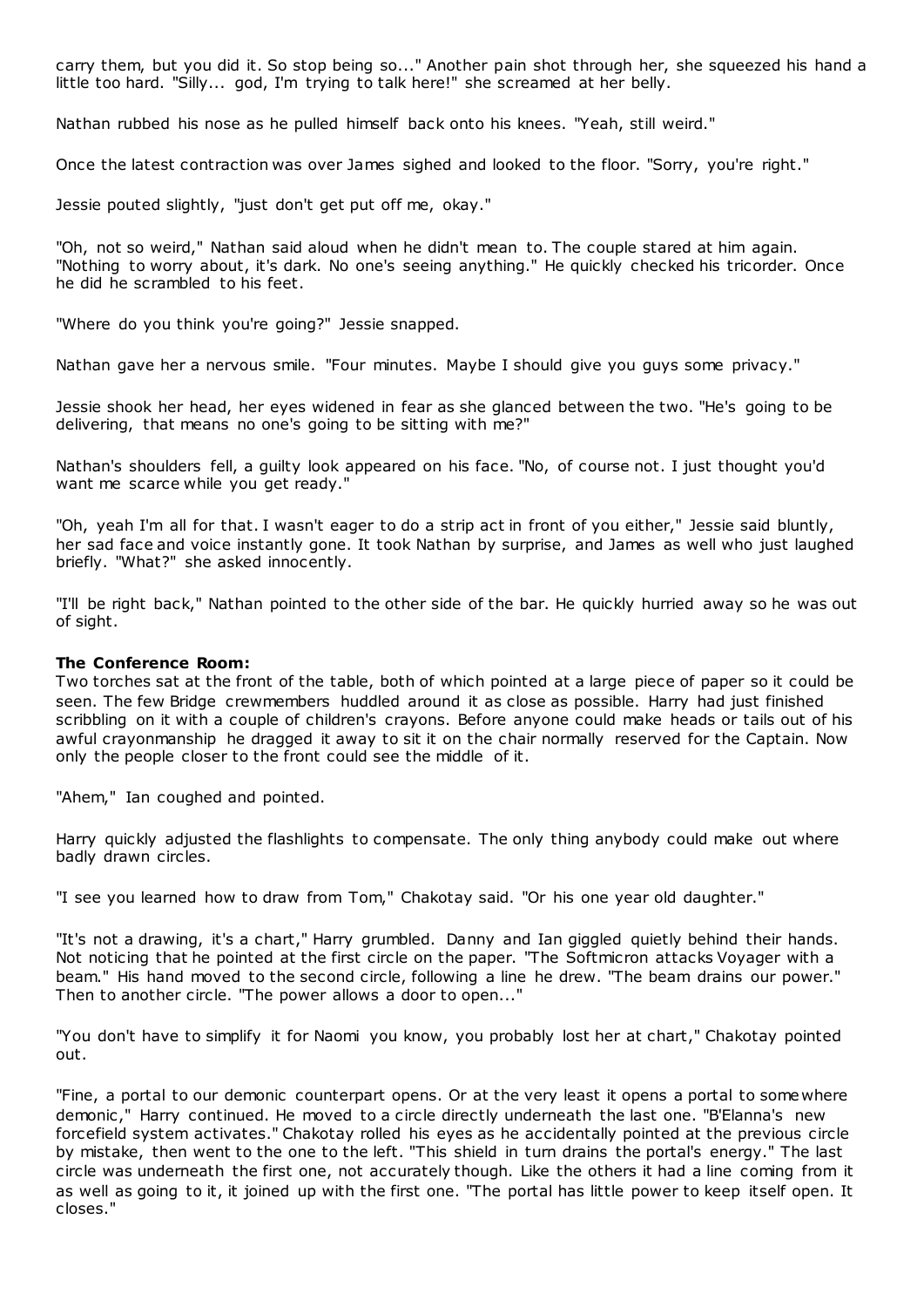"Then why does it loop round to the beginning?" Ian asked.

Chakotay couldn't help but smirk. Harry started to flush a little. He looked at his diagram closely. "Oh, there should be another one in here." He quickly drew a rough circle in the middle of the line. "The Soft attacks continue, allowing the forcefield's area of cover to grow and..." He scowled at the new circle, scribbled on it and hovered the crayon on one of the earlier circles.

"Doesn't matter, Harry. How does any of that cause a blackout?" Chakotay questioned.

Harry smiled thankfully. The paper was flipped over to show a different "chart". Most of the room groaned even though it did look smaller than the last one. Once again he started at the top left. "The forcefield system is tricked into thinking a portal has opened." Another circle. "Forcefield goes up but there's no portal to draw power from." Yet another. "Instead it takes power from Voyager itself." One more. "Finally the ship only has enough power to generate the forcefield."

Danny pulled a confused face, she wasn't the only one. "What?"

Harry groaned impatiently. "Really? I couldn't put it any simpler than this. How can you not get it?"

"What's that bubble for?" Naomi asked.

Everyone else but Harry snorted into quiet laughter, Harry just lost faith in humanity and collapsed into the chair holding his chart.

"I don't wanna encourage further diagrams, but there's a lot missing," Danny said.

"Of course, if I'd solved the whole thing we'd have fixed it by now," Harry snapped.

Ian smirked and nodded slightly. "You mean like motive, point and why the power went off suddenly, not gradually. Yeah."

"It wasn't gradual, was it? We've been having trouble for a while," Chakotay said.

Harry sighed in relief, "yes, thank you. I don't know why someone or thing would do this, but that's what they did."

"Are you sure? Maybe it's a different kind of portal immune to draining," Danny said with an innocent smile.

"I'm sure!" Harry groaned.

Danny laughed and gave him a wink, "keep your undies on Harry, just saying."

"Before the last torch gave out, I found the usual alert system's coding had been changed. Why do that if there's a portal?" Harry said.

Chakotay climbed out of his chair to walk over towards the window. With his back turned on everyone he said, "is the independent systems still unaffected?"

Harry looked over his shoulder at him, "we're still breathing, so I assume it's the same." He gave him a frown while swivelling the chair around, "we have no guarantee that the forcefield won't drain anything we transfer to the Bridge. In fact there's a good chance it will. That's why I was looking at the counter forcefield system in the first place."

"You've found out a lot with just torches powering one station. We may not have it for long, but it may give us enough time to figure out a solution," Chakotay said.

"It's better than nothing I guess. I'll have to go down to the Holodecks themselves to do it, and as we don't know what's done this, I shouldn't go on my own," Harry said.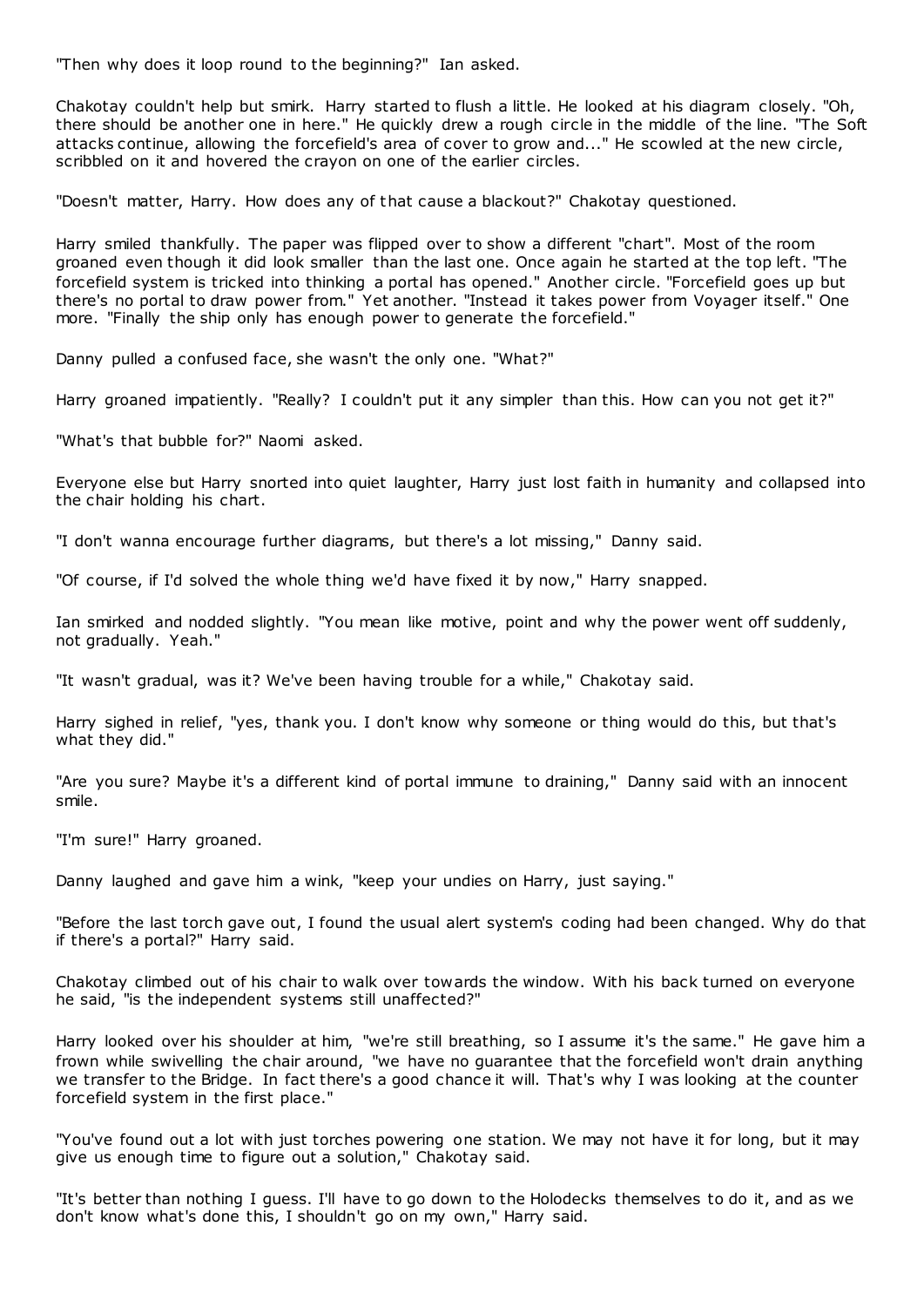Chakotay smiled, "take Danny." Harry's face turned pale. "Or Naomi, it's up to you. We'll need Ian to do the transfer on this end."

"I'll take Danny," Harry said, immediately regretting it.

"You can try, but could you handle me?" Danny teased and winked. Ian rolled his eyes.

Harry shuddered, his already pale face managed to get whiter. "Naomi. I pick Naomi."

He wasn't sure if that was any better. The girl's eyes widened in wonder as she pointed towards him. "Dear god, that's a good charty thing. It talks."

"I'm not sure if we should be laughing at her or getting her checked for brain damage," Chakotay groaned. Ian sniggered anyway.

### **Deck Thirteen:**

Nathan was starting to regret *volunteering* for hand holding duty, he could no longer feel his right one after a crack or two. He had tried to loosen the pressure on that one by supplying his left hand as well, no such luck. He tried not to complain about it. The elbow in his eye taught him that the hard way.

The whole ordeal felt like it had been going on for hours when it hadn't. At first Jessie had tried to stifle any screams in fear that the warlock would hear them, but it was too hard for her to keep up. Nathan would wonder how she could manage it at all, the pain in his hand made him want to yell out, instead he kept his bottom lip tucked between his teeth to avoid it.

"God, isn't it over yet?" she cried.

"Well maybe if you were told to push," Nathan said in a tone that he hoped Jessie would recognise as not serious. At the very least he hoped it would distract her from the whole ordeal for a second to glare at him.

"A punch... sounds more fun," Jessie stuttered in between painful gasps.

Nathan laughed nervously, he had a feeling that wouldn't work. The punch though would, so he prepared to get that.

A few more minutes that felt like hours passed before they heard the hopeful sentence from James, "one more... I think."

"Ugh, if you're wrong... you're in a good spot to be kicked," Jessie complained.

Nathan winced, "ooph, yeah."

James hoped he wasn't, though he wasn't the only one.

A tiny cry told everyone he wasn't wrong. The mood of the room changed immediately. Nathan looked relieved as the grip on his hand finally loosened, though he noticed Jessie didn't relax as soon as it was over. That worried him.

"Nathan," James called him over. Jessie did tense a little, but Nathan noticed his voice wasn't panicked or anything that would indicate something was wrong. He gave his sister a smile before shuffling over towards him. In the dark he couldn't see much of anything. The flashlight had barely any life left in it, it had been left beside Jessie and it was currently barely lighting up her right shoulder and a bit of the wall beside it. He could just make out James and the flickering lights of the tricorder. That seemed to be shoved over to him, so he picked it up.

As soon as he hovered the smaller part of the device towards him, the light from it picked up a slight bit of movement. He tried to focus on the tricorder, that was top priority. The readings he got made him smile and so he gave James a nod that he hoped he saw.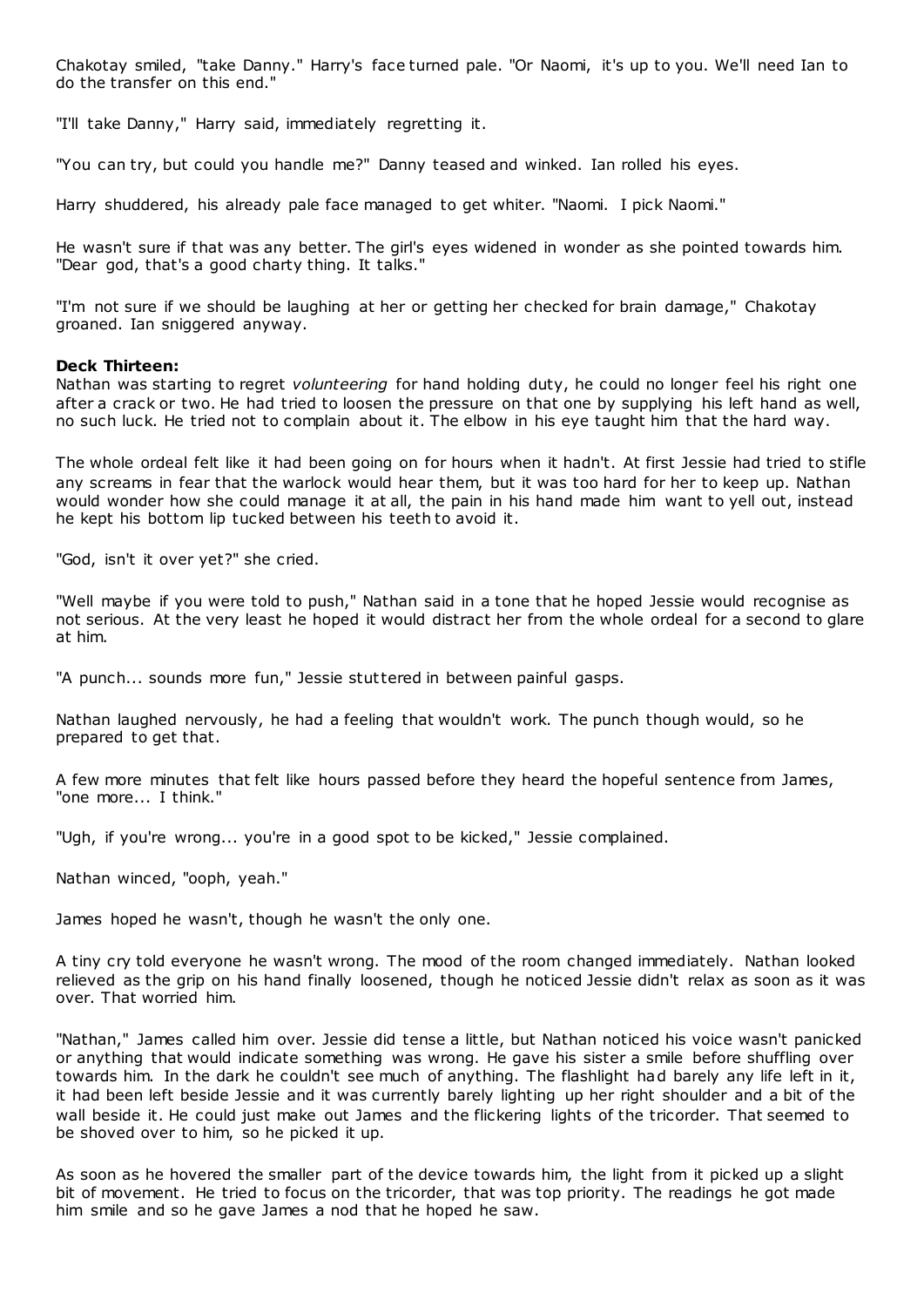"Well?" Jessie asked in a worried voice.

James got to his feet to walk the couple of steps over to her side, then sat down next to her. She felt a warm bundle being gently placed into her arms. Immediately she felt it move on its own. "She's perfectly fine," he told her.

A smile spread across her face, she looked down hoping to see anything. The torch light barely even touched her arm let alone the contents of it. She then felt James' arm go around her shoulders.

Nathan reached out to grab the failing light, then shuffled over to Jessie's other side. He debated silently how he could help her see without shining it anyone's faces.

"Well, that's two more boys we gotta make," Jessie said as seriously as she could manage.

James laughed nervously, hoping she was joking. Nathan froze on the spot with his eyes wide.

"That was too easy," Jessie had to giggle at their response.

Nathan finally moved, the first thing he did was laugh hesitantly. "And here I thought the only issue was that James here is the father of three daughters. I feel sorry for the males of this generation."

James nodded while trying to resist a smirk. He let it happen anyway, no one would see it. "Yeah, that is a *shame*."

"Pass me the round one, please," Harry said as he worked in the panel beside the Holodeck door. Something touched his hand, so he grabbed it and attempted to use it on the panel. Only it was just a tricorder. He turned around on his knees to stare at his team mate with a blank stare. "I said round."

"Yep," Naomi smiled at him.

Harry sighed, he pointed at the tool kit nearby. "The other round one."

Naomi shrugged and picked up something else from it. This time it was a device that looked like a mini phaser.

"How... how are you not understanding me? The round device," Harry stuttered.

"It is round. Everything's round," Naomi said.

"I think Chakotay's right about you," Harry muttered. Of course that made the girl confused. "The one that looks like that circle picture I drew, okay?"

Naomi laughed and blushed in embarrassment. "Oh right! Silly me."

Harry wondered what device she'd pick up this time. After some rummaging around she found something and handed it to him. He looked down at it, it wasn't even curved let alone a circle shape. In fact it was just a cube shaped little thing. "What, I don't even know what this is."

"It's my coloured lunch box. I can't get it open," Naomi replied.

Harry squinted at the tiny cube no bigger than his hand. In the dark it looked like a rubix cube. He hoped he was wrong. He put it down and went to get the tool himself, all the while staring at the stupid girl standing next to him. "After this, we're going to Sickbay."

"Why is it sick?" Naomi asked.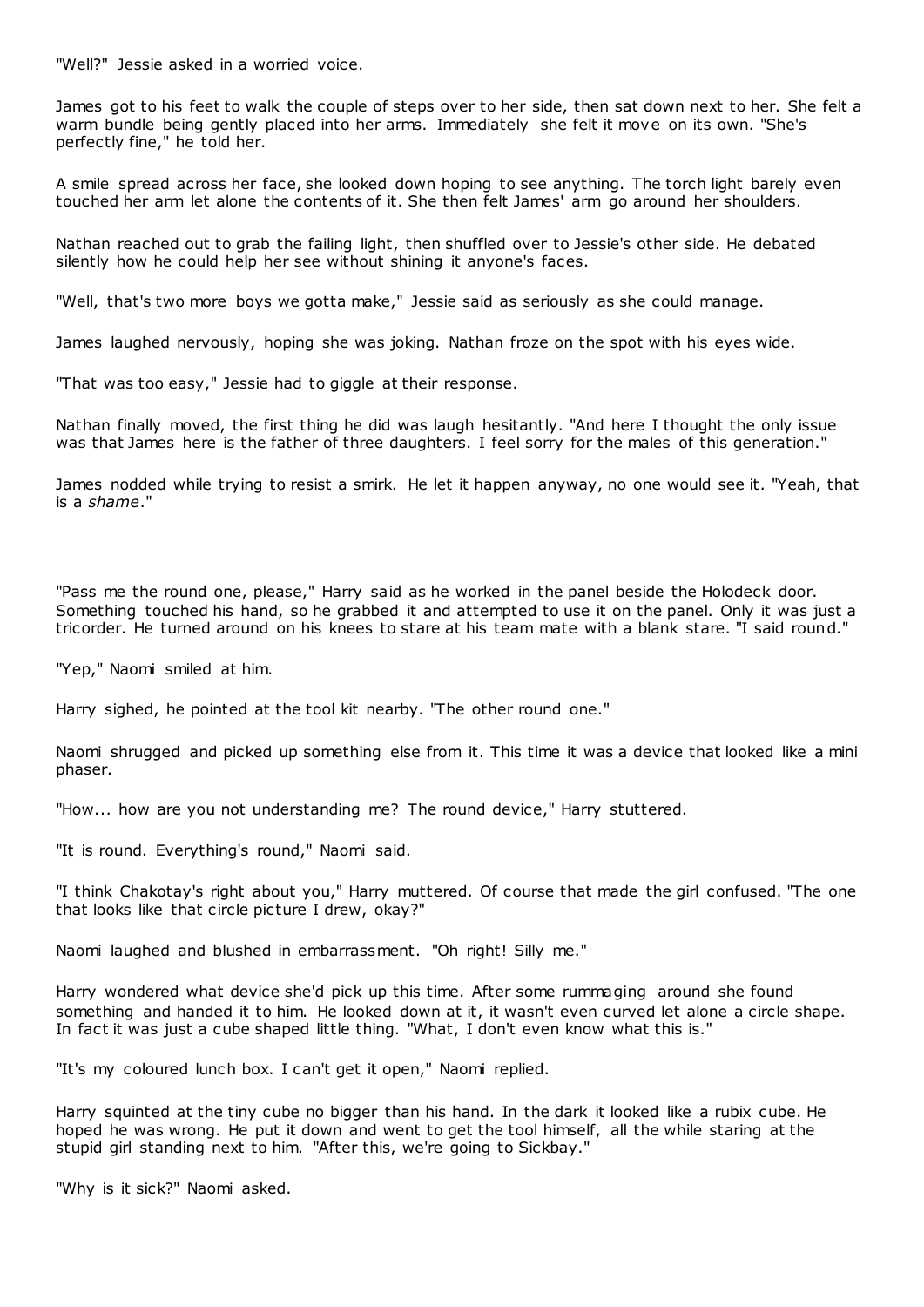Harry's eyes shut tightly, only briefly as he was trying to work. "I really hope there was a comma between why and is, and you meant to say something else but it or are for that matter."

Naomi stared blankly, her eyes drifted to the left.

"Okay, here we go," Harry said to himself and quietly to avoid confusing her further. One click and the console started to buzz. He smiled.

#### **The Bridge:**

Everyone glanced up as the lights normally reserved for the alert ones activated, only they were a white-ish blue. A few consoles started to flicker on and off. The primary ones stayed on but they were dimmer than usual.

"Emergency lighting online, we've got partial operations," Ian said from the Engineering station.

Chakotay smiled as well, "good. Let's find out what's causing this before we lose independent power too." He turned to Danny at Opps. "See if you can get a message to Enterprise. I don't care if it's just one word, and not one of your words, or a little beep. I want their attention."

"That might be tricky but I'll try," Danny said.

"Maybe not, it doesn't look like the power is draining," Ian said while he tapped at the station. He pulled a confused face, "that is weird. It drained the torches, so why not? You'd think whatever's doing this would be lapping it up." Danny giggled. "That's not even rude, Dan."

Chakotay chose to ignore her, "keep an eye on it. The minute something strange happens, I want to know about it."

The Thirteen Forward bar now was lit up by a light blue haze from the ceiling just above it. The rest of the room still remained cloaked in darkness.

Nathan tapped the flashlight they had needed before in his hands, it no longer had enough energy to generate light on its own. James stood nearby, in between two of the lights so they weren't shining directly onto him, with the new baby in his arms. She looked nice and snug wrapped up in his jacket, completely oblivious to anything going on.

The pair heard footsteps approach, they turned their heads in that direction. The light eventually allowed them to see Jessie carefully walk through the gap leading into the bar. James stepped forward but she put her hand out to signal him to stop.

"It's not that bad now. After that, a twisted ankle's nothing," she said.

Nathan sighed impatiently, "I could have been the one to move, you know."

"I liked the idea of getting dressed in this..." she said in distaste, then glanced down at herself. Her focus seemed to be the large baggy trousers she was wearing now. "Junk, where no one could see me. I might even go back and sit there."

"I could go out again and see if I can find anything cute," Nathan teased her.

"As if you'd know what's cute," Jessie scoffed, though it was debatable whether she was serious or just teasing back.

Nathan shrugged casually, "I imagine pink, fluffy and skirt like thing would be cute."

James shook his head, "no, no..."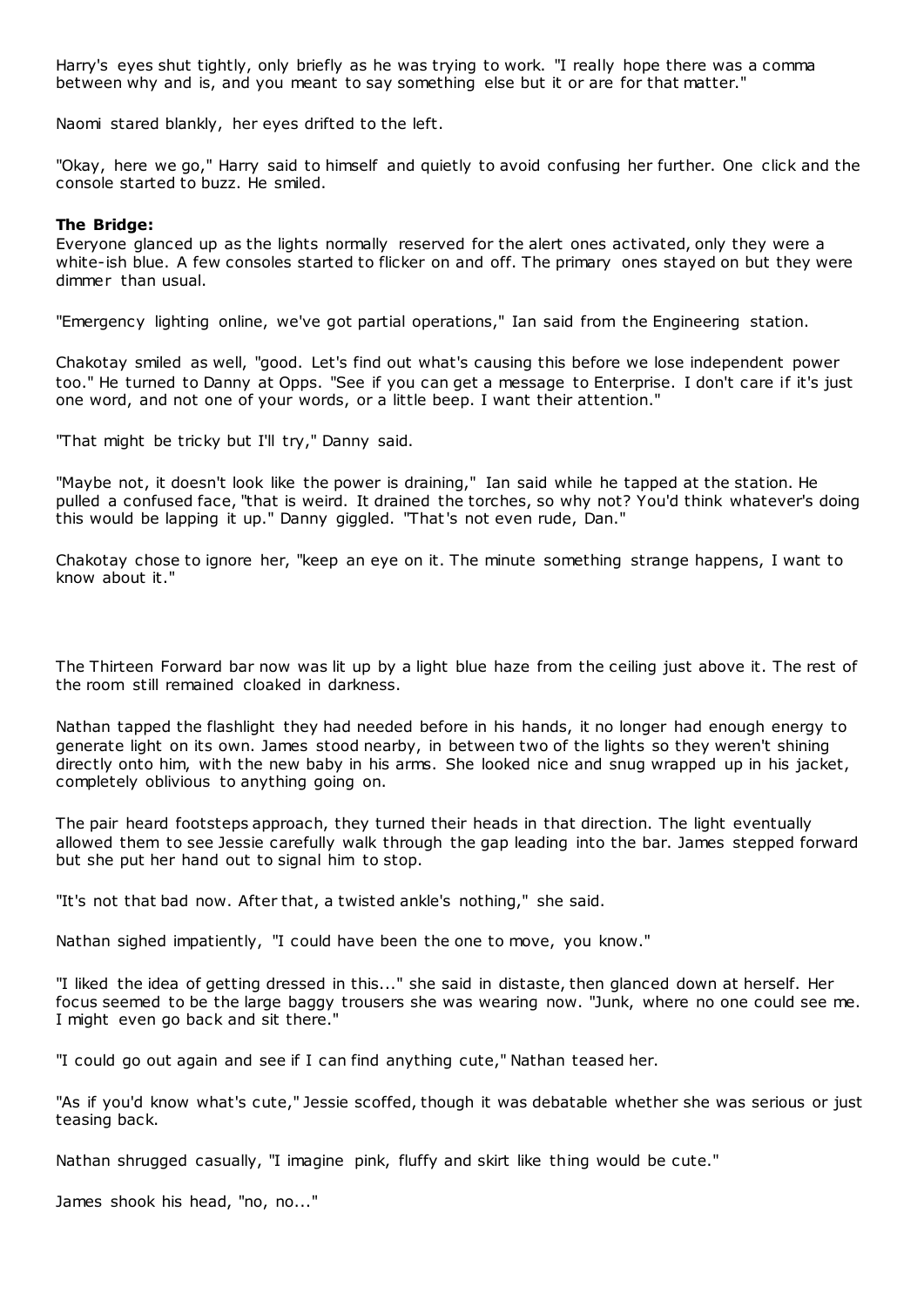Jessie scowled at her brother, her eyes narrowed. "I'm sure that would look great on you, but I was the one who needed new bottoms."

"Great? I'd settle for amazing," Nathan smiled.

"Amazingly horrible, yeah," Jessie shuddered as the image popped into her head. She decided to sit down nearby to lean against the bar itself. "I hate pink, and fluffy. Yuck."

"And skirts," Nathan added.

James walked over to sit down next to Jessie. "Maybe we should change the subject before a certain someone gets hurt."

Nathan sniggered, "yeah, thanks."

Jessie raised her shoulders as she sighed deeply. "Do you think we should talk about the child from the future thing?"

James looked at her with a frown, as soon as he did it came to him what she was talking about. "Oh. Yeah probably."

Nathan was more than confused. "Say what now?"

Jessie sighed. "Remember months ago when the Krralef's were on the Leda, and there were vampires. Kinda."

"Vaguely," Nathan winced.

"The portal they came through lead to the future, that's where they came from," James said. "I met a girl who seemed to know me, a Slayer, that reminded me of Jess."

Jessie nodded grimly. "He didn't tell me that she was a girl until, well now, just in case. He thought that she was a kid we didn't have yet."

"She wasn't Amy or Sasha, so I..." James said.

Nathan thought he got what was going on, "ah right okay. Did it ever occur to you that she could be a grandkid?"

James stared at him blankly, then at Jessie who started to smirk. "No," he said.

"There you go, prob solved," Nathan smiled.

"So my grandkids will be Slayers too, wonderful," Jessie muttered.

James shook his head, "no, I don't think so. The Krralef were obsessed with that ritual we did, and that our kid or kids would save them. They seemed to think what happened counted. Craig and Harry knew more than they were letting on, they weren't exactly subtle."

"Yeah but if the girl you met was our daughter, why was she killing vampires?" Jessie asked.

"Runs in the family, family tradition, hobby?" Nathan answered meekly.

"Amy's already been picked. When we thought it was Sasha she didn't show any of the strength that Duncan did, or James had when he was little. Amy sure does," Jessie said. She then pointed an accusing finger at Nathan, "a hobby? Over my dead body again."

"Heh, yeah," Nathan chuckled nervously. "You must have known you weren't getting a boy then, cos of the whole Duncan definitely runs in daddy's footsteps and Slayers are boy/girl thing, huh."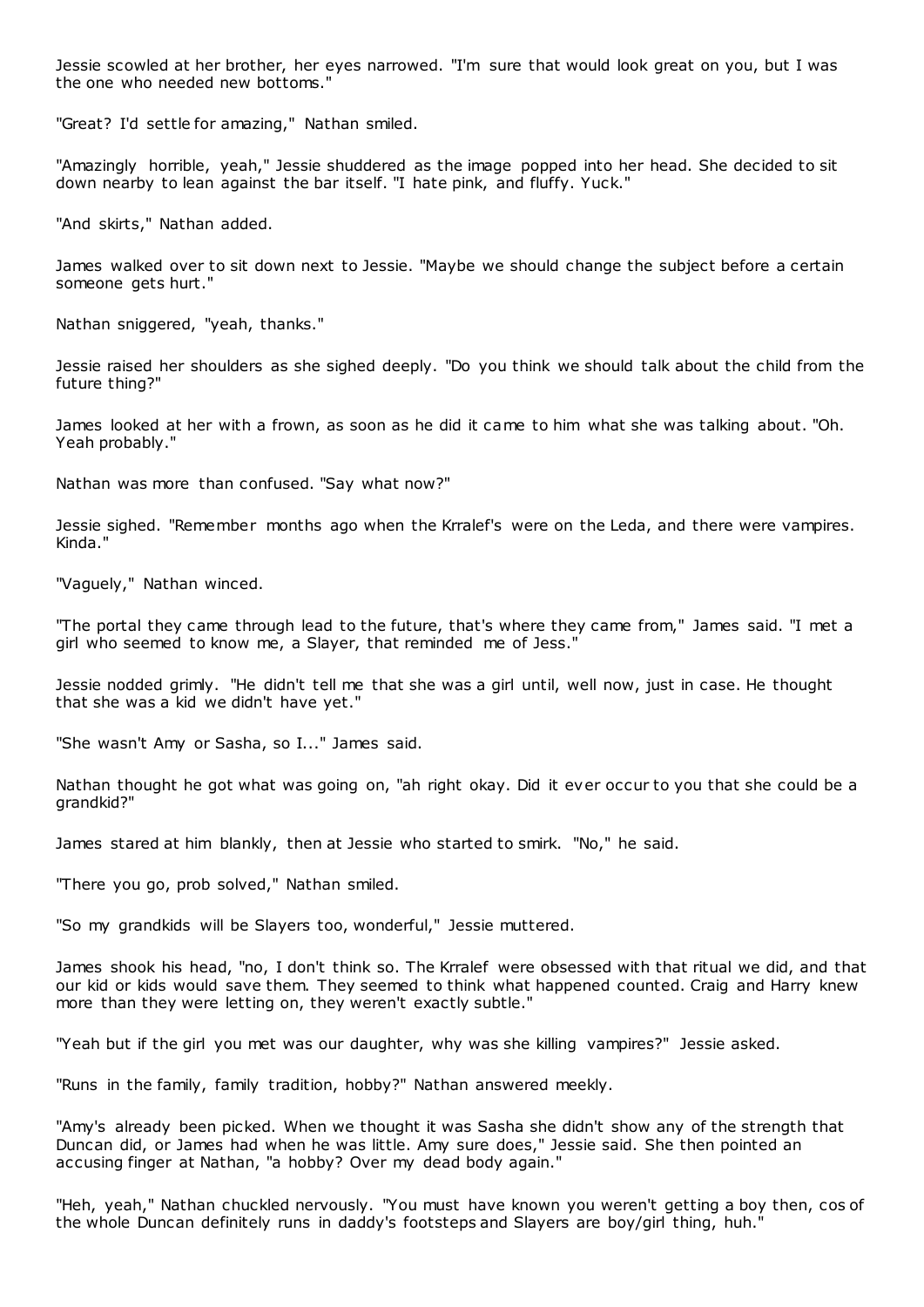"No," Jessie pulled a face that made him feel stupid for saying it. "Amy is strong too, weren't you listening? Also, there was no guarantee that the kid James met was the one I was pregnant with."

James looked very worried at this point, he leaned in closer to Jessie to whisper. "You're not serious about the keep trying for boys, even the ratio thing right?" She smirked and gave him a playful elbow nudge. That didn't ease his paranoia at all.

"So, grandkid, great grandkid..." Nathan said, trailing off. "She knew you, that maybe pushing it. Grandkid."

"Grandkid's pushing it as well," James said.

Nathan nodded, "well it seems like only Duncan's going to be able to hook up with anyone, so it's not that ridiculous." Jessie growled at him. "Oh right. Overprotectiveness is the family tradition."

"If we hide his body on this deck, it's a good chance no one will find him," Jessie whispered to James.

"Fine, fine. Is this the kid you saw or not, lets settle it," Nathan said nervously.

Jessie knew it was pointless, but she looked over at the sleeping bundle in James' arms. So did he. Then she looked up at him to watch his face. He then looked up and darted his head between the two. "Really? She's asleep, it's dark. All I got is that they're the same gender. Maybe we should just talk about it later."

"What was her name?" Jessie asked.

James looked at her, slightly amused. "Should I wake her up and ask?"

As he expected he got a narrowed eye stare. In the dark he wasn't sure if it was in jest or not. "Careful, the pain killers have long since ran out."

"Okay, but we don't know if this is her. Maybe we should hold off the name until then," James said.

"No harm in finding out the details though," Nathan said. "I know I'm pretty curious."

"Details?" James said with a slightly raised eyebrow.

Jessie smiled between the two, "knowing him he'll want to know what cute thing she was wearing, so he can copy her style. That's a universe ending paradox right there." Nathan laughed mockingly, then rolled his eyes. "Seriously, James isn't the only one with a murder rap sheet."

"Give and take sis, and I know," Nathan said. "So what did she look like, name, anything?"

James glanced at Jessie, she gave him a nod and smile. He turned his head back forward. "Her name was Roxanne."

"Aaw," Jessie sighed, James looked back at her. "I kinda like it," she pouted.

Nathan chuckled, "if the baby isn't her, now we're in for a universe ending paradox."

"Not necessarily. The girl may have gotten the name from our daughter, a fake name or an intentional *name her this* alias," Jessie said with a smile. "You never know. Not calling her that may cause problems, not the other way around."

James moved his left arm and adjusted his right so it was the only one supporting the baby, just so he could groan into his left hand. "I wish I had never mentioned this now."

"Go for broke then, can't back out now. Hair colour, eye colour, height. Heck does she have Jessie's fashion sense, cos why not?" Nathan sniggered.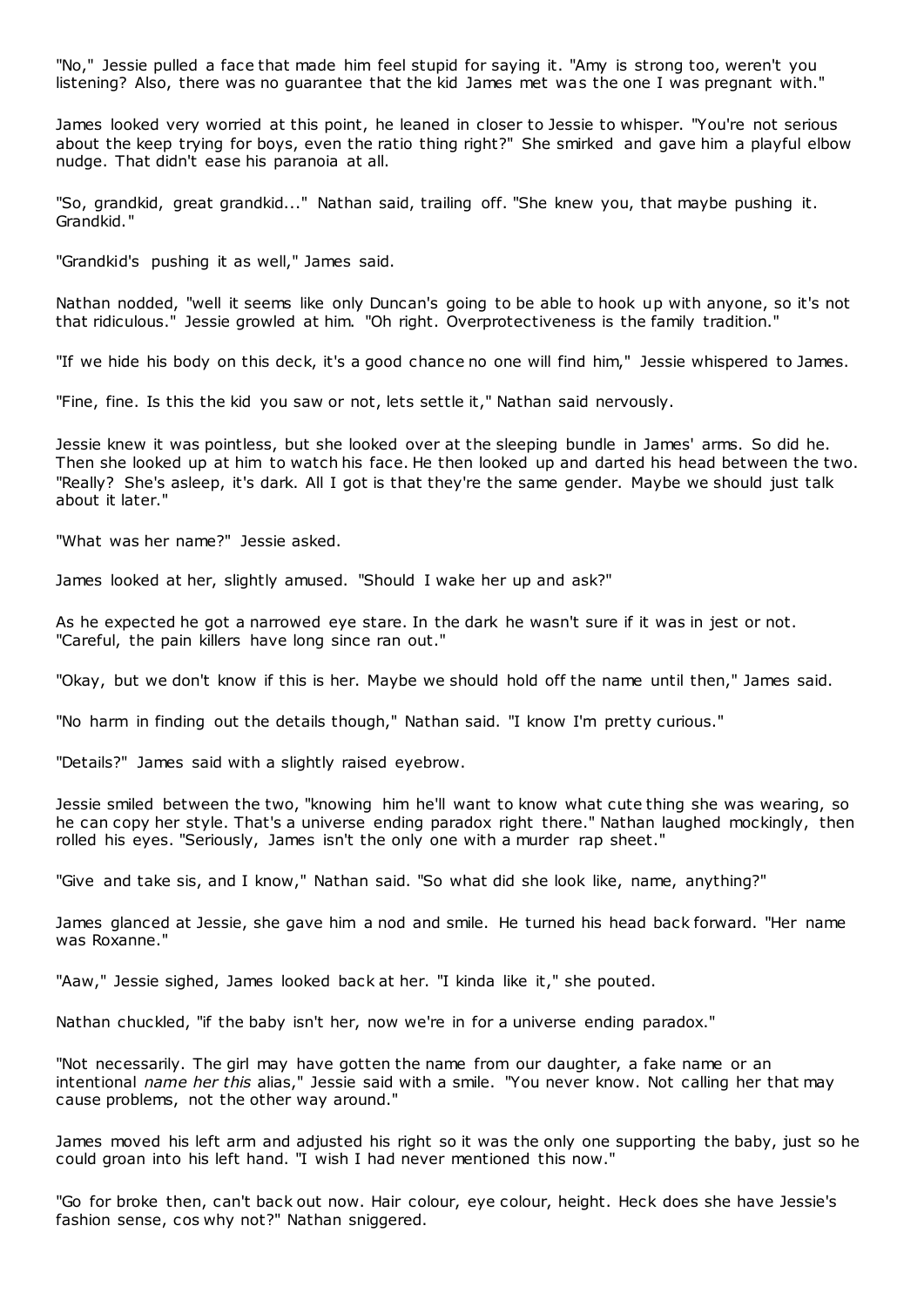"Please. All my girls will know how to dress properly," Jessie faked a scoff. "Duncan's too stubborn though, it's too late. He's got that from daddy."

"I dunno. Amy much preferred the outfit I picked out for her this morning," James said with a sneaky smile. Jessie's eyes widened a little. "She even threw that top you picked onto Sasha's bed."

"She did? But the white really brought out her eyes," Jessie pouted.

Nathan shook his head, "yeah cos that's what kids want."

"All right Mr wearing the same pants he's worn for three days," Jessie mocked him.

"They're comfortable," Nathan said innocently.

James shook his head and laughed a little, "just don't tell her if you throw them on the floor every night, she'll flip out."

"You still try to do that," Jessie said, her lips curling a little.

"It fell off the bed," James said.

Nathan tried to stop himself from laughing, "what did?"

"Everything it seems," Jessie laughed too.

James lightly shrugged, "not everything. Some things fall off the chair as well."

"You know, for a Slayer you have terrible aim. You should work on that before you kill someone," Nathan was still laughing.

James scoffed, "who says I haven't already?"

"I did wonder if you hid things under the piles of clothes. Now we know," Jessie giggled.

James was about to say something when a loud bang shook the nearby doors. The trio's laughter was ancient history now. Nathan slowly slid down the wall so he was sitting down. James shifted along the floor so he could peer around the edge of the bar, he could just make out the doors. Despite what they had heard he could see nothing abnormal about them.

It happened again. The doors opened barely a centimetre. The left side of it trembled, the whole door groaned.

James pointed at the wall a few metres to the left of Nathan. He looked across to see what he was getting at. One of the overhead lights shone on the outline of a hatch. Nathan frowned and glanced back, his head shook.

The doors parted even further. They looked open enough to let someone stroll in without any trouble. The three heard careful footsteps go through them.

James shook his head as well, he gestured his head backwards at the now open door. Nathan's face tightened, he gave him a small nod.

"Anything?" an unknown male voice called from outside.

There were further footsteps, they passed by where James and Jessie were. Nathan shrunk himself down as far as he could to avoid them seeing him, being out of the emergency light's beams helped with that.

"Dead end," a voice nearby muttered back. "They'd be stupid to hide in here."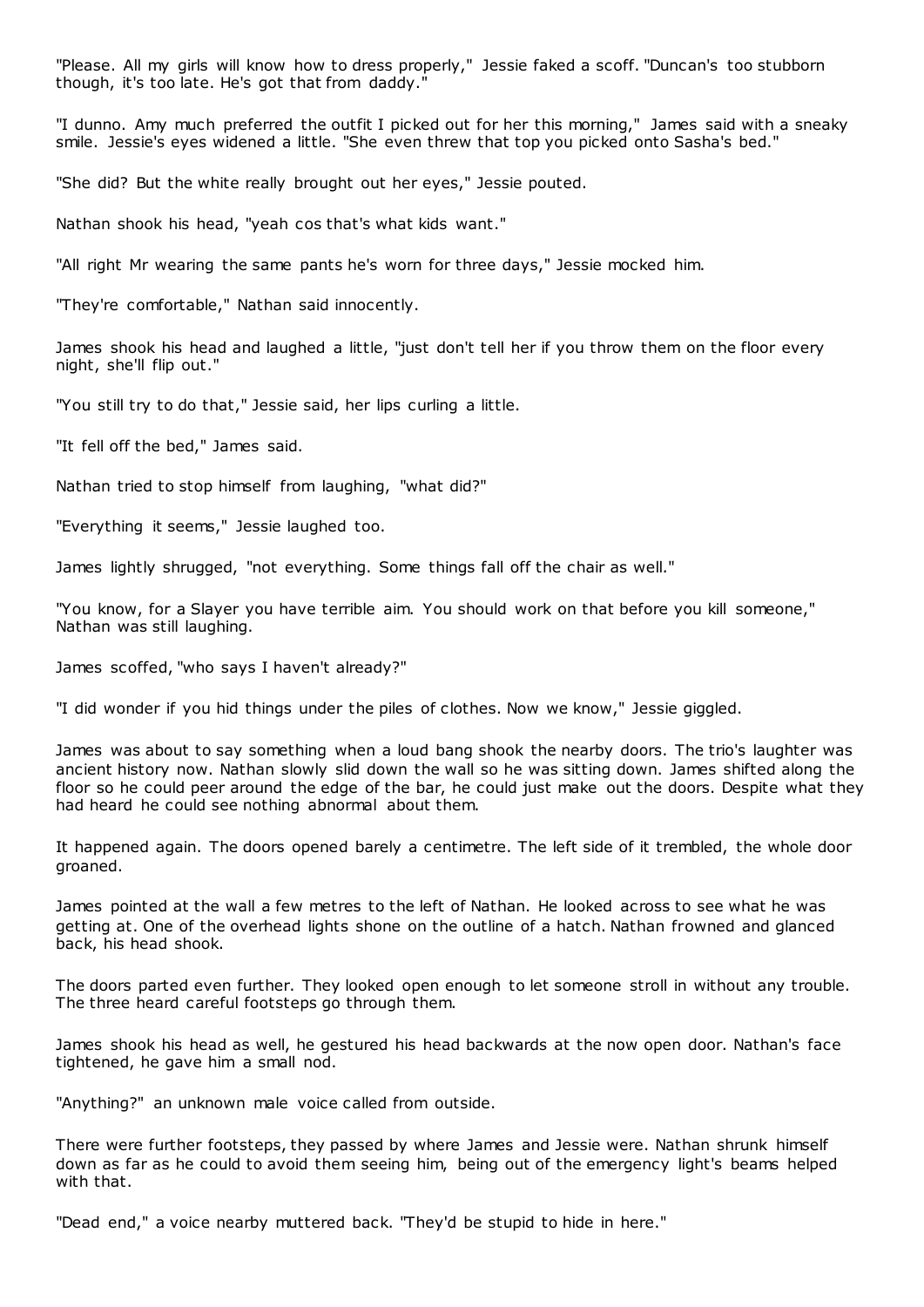"What's that?" a different voice asked. This one came from near the door. A beam of light struck the wall just above Nathan. He was lying sideways on the floor at this point. The light waved slightly, then moved away to the dark empty part of the room. "I'll be damned, they did put a bar on Deck Thirteen."

Jessie leaned over towards James briefly, their arms briefly brushed against each other. He looked over to see her gesturing for the baby. Nathan meanwhile had dragged his body over to their side as quickly and quietly as he could.

"They couldn't be anywhere else. The deck is tiny, the shield's still up," the first voice said in the same volume as the man's by the door.

James carefully handed the baby over to Jessie, she winced at every movement she made but to her relief she didn't wake up.

"They'll not be in plain sight. Lets try the Jeffries tubes again," the second man's voice said.

They heard further footsteps pass by behind them, despite their words they weren't heading for the exit. Jessie carefully moved around so her right side was scrunched up as much as possible against the bar. To avoid kicking Nathan while she did this, her knees bunched up as well. Her ankle reminded her it was injured with a shot of pain up her leg, she bit her bottom lip to avoid making any noise. Something rattled behind them. James looked up to check if he could see anything. Nothing. They either didn't know they were there or were waiting for them to expose themselves.

What sounded like metal being slammed into a hard floor rang around the room. Jessie felt the bundle in her arms twitch, she glanced down and could just make out the infant's eyes opening. At the tip of her own she saw Nathan's worried stare fixating on them both. Another similar clatter made the girl's face scrunch up, a cry escaped her lips. The two men tensed up at the sound. Jessie brought the baby closer to her chest and lowered her own head, hoping the closeness would soothe her. A tiny hand reached up, clutching her chin and bits of her hair. It worked, but the damage was done.

James gave Nathan a look he'd seen before, a one months ago he'd used when telling him and Craig to run away and leave him behind. He didn't really have time to argue with him this time. A second or two later he had leapt to his feet and hurled himself over the bar. The usual sounds of fists hitting body parts, and bodies hitting floors soon followed.

Nathan hurried over to the other side again, he aimed for the hatch that was pointed out before. Once it was open, revealing a Jeffries tube, he looked behind him, assuming that Jessie would be ready to follow him inside. Only she wasn't. For some reason she was still in the same spot as before, frozen in what he thought was fear.

"Jess, come on," he whispered as loudly as possible.

"Something... coming," she stuttered.

Nathan was confused, he was about to ask when the fighting sounds seemed to grind to a halt. All he could hear now were gradual footsteps and a light clapping. He leaned his body to the right to see around the bar. All he could see there was a man standing by the door, clapping his hands once every five seconds.

James turned around while still holding one man by the scruff of his shirt, his other hand ready to punch. His eyes were a little wider than usual. The air had gotten a few degrees colder, it even felt like a cool breeze was blowing in from the door. Something inside of him was telling him to be careful. He didn't understand why, the man standing at the door appeared to be the one hit by the fireball. It should have killed him, it did. How on earth was he standing there?

The man clapped one more time. "Doing what you do best, I see." James noticed his voice seemed colder than before, sharper. "You're nothing but a bully picking on the weak."

"You attacked us," James reminded him.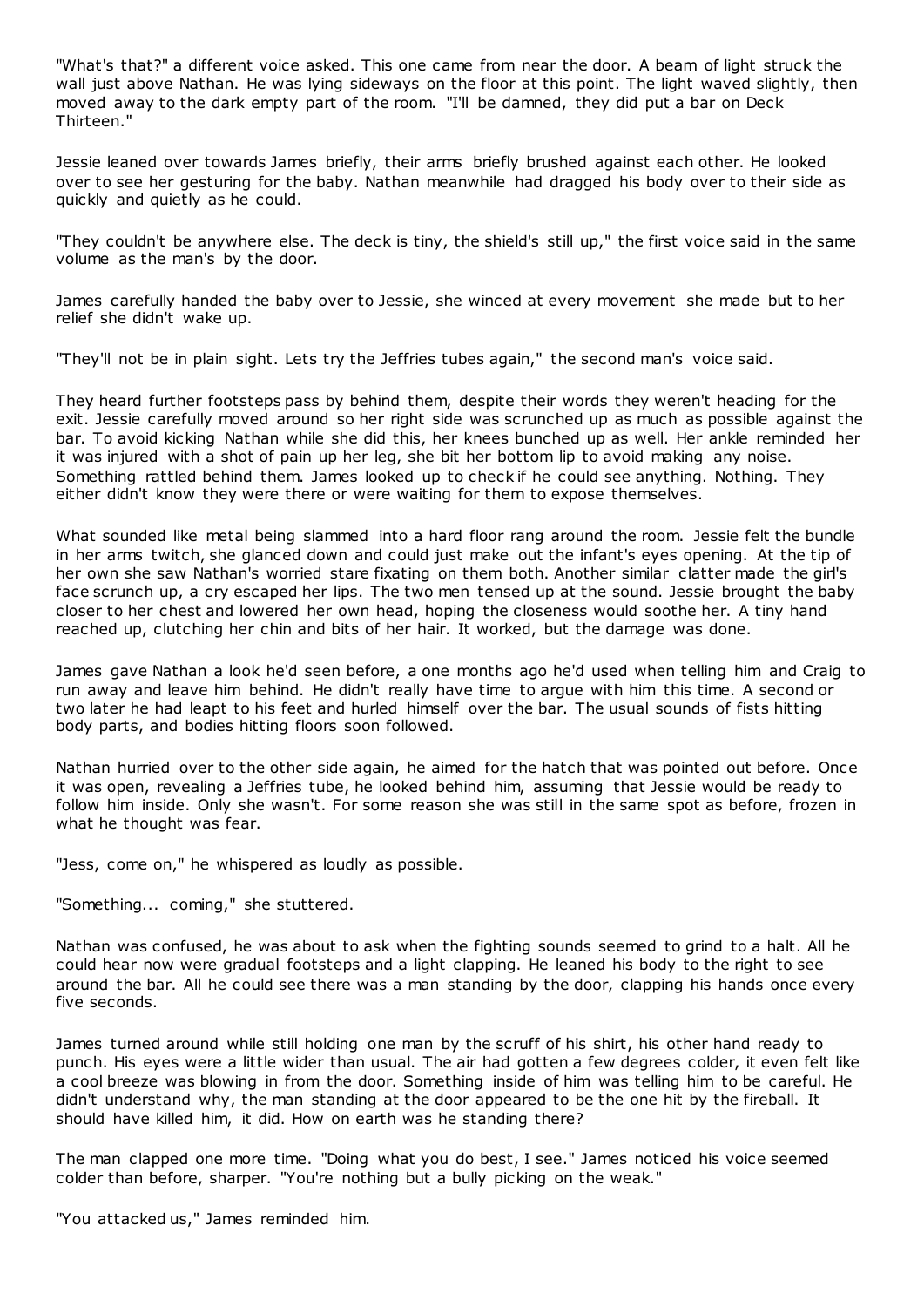The man smiled, though most of his face was hidden in the shadows. "Now you know why. Mutants such as yourself should be exterminated like the filth they are." He stepped forward, allowing one of the nearby emergency lights to shine on him. A part of his face was still dark though. James now knew why all of his senses were telling him to be concerned, the man's eyes were a hollow black.

Nathan crawled over to where Jessie was, concern etched into his face. "What? What's wrong?"

Jessie had a lump in her throat, it was difficult to swallow. Goosebumps covered her body, the cold air was starting to make her bare skin ache. "He's..." she tried to say through the lump.

"You're evil," James said mostly in disbelief. He dropped the man he was holding to the floor. In the corner of his eye he noticed the still conscious men behind him were backing away. "How? You couldn't, you weren't even dead long enough for a resu..."

The man laughed coldly. "Unlike you, witches and warlocks do not have to rely on pure anger or death to unlock their full potential. All we need is a key. The death you speak of, merely a set back." James shook his head, his mouth opened to speak. "I don't expect you to understand. Your kind rely on brute force, ours is a power of the mind."

"You were going to share it," one of the men stammered from his left.

"With you, hardly. None of you have any natural power," the man said in an amused voice.

James wasn't sure what was going on, but one look back at the other men told him they weren't fully clued in either. Some even looked afraid and not of him, but their own leader. He had good reason to be afraid as well, but he needed to stall him.

"Fine, I was really the one you wanted dead. Why don't we be clear from now on," he said once his head had turned back.

"Who said I didn't want the witch? She's filth too from rolling in the mud," the man sneered.

James shook his head, "but why? She's..." The man lifted his left arm up to hip level, James tensed. The arm did a light swipe to the right like he was swatting a fly away. There was a loud groan to James' right, metal tore itself apart. He turned his head quickly just in time to see nothing but a wave of metal fly towards him.

The man just laughed quietly as the entire room was overtaken by dust and powdered debris. He turned his attention to the left wall where the bar used to be, directly at where Jessie and Nathan were sitting earlier. The dust settled directly in his line of sight and no where else, yet he couldn't see anything but the wall. His face stiffened in anger. That soon faded as he heard the sound of a baby cry, which echoed from a confined space.

"Oh... oh god," Nathan stuttered as quietly as he could. All he could see was dust ahead of him. It was starting to creep its way into the dark Jeffries tube. He reached for the hatch door to seal them off from it, but he was pulled back by his sleeve. Startled he glanced back at his sister to find her almost on his lap. He barely had time to say anything when she tried to hand her crying baby to him. The panicked look on her face gave him an idea what she was doing. His arm flew out to block her path to the hatch. "No, no."

"He needs my help, Nath. He could be..." Jessie stuttered. She once again tried to force her baby on him, her entire weight now on his legs.

"Oh, no, no way!" Nathan stammered. His arm stretched out to close the hatch again, she couldn't stop it without letting go of her baby. All she could safely do was give him a punch in the shoulder, not a hard one either. Once the door was closed he tried to push her backwards so she was off his lap, but she struggled against that. While all this was going on the baby shrieked in obvious fear. "Jessie, stop..."

"You don't understand Nathan, he'll die," Jessie almost cried herself, the panic on her face was making him feel the same.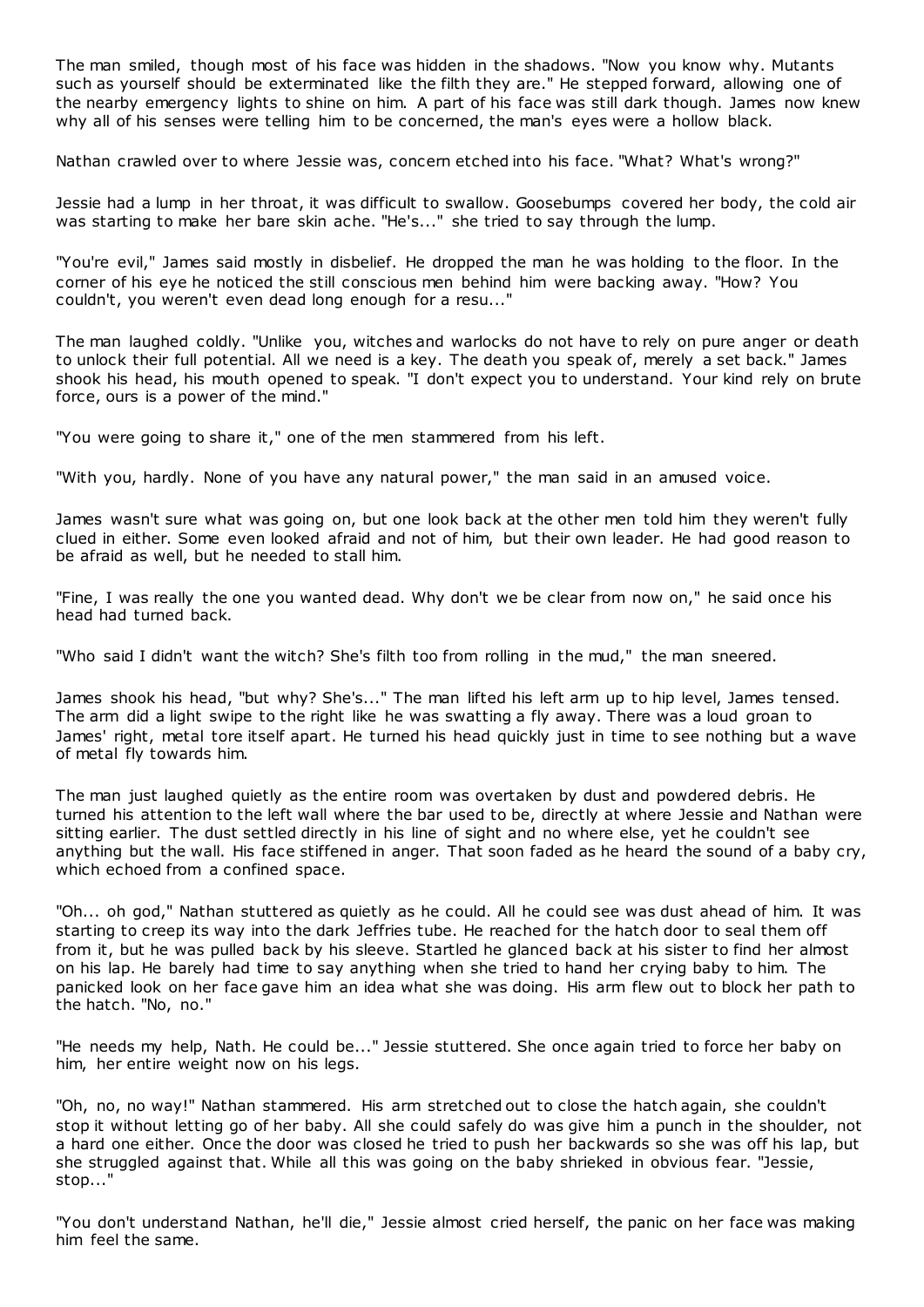"Jess, we need to get away. Think of your daughter," Nathan said as softly as he could.

"I am," Jessie said sternly, again trying to force the baby onto him. "You take her, I'll..."

"Die," Nathan butted in.

Jessie shook her head, "I can't run away like a... like I'm a useless little girl. I can't leave him. Just please, take her and keep her safe."

"No," Nathan said. He stared at her to tell her he was deadly serious. She gave him a similar stare back. "If you're right and he has or will take out James, then we need to regroup somewhere else. If possible find somewhere to secure her safely, someone to help. All you'll do is run right into his hands."

Jessie's shoulders fell, she looked down at the terrified baby in her arms. The guilt washed over her. She gave Nathan a timid nod. "You're right." She began to move off, holding the baby with her right arm and her left pulling her along the tube.

Nathan stared down at the metal floor, a sense of dread tugged at him. "I'm sorry Debs, forgive me." He followed.

#### **Engineering:**

The emergency lights and a few consoles being on had lowered the tension somewhat, however everyone was still darting around trying to find a solution. B'Elanna remained at one particular computer which showed a schematic of Voyager on its screen. Her finger hovered along the line where Deck Thirteen was, in the end she tapped it. "Why, why go off now? I don't understand it."

One crewmember hurried over to her side. "Should we go back down to investigate, Lieutenant?"

"No. That power had to go somewhere, and once I figure out what it is..." she answered. The ground trembled at their feet, everybody stopped what they were doing and clung onto something if they could. It only happened for a few seconds but it disturbed everyone for far longer. B'Elanna straightened up to stare at everyone, her eyes wide. "What now?"

The Engineering crew hurried to their nearest console, whether it was on or not. B'Elanna turned back to hers. One tap to the schematic enlarged the image. The line she had ran her finger over was now flashing red. "Internal hull breach between Deck Thirteen and Fourteen." Everyone froze. "There are lifesign readings there. I can't risk sending anybody when I don't know what did this." Her hand slammed on the console.

"Lieutenant," a nearby crewmember said. Her head swung around quickly. "I've figured out where the algorithm to fool the forcefield was inputted."

"Let me guess, Thirteen?" B'Elanna said.

The crewmember shook their head timidly. "Right here," he pointed at the station he was at. B'Elanna hurried over to him.

*"What are you doing? I didn't tell you to mess with that!"*

*She got a horrified look in exchange, he started to stutter. "Lieutenant? I was just..."*

*"You can't take power from the anti-portal system. First of all there needs to be a portal opening, and second it's definitely not compatible with our warp core," B'Elanna snapped harshly.*

*The crewmember was confused and terrified. "No. I went to help with the power transfer and I came back to find it like this." As he was talking somebody walked by the two of them, then stopped when he overheard. "I'm trying to stop it but I'm not familiar with the system."*

*B'Elanna sighed irritably. "Fine, let me."*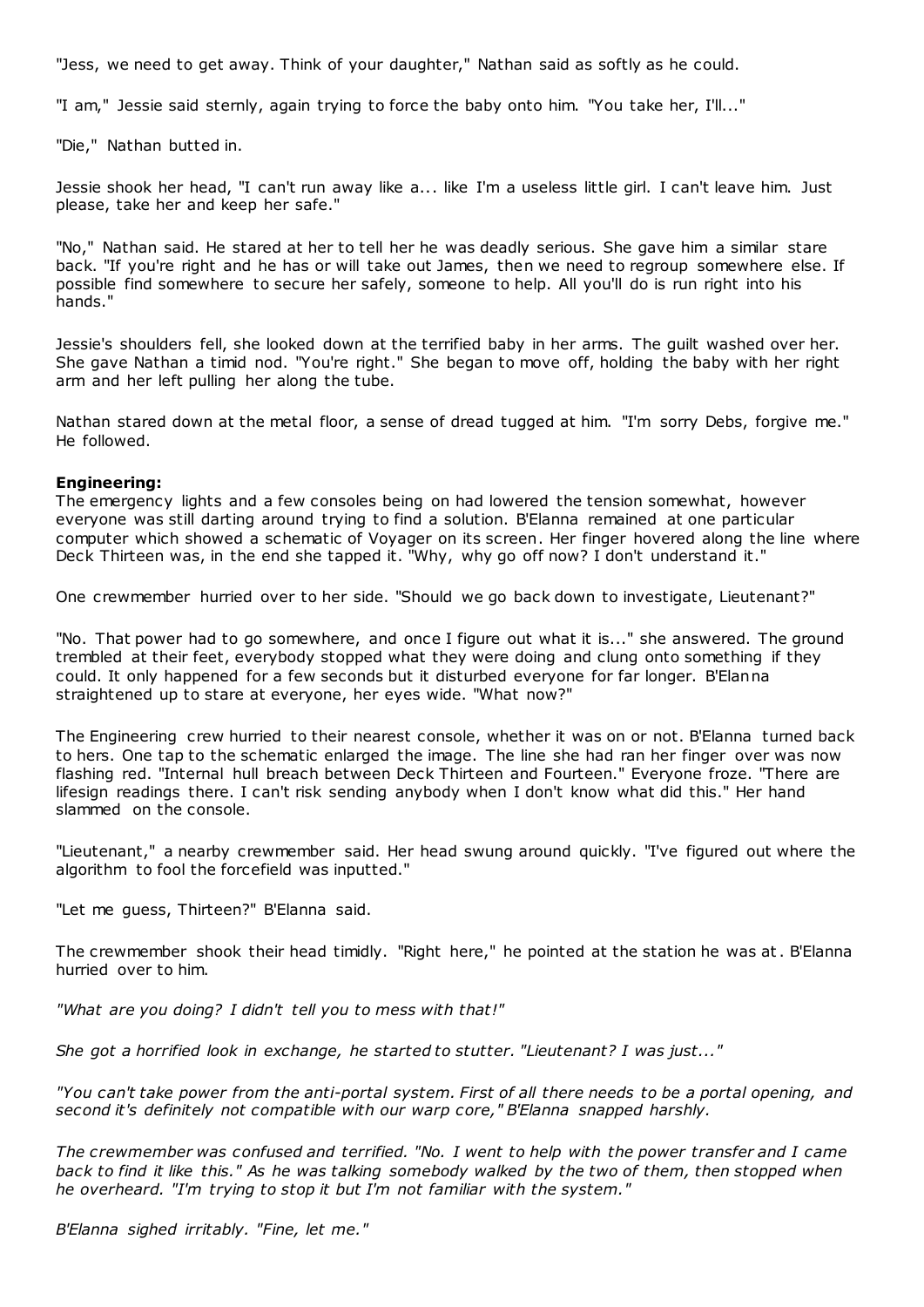*"Lieutenant," the man butted in. "I can do it, they need your help with the plasma manifolds."*

*"Not again," B'Elanna grunted before stomping off.*

"Matteo," she said once her flashback ended.

The crewmember's eyes widened. "Matteo? But I thought he was the one that reported it in the first place. This isn't even his station, it's Jackson's."

"Only because Jackson returned early and found it," B'Elanna said, confusing him further. "Matteo came over just in time to fix the problem. Also despite the fact I told everyone to work overtime until this power issue was solved, I haven't seen him since he reported the so called bug."

"But why, why would one of our own do this?" the crewmember asked, not quite believing it.

The dust started to settle in Thirteen Forward, or what was left of it. The same man from the flashback leered around it with his black eyes, looking for something. The bar that used to sit securely into the floor was no longer there, in its place a charred scar which ran deep through to the below deck. Metal debris littered the rest of the room. Bodies lay mostly motionless amongst it. His eyes darted towards movement. One of his men, covered in deep scratches tried in vain to push a large piece of metal from half of his body. When he noticed he was being watched, he froze in fear.

His attention turned towards the wall. The cries he had heard were starting to fade away. Then he noticed the outlines of a Jeffries tube hatch. He made his way over to it, not caring that a body crushed by debris lay in his path. The sound of him putting his entire weight onto it even made him smirk.

Behind him a smaller piece of metal moved slightly. It lifted a little.

Another crunch of metal. It didn't matter, he was there. His hand caressed the Jeffries tube door.

He was seemingly unaware that someone slowly approached from behind. They carried one of the larger pieces of debris and began to lift it up to one side. It swung around to hit him. His spare hand casually raised chest high. It stopped the metal at the last second, barely an inch from his head. He casually swiped his hand over his shoulder. The attacker felt something push him backwards, he struggled against it but it was futile. He landed harshly on his back on the other side of the room.

"I knew that wouldn't kill you. Just get you out of the way for now," Matteo said with a smirk.

James pushed himself back onto his feet. Cuts covered his skin, which were tainted with red swollen patches. Once he had straightened up he found Matteo standing directly before him with a metre between them, staring straight into his eyes. Matteo's right hand lunged outward. James immediately felt something squeeze his throat. The hand curled slowly, the hold on his throat tightened.

"But why put off what you can do now?" he laughed. His hand raised, James felt his feet leave the ground.

Jessie stared sullenly at the floor while Nathan remained on the ladder, his foot continuously poking the nothing below him. He had a puzzled look on his face.

"I swear, the shield was there before," he finally said after the twentieth poke.

Jessie's stare didn't waver. "He probably took it."

Nathan nodded, then he pulled a confused face and turned as far as he could on the ladder. "Took who and what now?"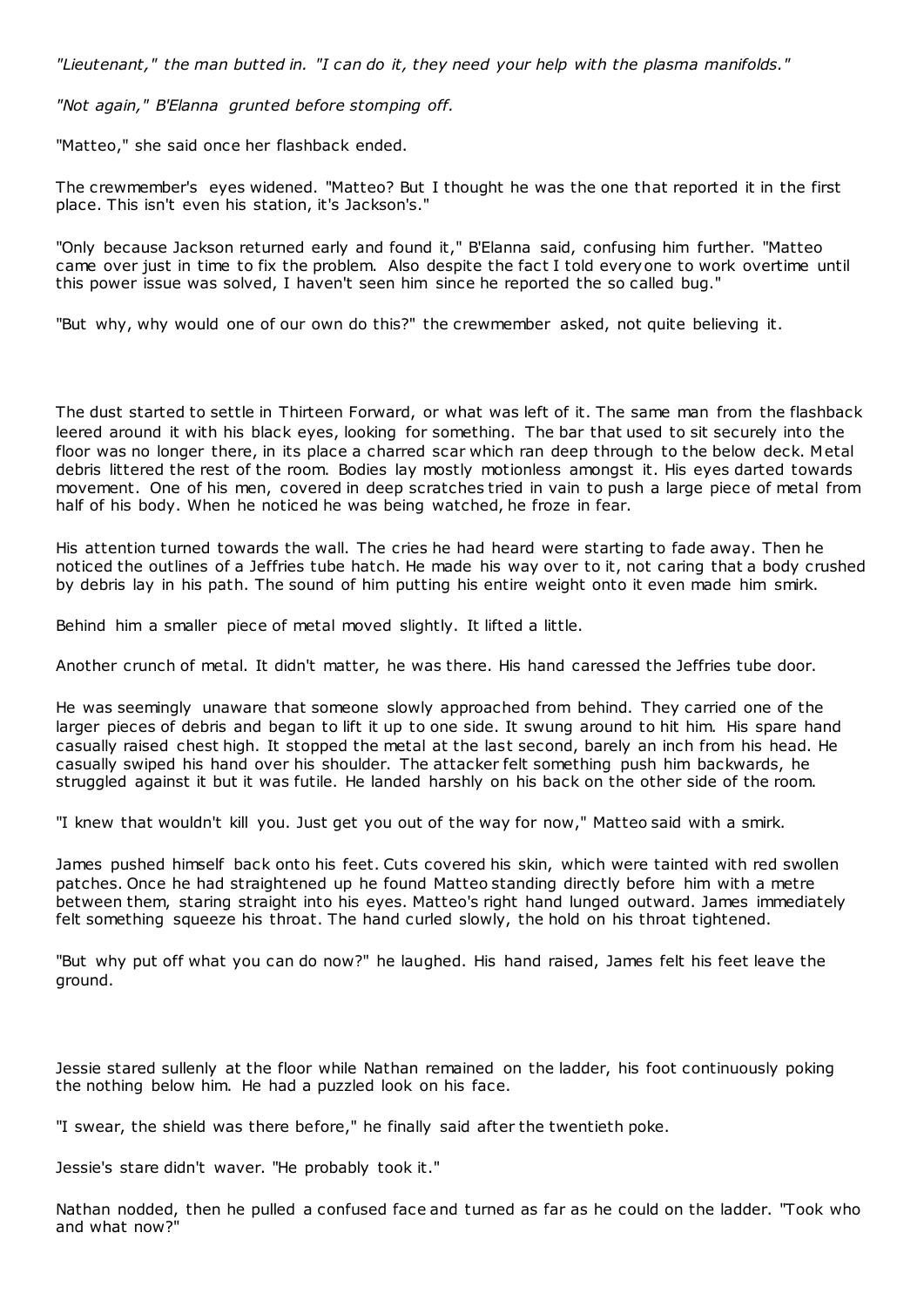"When a witch or warlock has too much power they lose control. Once they have a taste of it they'll try to take more wherever they can," Jessie said quietly.

Nathan climbed off the ladder to join her, his face still showed how confused he was. "I thought the shield was made by the warlocks to trap us."

"Probably, but he doesn't need it now," Jessie muttered.

"Oh," Nathan sighed as he sat down beside her. "You would know better than anyone, huh?"

Jessie's eyes tightly shut. She felt the lump in her throat growing a second one, at least it felt that way. "I attacked both James and Lena when I was like this. I was still very much me though, at the core, and in my twisted mind I just wanted to toy with him. He..." Her head shook quickly. "I didn't want to kill him. This warlock will not care."

"I hate to rain on the parade but they wanted you first," Nathan said warily.

"It doesn't matter. When it first happened to me I killed everything in sight, regardless of what they were doing. The power channeling though you, you lose yourself," Jessie mumbled. Now she was staring straight ahead of her. "The time I attacked James, it was mostly out of grief and I'd already taken it out on the people responsible for it. I already had more power than I should have had, maybe cos I was used to it by that time... I dunno, I really don't know," she ended her sentence with a bitter laugh.

"He'll eventually run out right? Wear himself down," Nathan questioned. Jessie shook her head. "Really?"

"Unless another witch actually tries to drain it then no, the power is always t here," she answered.

"Wait, was that what you were going to do back there?" Nathan asked fearfully.

Jessie's shoulders fell slightly. "I don't even know how. Maybe one of my books has the spell in it." Nathan watched her try to get back up, noticing the pain on her face as she did. "I don't think I could handle it, I may turn as well. I have to try though." She had no spare arm to help pull herself up, the pain forced her back down, annoying her greatly.

"I wonder, did he boost up on Voyager itself?" Nathan mumbled. Jessie looked at him. "Is that even possible?"

"I doubt it. The blackout happened before he turned," she said. Though the look on her face told him that she was still thinking about that possibility.

"How did it happen to you?" Nathan asked.

Jessie tried to get up again. She grit her teeth to bare the pain. Nathan decided to get up to help her, even though he had no idea where she was going to go.

"Jess?" he said once they were both up.

She sighed impatiently. "I thought you knew. One of your opening lines from when we met were *hey you were evil, that's cool*."

"No, not really," Nathan said honestly.

"I'm not sure on the details. I died, I was resurrected by some ritual spell thing, and when I awoke all of my power woke up too," Jessie replied begrudgingly. Her hand grasped the nearby ladder. "Come on, enough chatting."

"His own minion killed him. Wait, I thought you'd turn evil if you did that power drain thingy," Nathan said in a worried voice.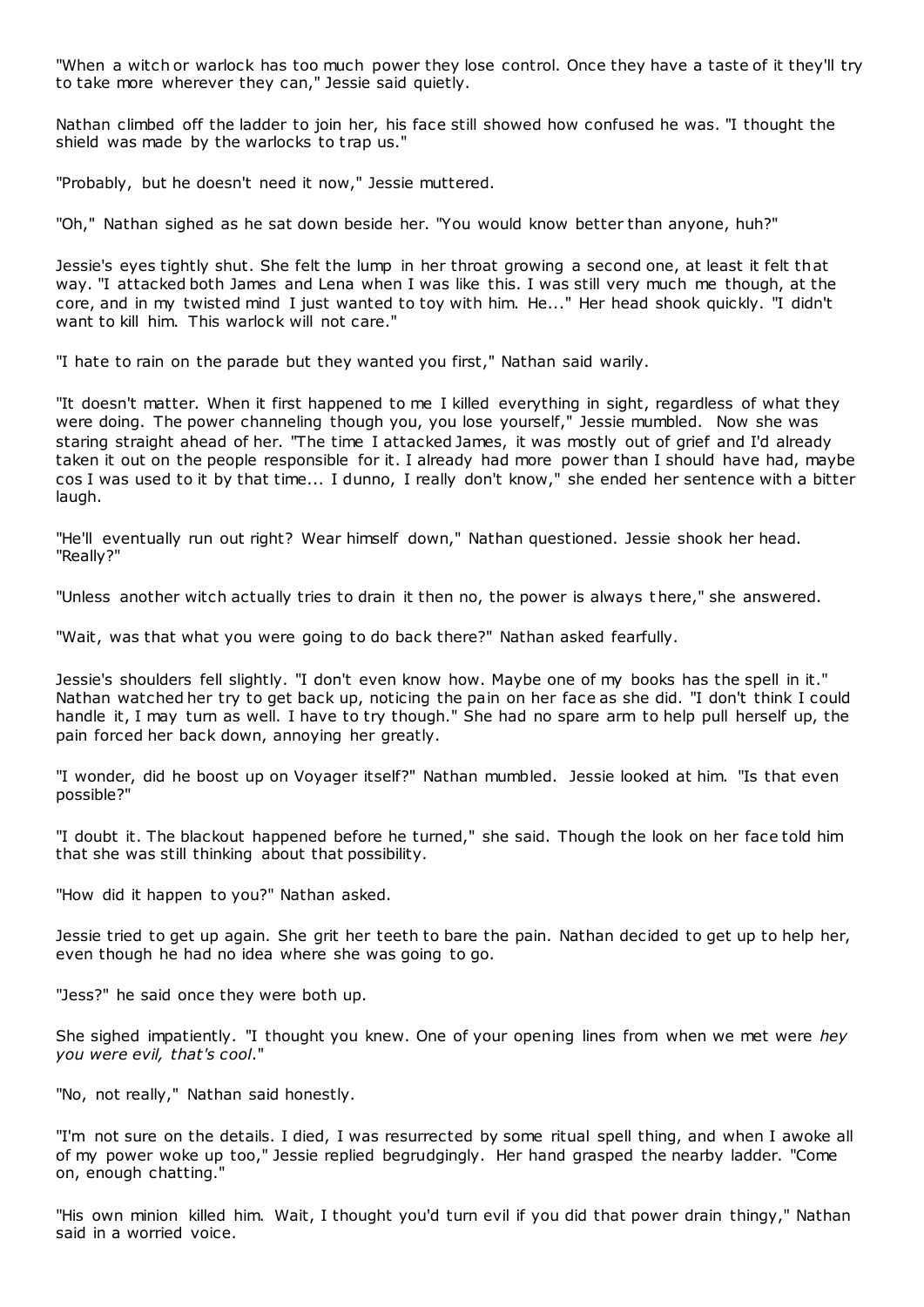Jessie swung around, even though it hurt her to do it, the look on her face made Nathan shrivel up a bit. "Then what do we do then, huh? Do you think when he's killed James..." her voice stung a bit, she took in a brief breath. "That he'll stop there? I don't know what he did in that room, but it didn't look like he spared his own people. Why will he care about anyone else on this ship, or any other ship, planet for that matter?"

"Well... if you turn we won't be that much better off. There has to be another way," Nathan stuttered.

"The conduit for the power drain has to be a witch, I'm sure. I really don't want to give it to an invisible Annika. Let's go," Jessie said. She started to climb up as quick as she could with her sore leg. Nathan sighed as he stepped forward to follow her.

His arms were covered in much deeper cuts than before, one of them bled more than the others. James grabbed the wound as tightly as he could, all the while trying to use the wounded arm's hand to push himself up from the floor. It trembled to tell him it was too weak to do it, he still tried anyway. It was more than just his arms, his whole body felt like it was ripped to shreds. His clothes were soaked with his own blood.

Matteo laughed at his attempts to get up. He waited for him to get onto his knees. His hand did a casual little wave, a spark flew from it and charged towards James. He quickly rolled out of its way. Even though it missed Matteo's laughter continued.

"Was she worth it?" he asked. He walked by his victim, just out of arms reach. "If only you knew," he laughed darkly. His body swung around to stare down at him. "She was always going to be your downfall, one way or another. I must admit, I prefer this way."

James discreetly reached for a nearby piece of debris, only a small piece but it was sharp enough. He held onto it for now.

"Now thanks to you, I'm all warmed up. So many violent ideas swimming in my head," Matteo cackled. He turned to one side and leered at the Jeffries tube hatch. "The whore won't have gotten far."

The piece of debris flew right at his head. It almost pierced his skull, but it stopped at the very last millimetre. To James it looked like all it did was poke him in the head, his shoulders slumped, he breathed out raggedly. Unknown to his warlock opponent, every attempt to get any kind of advantage but was thwarted built up his anger towards bursting point.

"Hmm, that's not nice," Matteo taunted. This time he didn't make any gesture. The debris flew backwards, aiming directly for James' chest. He tried to catch it with his better hand, only for it to slice straight through his palm and still puncture its target. The pain shot right through to his back, everytime his heart thumped it would sharpen further. His bloodied hand shakily went to grab the object without really thinking. When he did think his hand fell from it, leaving it sticking in his chest.

The warlock stood before him, his body leaned roughly to one side to almost a perfect right angle. The look on his face was degradingly sympathetic, insulting. "Aaaw, you never give up do you?" The pain started to dull, the anger was taking over. James wanted to return everything he did to him, but everytime he tried to fight back... "You see, that's the problem with you Slayers." ... was thrown right back at him. "So called guardians of all that is good, but yet..." He needed to get close, that was the problem. "... you are powerless to those with actual power."

James made another attempt to get to his feet. This time Matteo watched and let him, smirking at every painful move he made. Blood dripped from so many wounds onto the carpet. He kept one of his hands tightly gripped around the deeper arm wound. His opponent found his sorry state very funny, as well as James' resulting glare directed at him.

As soon as he was finally standing Matteo raised his palm. Nothing seemed to happen. James thought that maybe his powers had began to drain, so he thought now was the time to attack. Only his legs didn't move, they remained frozen on the spot.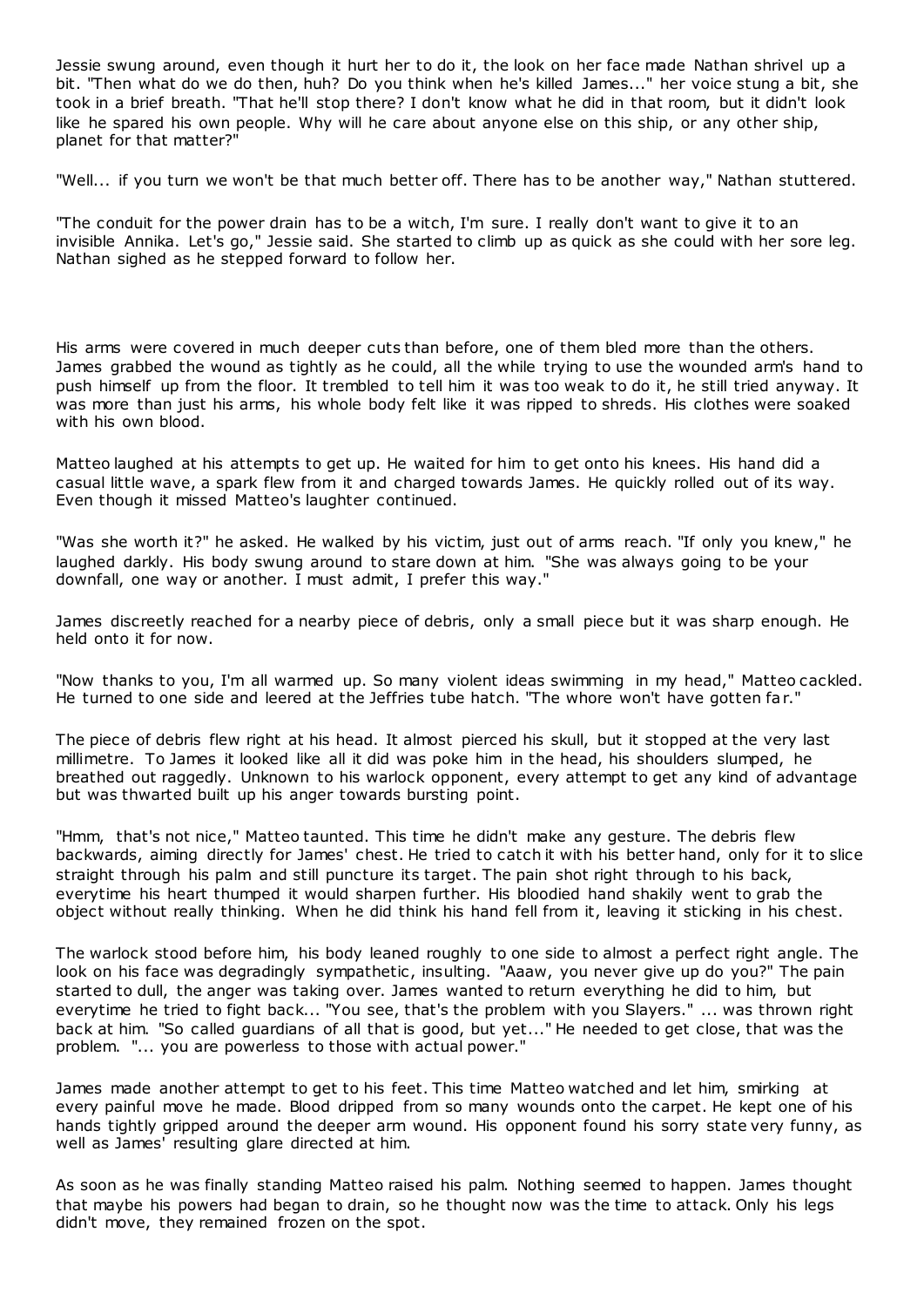"You're nothing but a brute, punching and killing his way through every problem," Matteo continued his speech. "You're like those jock brats picking on the smart kids. Sure you're popular, loved during your school years. But when the real world hits you, you're a nobody. The smart kids prosper, they do meaningful things with their lives, while you stay the same."

James tried to clench one of his fists but even that was stiff and unresponsive. "Enough..." he mumbled through an also stiff jaw. His fingers moved only slightly. "Of this crap."

"If you're the intended hero of the piece then make me stop," Matteo taunted him. His eyes widened mockingly, "oh, you can't cos I'm not close enough."

"I can't, because you're a coward," James managed to mutter. Matteo's smirk twitched slightly. "You had to get juiced up to face me. What does that say about you?"

"You're ignorant. The power was within me all along, I am far, far better tha..." Matteo hissed back.

James noticed some feeling in his legs return gradually, as well as his hand. "Yet I threw you and your friends around like trash. You knew you were weak, that's why you did this."

Matteo's black eyes seemed to flash. His hand swung out in front of him. James quickly threw himself to the floor, just in time as the spot he stood in before went up in flames. Matteo snarled as he reaimed. "Talk all you want. You can't defeat me." James narrowly dodged a similar magic attack, however he landed on his wounded arm. His nearby chest wound throbbed as if it didn't want to be left out.

Despite the pain he was enduring, he rolled out of the way of another blast. Every attack the warlock made set fire to a different spot. He knew that the next one would force him to dodge into another fire. That was only one of many worries, the smoke rising from the fires was starting to obscure his already limited sight and made it harder to breathe.

He didn't wait for another attack, he hoped the smoke was affecting his opponent's sight as well, so he walked away only a few steps. He could just make out Matteo's figure in the smoke. His foot crunched against some debris lying on the ground. He looked down, it had cracked in two from his weight.

"You will never get close enough to hurt me. My mind is my weapon..." Matteo sneered in fury.

"Mind," James gasped in between a painful breath. The rubble by his feet was still his focus. There was so much of it, it was scattered all over. That wasn't it though. When they had arrived the furniture looked like it had rolled into the corner, probably during the crash. Metal tables, chairs, broken glass. He concentrated on it, imagining all of it being smashed against the smug warlock's body. His head throbbed the more he thought about it.

"Yours cannot help you here," Matteo said. Something rumbled behind him. He was confused, he hadn't done it. His body turned around. All he could see was smoke, yet the rumbling was getting louder. He didn't see anything strange until it was right in his face. He didn't have time to stop it let alone wonder what it was. It knocked him to the floor, landing right on top of him. The rumbling had not yet stopped. Chairs, broken glass and another table flew in his direction.

He tried to wave some of it away. All that was left was the table that seemingly hit him first. It flew away into wall. He was about to get up when a hand squeezed his throat so tightly he heard the bones crunch. There was a weight pressing down on him too, then he saw James' face emerge from the smoke and get close to his. He tried to raise his arm but it was forced down to the floor. It was getting harder and harder for him to breathe, and even harder to think of a spell to get him away from him.

Then he saw his advantage. There was a strange flicker in James' eyes, his grip seemed to weaken a little. Matteo smiled. He was hesitating, he assumed. His spare arm flew up to grab the piece of metal still in his chest. It took little effort to pull it out. He recoiled from that, his grip on his throat loosened fully. Matteo pushed him to the side as hard as he could, and scrambled to his feet. Then he noticed the debris cluttered around him, it made him smile.

"Telekinesis, I thought you were too basic for that."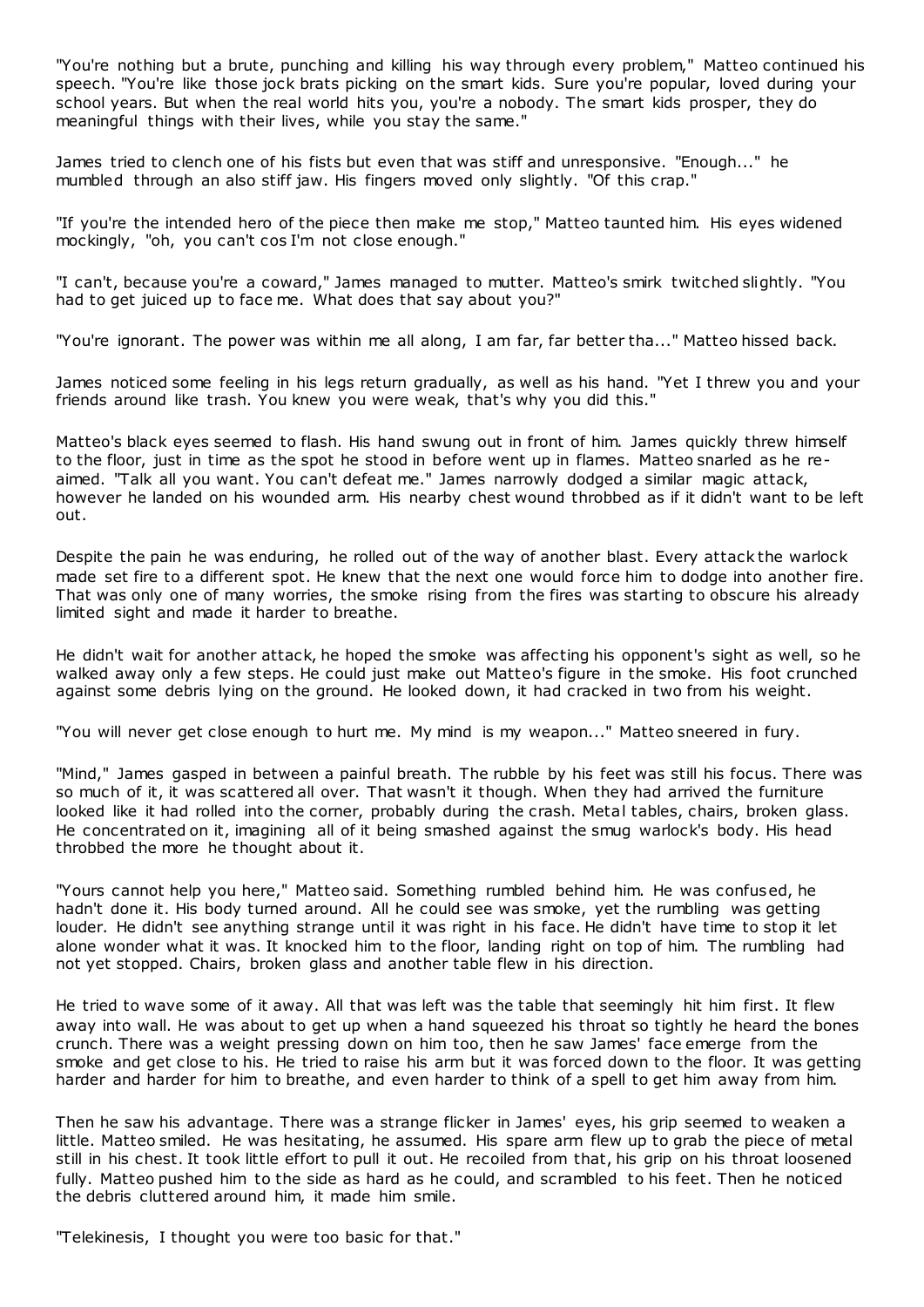James struggled to get up, his better hand meanwhile pressed against his chest wound to stop it from bleeding. The blood still dripped through the cracks in his fingers.

"Maybe you are more trouble than you're worth," Matteo grumbled.

Despite everything James laughed briefly, it hurt him more than he liked. "See? The fight doesn't go your way, you... you're not better than me. You're the one who's nothing."

Matteo's jaw clenched tightly, his teeth ground together. James couldn't see it but his eyes managed to get even darker. Both his hands flew out in front of him. James' body lifted off the ground, he struggled against it but any movement ached horribly. That didn't put him off, it just further drained what strength he had left.

"I beg to differ. Good riddance," Matteo said, his voice ice cold. His hands lowered sharply.

He had only been raised a metre in the air, but when he fell, it felt like he fell a few hundred. The air was smashed out of him as he slammed into and through something, and it happened again. Without thinking, he tried to grab whatever he hit that second time. He knew what would happen if he didn't. One lone piece of metal, he hung onto that and his fall seemed to halt. The metal groaned, telling him to let go or it would snap. The ground wasn't far away, his grip loosened and he slammed onto it.

His whole body not only ached, it screamed from every cut and stab. His chest wound was hot, his hand trembled as it returned to cover it. It brushed along the already soaking wet floor to get there. His energy had all but gone, he felt his eyes try to drift closed. The thought of Jessie and their newborn daughter forced them open again, and he tried to get up. The pain tripled to try and stop him. It forced him back to the floor. All he could do was stare up at the hole in the ceiling, he could just make out another in that deck as well.

One more and he would have punctured a hole in the ship's hull and been sucked into space, taking Matteo hopefully with him. His instincts had made him grab a hold of something to stop it. He hated himself for it.

Chakotay stared open mouthed at the Opps station, Danny hadn't budged from it even though Harry had returned. Her face was stuck in a cringe, Harry meanwhile was starting to drown in his own forehead sweat.

"What?" Chakotay demanded.

"I don't know. We've got three internal hull breaches. Two between Thirteen and Fourteen, and one between Fourteen and Fifteen. It must have been an explosion, there's a fire on Thirteen in that spot," Harry stammered. "Oh and we have a turbolift crash, luckily minor, at the bottom of the shaft."

"Must have been?" Chakotay groaned into his hand.

Harry was starting to get a little annoyed with him. "We are on limited power, the internal sensors aren't fully functional. For all we know this happened during the power cut or caused it."

Danny shook her head with her eyes wide, Harry gave her a stare that screamed *traitor*. Chakotay picked up on both, he focused on Danny. "Maybe the turbolift happened before then, but nope, everything else is new," she explained.

"You didn't mention the turbolift damage because?" Chakotay questioned.

"It isn't that bad and I doubt it was the..." Danny said.

"I said tell me if something weird happens!" Chakotay snapped.

"It already had happened," Danny said, glancing at Harry. He shrugged.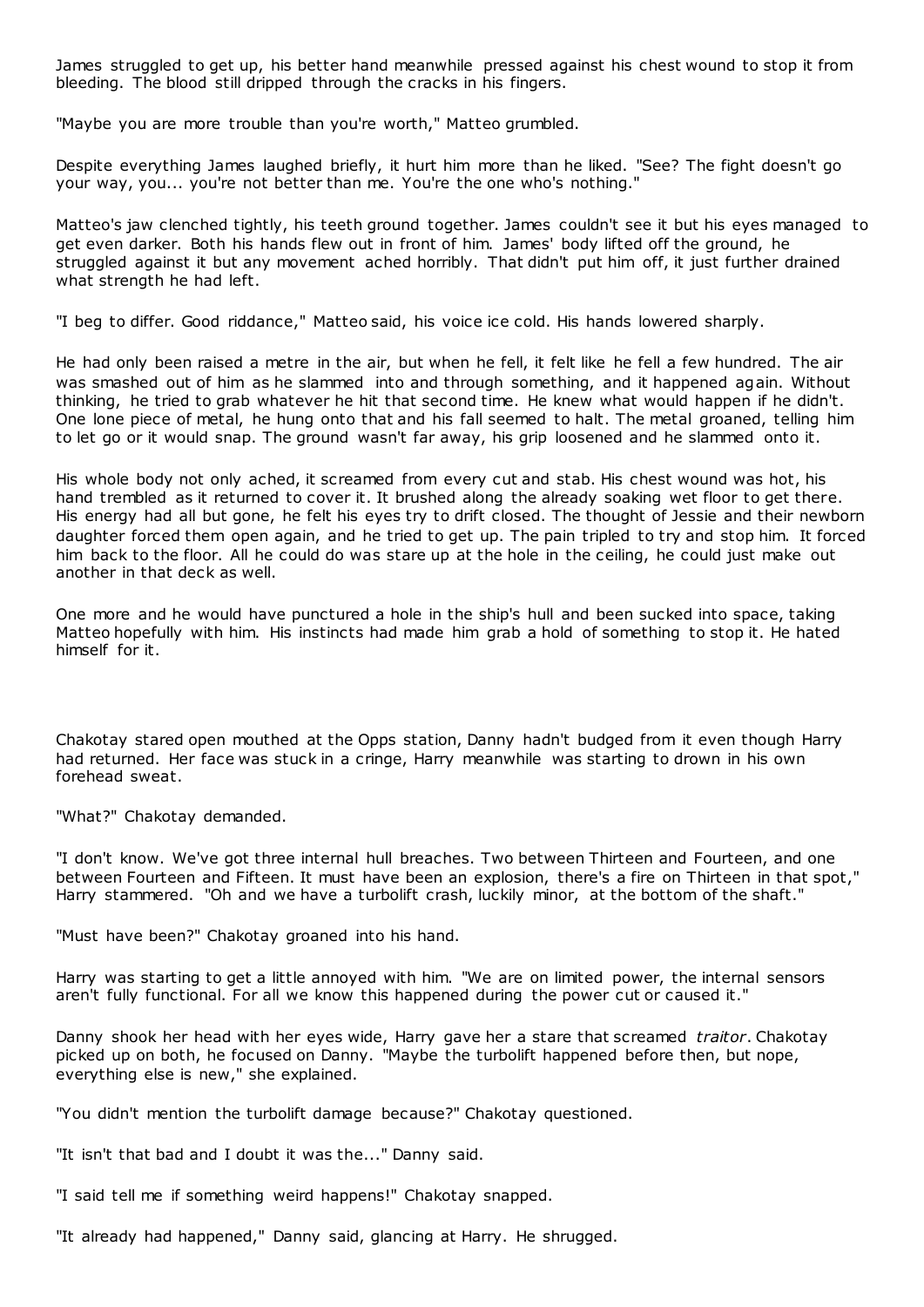Ian cleared his throat to get everyone's attention. "There are a few lifesigns still in there, they're fading. Maybe we should do something instead of arguing."

"I'm trying to get the fire suppression system online but I don't have enough emergency power," Harry said.

"Fire suppression system isn't independent either? Shocking," Chakotay muttered to himself. "Transfer the Bridge power to it." Everyone stared at him in shock. Well almost everyone, Naomi was too busy staring at her nails. "Did I stutter?"

Harry was torn, his finger hovered over the command. "If we do that we may not be able to restore regular power. If we don't those people..." He pressed it anyway. The lights and consoles all turned off at once, leaving the Bridge in the dark once again.

"Hey," Naomi whined. Everyone groaned. "Why are we saving Deck Thirteen people anyway? Wouldn't they be the bad guys?"

There was a silence for a while. A few minutes passed before Chakotay sighed as loud as he could. "You're right. Harry, turn everything back on." He heard Harry groan quietly. "I assumed Starfleet Bridges should be crewed by people with brain cells. Naomi believes only terrorists and demons should be on Deck Thirteen. We're all wrong at least once."

Danny giggled quietly, but apart from that the Bridge was silent for a few minutes again.

"I don't get it," Naomi broke the silence.

The Jeffries tube door opened. Nathan clambered out of it quickly and turned around to face it. Jessie partly emerged from it. She handed the baby to him so she could climb out as well.

The pair hurriedly walked out of the short corridor into the main one, what they saw there stopped them in their tracks. Their eyes widened in horror, Nathan felt so sick he put a hand over his mouth. Bodies littered the corridor, each one with sickening cuts across their throats, killed instantly where they walked. The amount of blood made Jessie very dizzy, she tried to look up to avoid it.

"What... how?" Nathan stuttered.

Jessie reluctantly turned her head to the right to see further down the corridor. It seemed almost like a trail, a sick trail of victims. Another glance to the left told her the slaughter started not far from where they stood now.

"We can't go that way," Nathan said, gesturing to the right.

"That would seem to be obvious," Jessie murmured. Nathan stared at her with worry. "For all we know he wants us to go the other way."

"Perhaps we should go further up instead," Nathan suggested.

Jessie didn't look so sure, her eyes were still wide. Her head shook. "He wants us to see this and run. He knows where we are. He's toying."

"But you said he wouldn't toy, he'd just kill," Nathan stuttered. He found himself looking at the bodies again. The wounds looked fresh to him, that scared him further.

"Yeah... that's what I thought," Jessie said quietly. To his horror she began to follow the trail of bodies. He had to follow her to grab her arm. "Nath..."

"No, this happened recently. This is a breadcrumb trail, don't," he stuttered.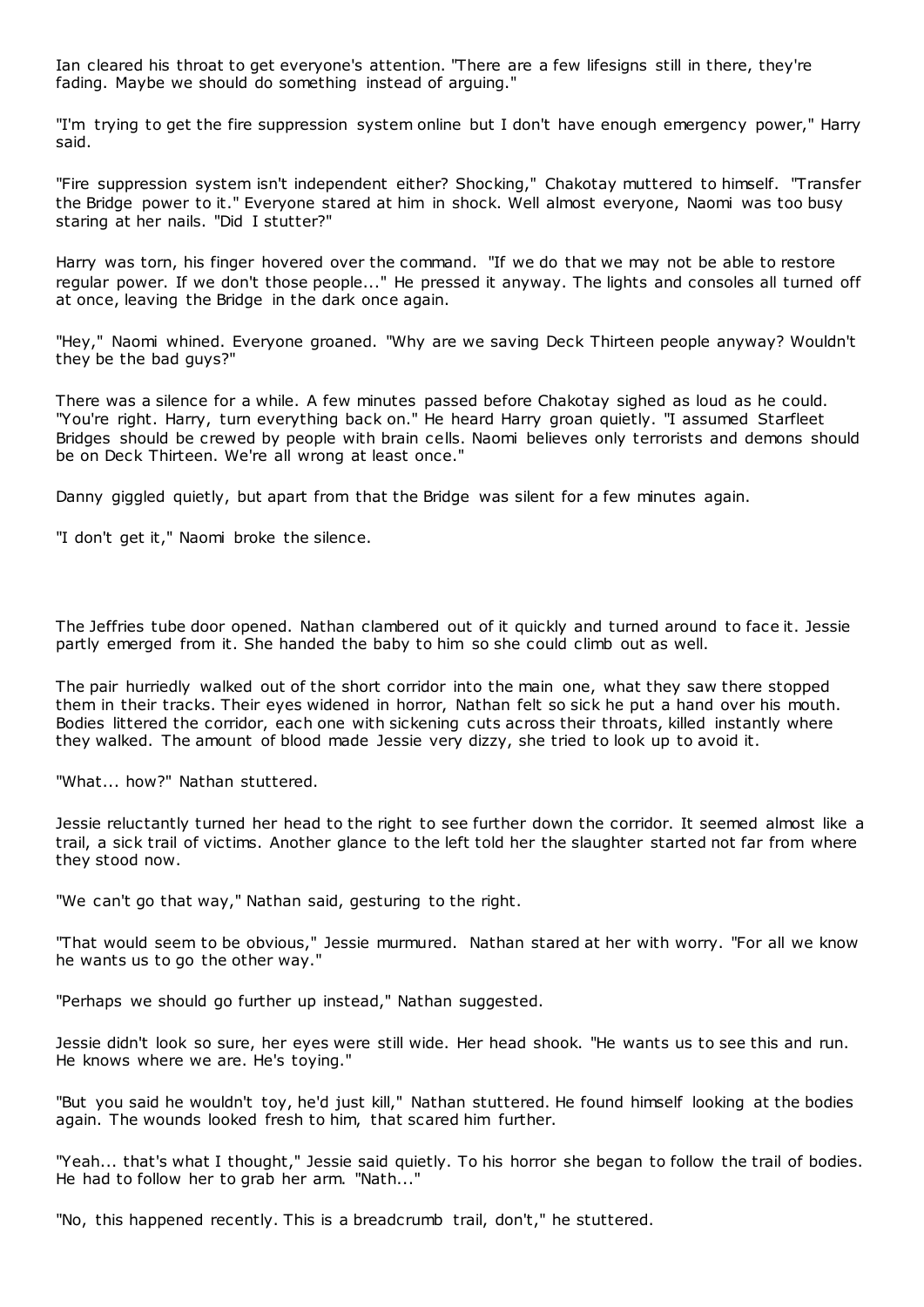Jessie pulled her arm away, yet she still felt hesitant. "He'll expect us to see this and run away from it. He got here before us, so odds are he can appear anywhere."

"You don't sound so sure," Nathan commented.

Jessie's head shook, her whole body trembled. "I don't know. We need to get to the books. It's the only thing to do now." She hurried away down the trail of bodies, "the turbolift shaft should be just down here."

"Jess!" Nathan shouted after her. He tried to run after her but to his horror his foot caught on one of the bodies. He did his best not to fall face first, especially with a baby in his arms. Luckily he only stumbled, so he straightened up quickly. He found himself face to face with Matteo as soon as he did.

"How's this for paranoid scare mongering?" he taunted him.

Nathan's face turned ghostly white. The memories of the transfer to Voyager and the strange man now fresh in his mind. He had met this warlock more than once before. That didn't matter right now, he backed away to escape. Matteo only had to look at the wall to get him to fly into it.

Jessie heard the bang and swung around quickly. She saw Nathan fall to the floor, her baby rolled slightly out of his arms. Matteo was nowhere in sight. Even though her leg was still in a lot of pain she ran to him as fast as she could. Once she got there she knelt down to pick up her crying daughter, her other hand hovered over her brother to see if he was all right. His eyes were shut but she could see him breathing.

Unknown to her Matteo appeared out of thin air behind her. He crouched down to wrap his arm around her neck. He didn't give her anytime to react to that, he just dragged her up to his height. "Pathetic ," he whispered into her ear before he tossed her to the ground. She landed face to face with one of the dead, her first reaction was to pull away from them while tightly clutching her baby.

Matteo paced nearby while staring directly at her. "Look at you. Weak, helpless. You lay down with... *him*," he said the last word as if he was going to be sick. "And this is your reward? A snivelling little girl."

Jessie's head shot up to stare him down, her eyes flashed with rage. "Who are you t o judge me? We did nothing to you, you attack us, James knocks you on your worthless ass and you lose it?"

"That isn't how it works and you know..." Matteo hissed.

"Yeah yeah, resurrection spells need a lot of energy to revive people. That energy powers us up. I know all of that," Jessie muttered. "The only difference is you died for like five seconds, my death decomposed my body a few centuries, millennia even. My spell needed somebody strong, a lot of power. You, I probably could have sneezed you awake."

Matteo's black eyes widened, he pointed his hand at her. She quickly moved to one side to avoid being set on fire. "You are just as stupid as he was. Do not mock me!" he spat.

"Why not, you want to kill me anyway," Jessie grumbled. The fire burning beside her forced her to try and get up. All it took was a light hand gesture to force her back down. It was only a few inches from her skin, panic started to take over.

"True, but I haven't decided on the how slow yet," Matteo smiled, noticing her fear. "I'm liking very." He pointed at her other side, another fire started, blocking her escape.

Jessie stared between them both, her breathing became rapid. The heat was becoming unbearable. She looked straight ahead of her, the only way out was through Matteo. He stared at her maliciously. She clutched her daughter tightly, her hand tried to cover her eyes, hoping that it would spare her from this. Her cries could be felt through her body.

"Just say you're sorry and I'll kill you quicker," Matteo laughed at her terror.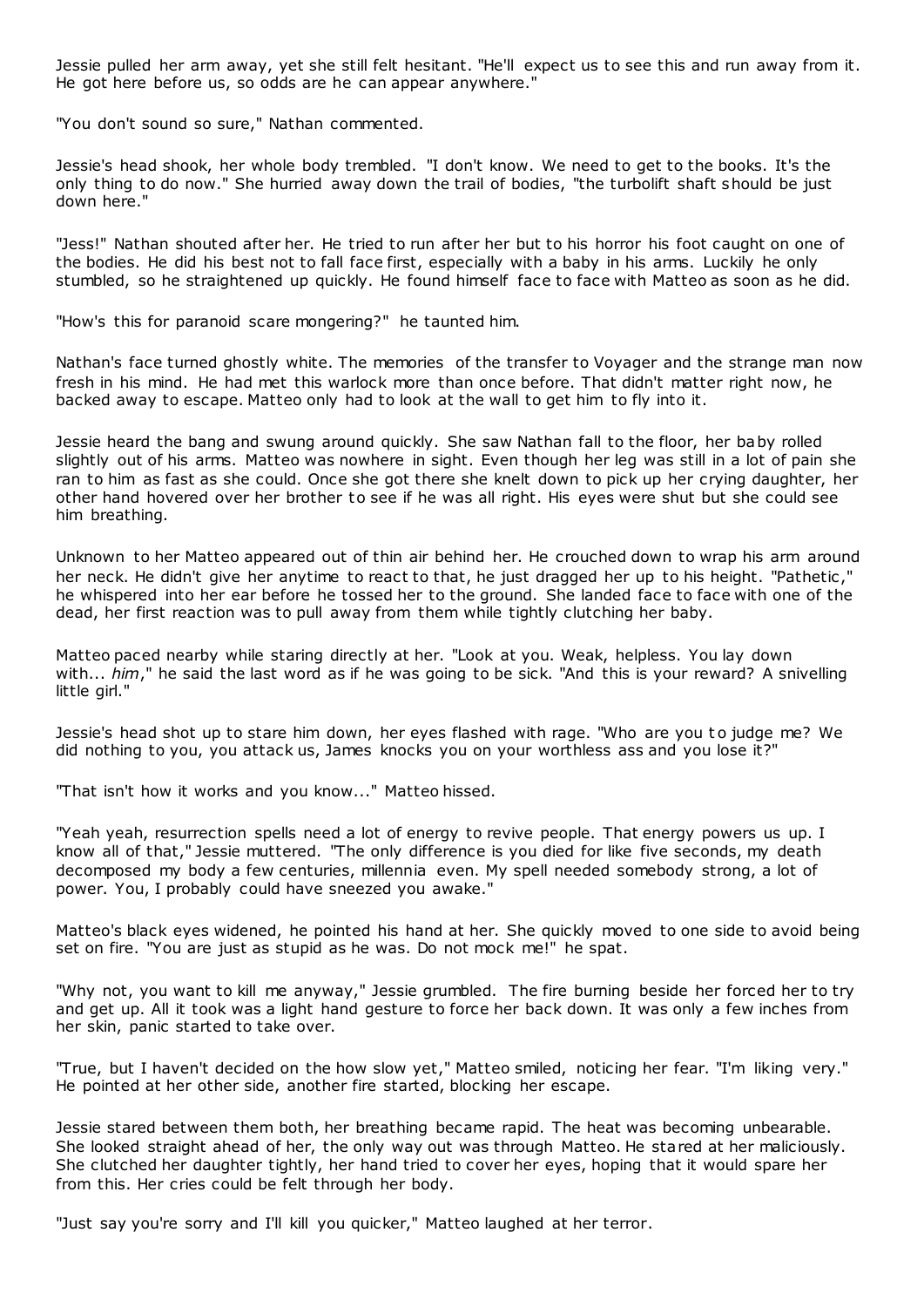Those words infuriated her, it distracted her from the fire. She stared defiantly at him. He rolled his eyes in disgust. "Suit yourself," Matteo spat. He raised his hand, this time directly in front of her, to possibly start another fire. She closed her eyes tightly.

Something pierced the air not far in front of her. This was it, she thought. Only instead Matteo grunted, his voice spluttered. There was a horrible slicing sound, then a loud thud. The heat from the flames vanished immediately. The lights flashed back on, piercing her eyes even though they were shut.

Jessie dared to open her eyes to see what Matteo had done. Only he wasn't standing before her anymore. She gasped. In his place was the badly cut and bruised James, with blood still dripping from his bigger wounds. That wasn't it. He held a large piece of metal that looked like it was from a wall, half of it was coated with blood and that dripped onto the floor as well.

Then her eyes caught sight of something lying on the floor in front of her. She had never looked away from something so fast in her life, the thought of it nearly made her pass out. The metal had sliced clean through Matteo's shoulder, all the way down to his stomach. It killed him instantly, his eyes were still black and wide open.

James let go of the metal and dropped to his knees in front of her. She thought he was kneeling down to check on her and the baby, but instead he hunched over, hands first onto the floor, his head dipped. She thought she could hear him sobbing. Jessie maneuvered herself to the left so she could pull herself forward towards him, without bumping into that... thing on the ground in front of her. She still held their baby, so she settled for putting only one arm around his shoulders to try and pull him closer to her. His head fell onto her shoulder much rougher than she was used to, it took her by surprise, but he seemed to need her so she kept a tight hold of him. Now that he was close she knew he was definitely crying, and she had a good idea why.

Nathan stumbled over to them, the side of his body that hit the wall ached so much he had to limp. The first thing he noticed was James and Jessie in an uncomfortable looking embrace. He looked like hell, there was barely any part of him that wasn't red. The second thing he noticed was Matteo's body lying on the floor. It took all the strength he had not to gag or throw up at the sight of it. It happened quick, he tried to tell himself. That was when he noticed James sobbing into Jessie's shoulder. He walked over to kneel down and put a gentle hand on his shoulder.

### **Sickbay:**

The doors opened. Nathan walked through them supporting his sister. The Doctor spotted them so he hurried over.

"Jessie..." he said.

"I'm fine, can you just check her first," she said.

The Doctor gave her a friendly smile and nod. "Of course, congratulations." He gently took the baby from her arms, she made a few squeaks in protest. "Can you lie down, I'll get to you next."

Jessie glanced behind her, concern immediately appeared on her face. "No, I... shouldn't be next." She looked at Nathan desperately, "where is he?"

"He was right behind us, I'll check," Nathan said calmly to re-assure her. He stepped back outside.

The Doctor was confused, he stared at Jessie with his forehead creasing up. "What's the matter?"

Nathan didn't have to go far, he found James standing outside with his head down, looking like he was talking to himself. Nathan was about to interrupt when the intercom responded to him.

*"The kids are fine, James. We had some flashlights, made a hide and seek game out of it," Lena's voice said. "Are you okay, you sound a little..."*

"Yeah, gotta go," James mumbled, he tapped the computer panel behind him to cut her off.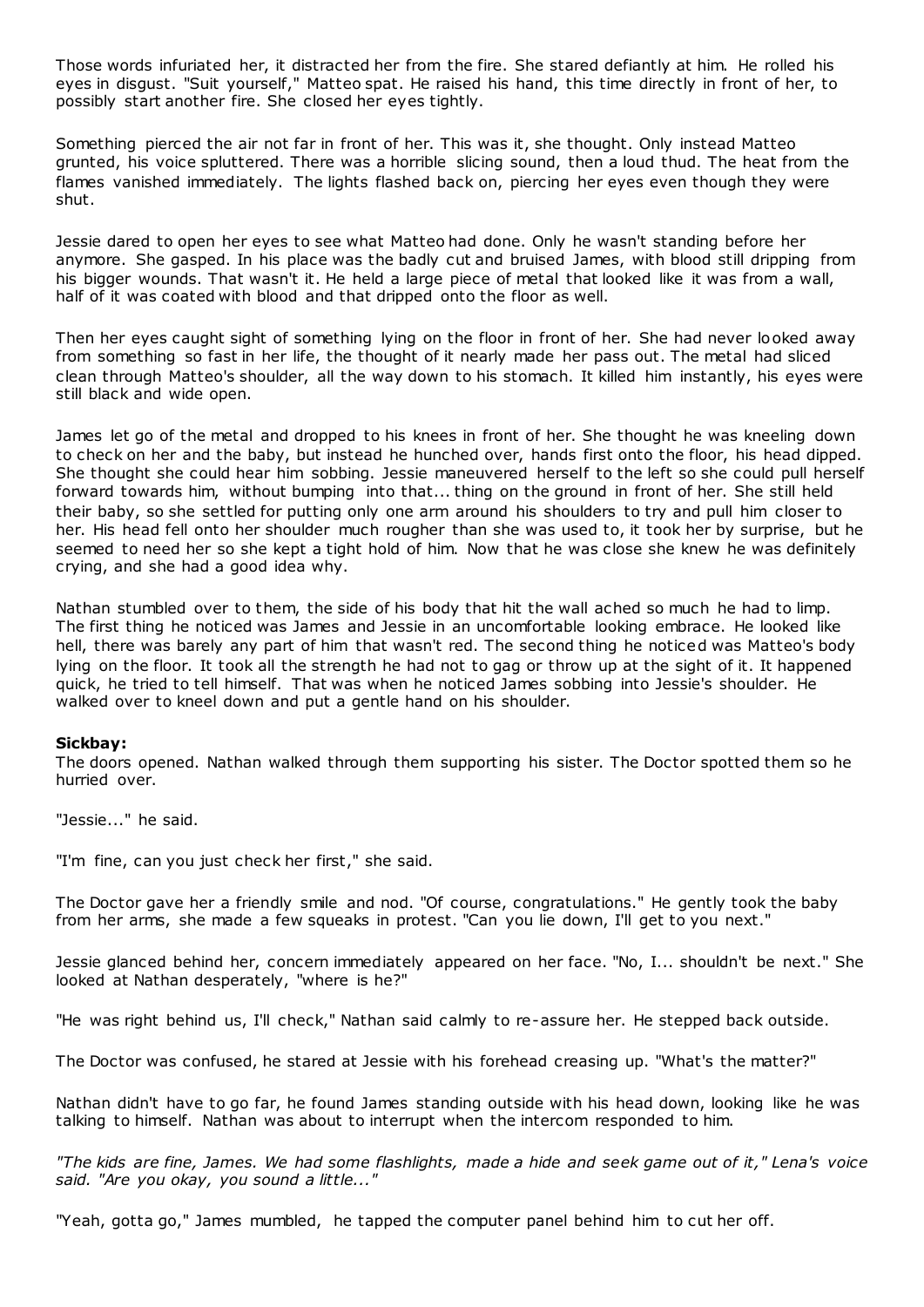Nathan stepped closer. "You really should get treated."

He didn't get a response for half a minute, he waited patiently. "Not before them."

Nathan sighed, "I disagree. You're just saying that cos of what you did."

James didn't respond this time, he stared ahead of him.

"See, I knew you hated killing, even when it is necessary," Nathan said carefully. The only response he got was a stare. "He blamed you for the Softmicron attacks on Earth, for everything really. He did that to you, tried to burn Jessie and your kid to death..."

"What?" it was barely more than a whisper.

"Yeah, I know where I've seen him now. The guy tried to convince me back when Voyager was in dock, that he was trying to rebuild Starfleet to how it was before..." Nathan said.

"Me," James said quietly.

Nathan's shoulders slumped, his head shook. "No. The guy was a lunatic . I mean even if it did make sense to kill you, which it didn't, why Jessie too? He killed so many innocent people as well. You had to stop him. Jess told me that the only way to do that is drain or death. Draining was impossible. You did what you had to."

"Did I?" James asked in a low voice. "Or did I just see the people I loved about to die and lose it?"

Nathan stepped so close to him, normally he would have stepped away, then peered into his eyes. Nathan was worried a little that he didn't react to any of that, but Nathan smiled anyway. "You don't look evil to me."

"I... that's not..." James mumbled.

"You do though look like you're about to keel over from blood loss, so get in there before Jessie murders both of us," Nathan said with a carefree smirk.

James finally made eye contact with him, they seemed distant, almost like he was still on Deck Thirteen fighting for survival. Nathan held onto his smile, hoping that would bring him back to the present where it was all over. All he got was a nod.

"We're still missing something," Harry remarked.

Sickbay was now a lot more crowded than normal, the senior staff had decided to gather there. The Doctor was thankful only one person really needed his attention as it was getting a little difficult to dodge everyone.

Tom faked a laugh, "no kidding Harry. I debated doubling back for you several times. Should have done it sooner."

"I doubt that would've helped," Jessie said from a nearby biobed. The Doctor looked at her from the neighbouring one and hinted at her to lie back down instead of sitting. "I think I can handle sitting up, Doc ."

The Doctor sighed impatiently. "This wouldn't happen if you didn't keep organising senior staff meetings in Sickbay."

"This is only the second time we've done that," Tom pointed out.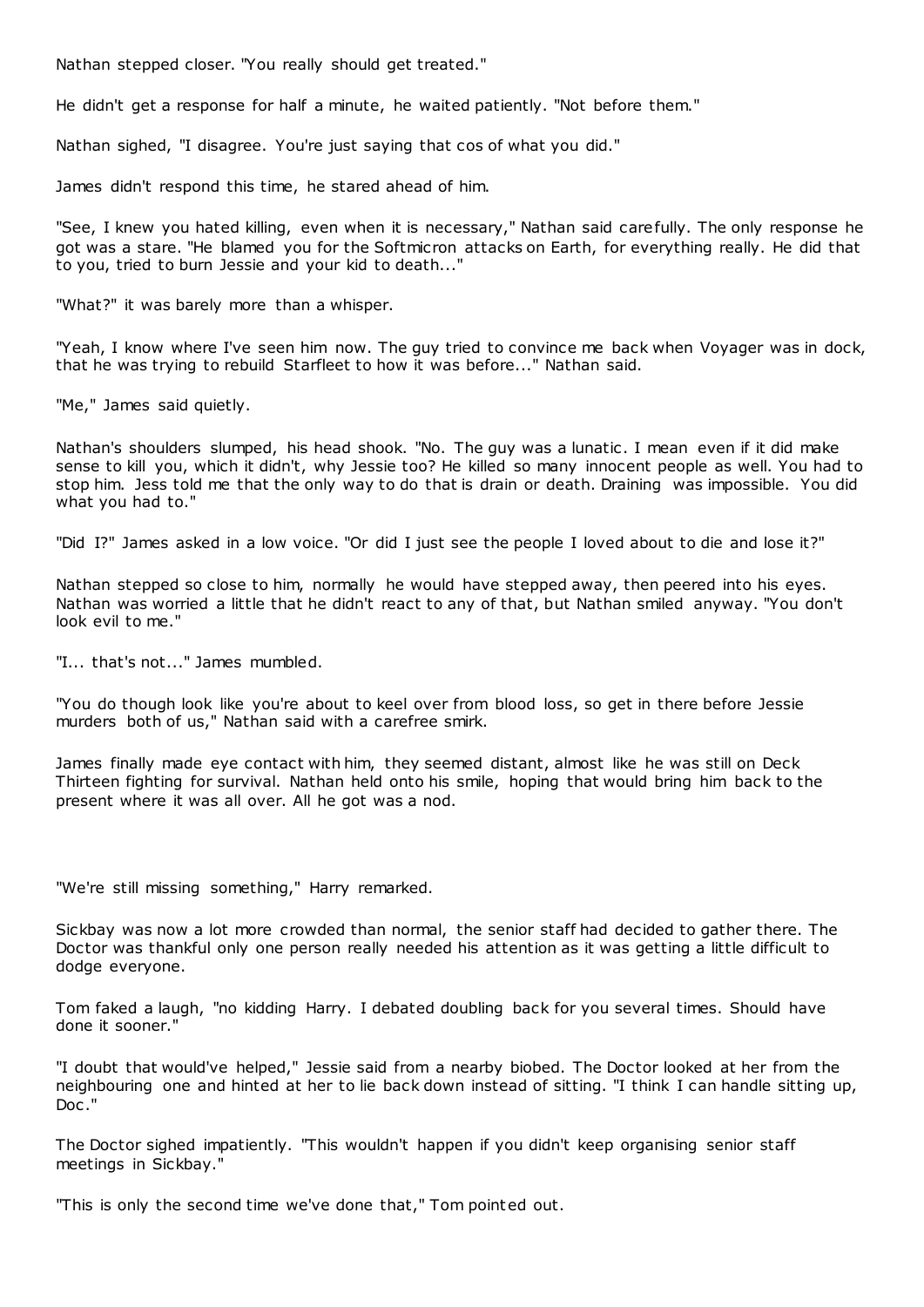"It's everytime James suffers a beating, I notice," Chakotay commented. He noticed Jessie giving him a death glare. He pretended not to see it, "so yes, we are missing something."

"Not really. I asked around after Nathan told me about this guy. A lot of the crew remember him trying to recruit them for this... I wanna say cult," Harry said. "All men, which is odd."

"He missed a great recruit right here," Tom commented while staring at Chakotay. He rolled his eyes.

The Doctor coughed to hint that B'Elanna move out of his way. She side stepped so he could reach a medical tray, he then headed back to the biobed.

"So a man angry that there's Softmicron, Game Cubes and demons..." Harry said.

"Anyone who says *oh my* gets a slap," Jessie muttered.

Tom tried not to laugh, especially as he had thought those same words. Harry shook his head, "on Earth. Bands a group of misfits together, puts a no girls clause in it, waits nine months, and decides the best solution is try to kill the guy that is supposed to sort these things out. I love that logic ."

"And his wife," Nathan added on.

Harry glanced at him briefly, "which makes even less sense."

"Idiots will always shift the blame onto an easier target, Human history is full of examples of this. People used to kill others just for not believing the things they did, which caused others like the victims to be wary of those who did believe, causing the rift they feared in the first place," Chakotay said, his arms folded.

Tom nodded grimly, "the Softmicron attack Earth, the Softmicron are too hard, lets just attack the guy they probably attacked Earth for. That doesn't solve a thing and likely makes the situation worse and they get even angrier. Killing Jessie was probably just something to hurt him, but when he powered up he stepped up."

"So the moral of the story is that Humans still have raving lunatics within them?" B'Elanna said. "I'm not buying it. Why did they wait so long? If Jessie was the original target, why the Evil trip? How come they didn't go for Lena? Also, I hate to say it as they're just kids, but why were Duncan and Amy left alone too?"

"He was angry at me," James said from the biobed the Doctor was hanging around. Everyone glanced over.

"That just raises further questions," Harry said.

James shook his head which annoyed the Doctor as he was trying to treat his face. "When the Soft sent cubes to Earth they focused them on one particular part of it, where I used to live or live nearby. Manchester, Stanley, Durham, Newcastle, to name a few."

"James, other places were hit. There was the one that took Jessie's dad away..." Tom pointed out, his eyes widened. "Ah ha, that's why." Jessie sighed and shook her head. "Sandi and Kevin were lost on a cube landing on Earth and that was centuries before any of us were born."

"I'm just saying that I can see why it would be easy to blame me for all of that," James said, his voice was tired. He didn't resist when the Doctor grabbed his face to hold it still.

Tom stared warily at Jessie, "so erm, where did your dad get taken? It's bugging me now."

Jessie groaned angrily, her eyes sharpened, "oh don't go there, Tom." He swallowed hard and for once took her advice.

"Still wondering what took Matteo so long," B'Elanna said.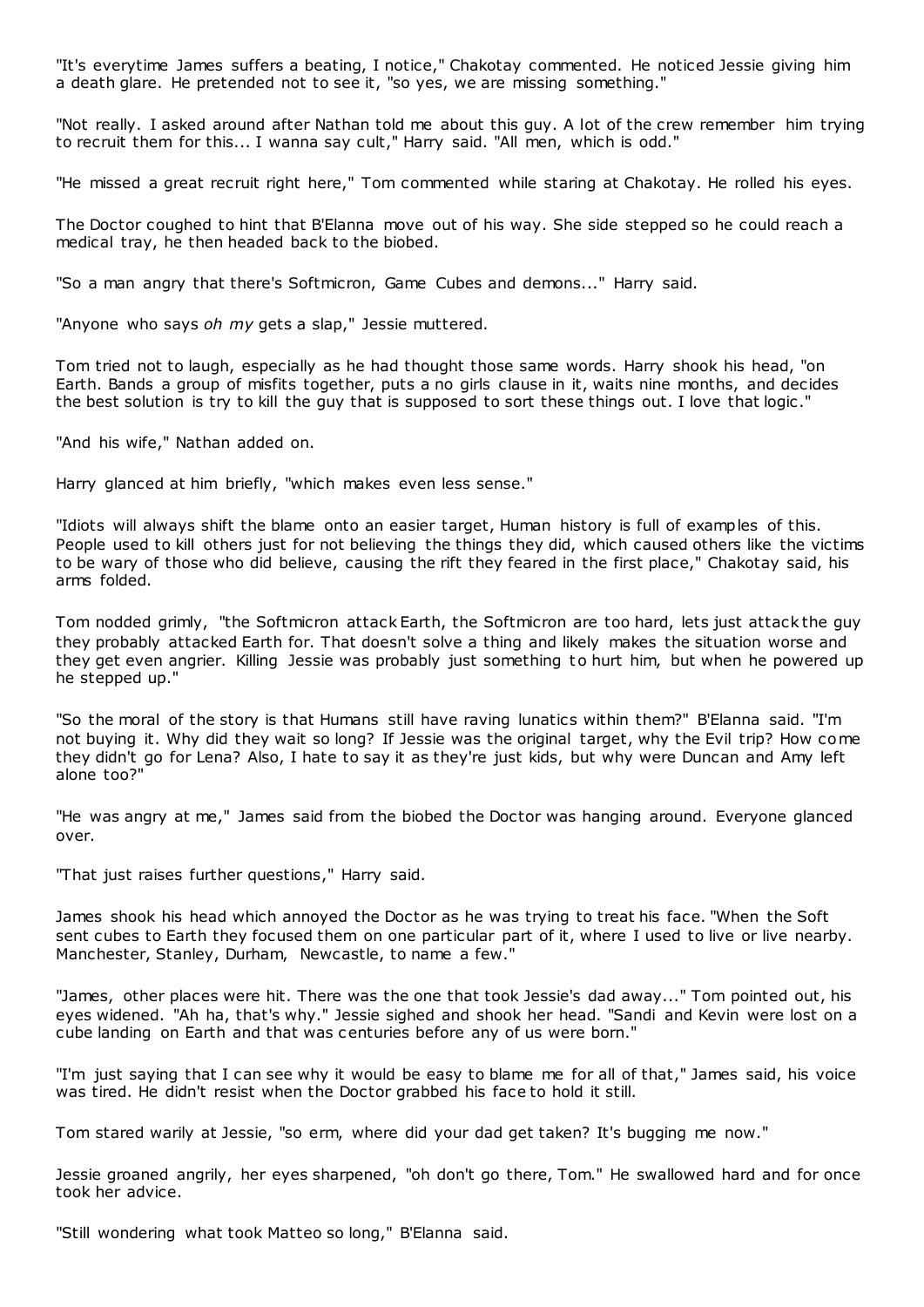"The guy was nuts. It probably took him the whole time to recruit people," Nathan said after a scoff. "He probably used stuff like the Voyager crash to convince them."

"Or learning a few spells takes longer than people think," Jessie muttered. There was a small squeak beside her. It softened her features. She turned to a small biobed sitting next to her. With a smile she picked up the bundle lying in it.

Harry smiled as well. "Well at least one good thing came out of this. What you going to call her?"

Tom's face turned very pale, "another daughter? I gotta have a good long chat with my boys." B'Elanna smirked at him.

Jessie looked down to find a pair of brilliant blue eyes staring up at her. She gave her cheek a gentle stroke, the girl squeaked happily. Jessie then looked over to where James was lying. The Doctor was still busy treating his injuries. Her chest ached and her throat had yet another lump in it. She felt so selfish for being happy briefly while he was suffering. Those thoughts were so distracting she missed Nathan walk over to put an arm around her shoulders.

"What was that name he mentioned?" he asked softly.

Jessie gave him a weak smile and looked down at the baby again. "Roxanne."

"Paradox inducing or preventing, or none of the above, it's still cute," Nathan smirked at her.

"Funny, I heard Roxanne not Lena," Tom blurted out. He coughed to try and cover it up.

"It's a long story," Jessie mumbled. "I'd rather not. It's something we both should decide on."

B'Elanna glanced around at everyone, "I think that's a good a cue as any to leave. We've got two ships to refuel and repairs to start, again."

Tom nodded quickly, "yes, yes. I know you wanted to avoid it, but I'll order the Enterprise to tractor us the rest of the way. The moon shouldn't be more than an hour away."

B'Elanna faked a scowl his way, "all right, have it your way." The pair headed out first. "I do wonder how long it will take for you to abandon Voyager for the hot rod again."

Tom laughed as they reached the door, "sweetie, the only hot rod is you." B'Elanna groaned in disgust and pushed him the rest of the way outside.

"Don't call me sweetie, it's creepy," she said once she was outside.

Everyone else quietly followed them, shaking their heads. Nathan hung around a little longer. He shared a look with Jessie, which she ended with a nod. He then followed the others out of Sickbay.

With the tractor beam keeping them together, Voyager and the Enterprise finally entered orbit of a large silver moon circling a green gas giant. Once they were settled the tractor beam was released. Not long later shuttles started to fly out of Voyager and headed for the rocky surface.

Compared to the bustle earlier, Sickbay was eerily quiet. The Doctor sat in his office tapping away at the computer. The primary biobed still housed the same patient it had for the last few months. Jessie walked over to a different one to sit beside James, who had been staring towards the primary one for the last ten minutes.

"Baby for your thoughts," she said, leaning her arms a little towards him.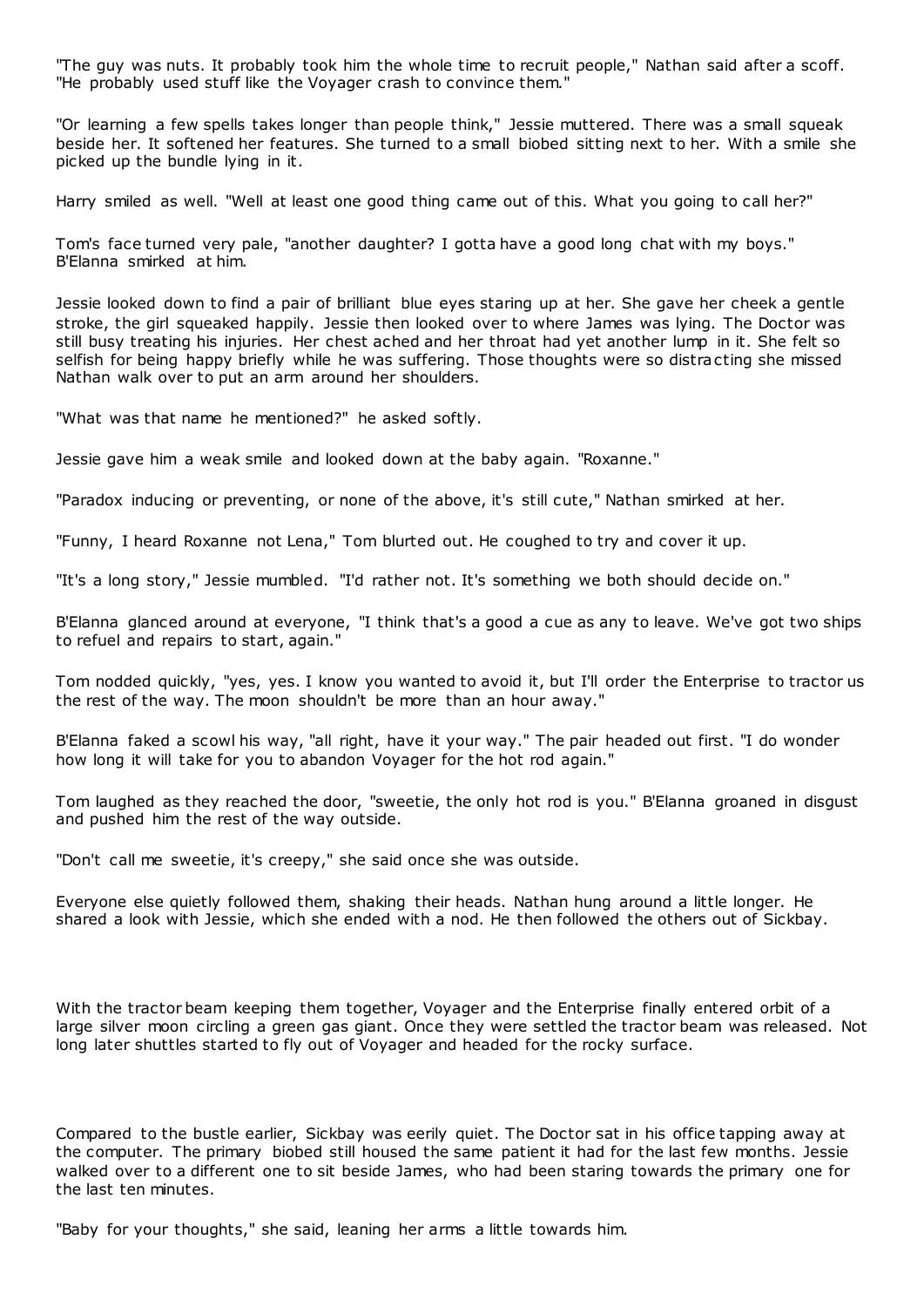James barely turned his head to look at her and back again. Jessie nodded grimly before moving back.

"It's okay, I think I know anyway," she said.

He didn't say anything for a while. When he did she wish he hadn't, "I'm so tired... so tired of being this monster."

They had the same conversation years ago, and years before that. That last time she thought she had convinced him for good. Obviously not. "You saved our lives," she said softly.

"Yeah, but at what cost?" James mumbled.

Jessie closed her eyes tightly but briefly. "Only you would feel bad for killing somebody who tried to murder his newborn daughter and his wife, the guy's own minions and... well killed a few people just for the hell of it."

"He wasn't himself though, just like you and I weren't," James said.

"From what I understand the so called man chose to power up, knowing full well what the consequences were," Jessie said. "I don't remember choosing, do you?"

James' face seemed to scrunch slightly. Jessie felt a little better to see him showing any kind of facial expression. "Once yeah."

"To escape a forcefield and immediately turn back. Yeah, that's the same," Jessie had to laugh at the silliness of it.

"If it were just him though..." James said, his blank face was back.

Jessie nodded. "I know. You said only months ago that you were done focusing on the bad, as it made you forget the good you've done. This is a perfect example."

"Maybe I could have knocked him out. I didn't have to..." James said.

"Yeah you did. The alternative was to get me or Annika to drain his magic from him, which would kill him too," Jessie sighed. "In my opinion me or Annika with that power is a terrible idea."

James looked at her with some life back in his eyes, just a little though. "Sorry, I was talking about..." He pointed at the other occupied biobed. "Daniel."

"Oh, when did we switch?" Jessie asked, resisting a smirk for now.

James' eyes shifted from one side to another, "round about the not just him comment."

"Hmm. Your sister was lying on her death bed cos of Daniel. You thought it was appropriate to hit him with a bed," Jessie said in a bemused tone. "Yeah I can see why you're worried. You got a reputation to protect."

James stared at her blankly, then he smirked into a brief laugh. Jessie smiled at him. "I'll never live that down will I?"

"Nope," Jessie replied nonchalantly.

"The guy's in a coma cos of it. Here I am laughing about it," James said, his smile and laugh long gone. "See?"

"The Doc says he's stable. He'll wake up soon enough and um... the guy nearly left your sister brain dead," Jessie said.

James nodded, "but he didn't. She's back."